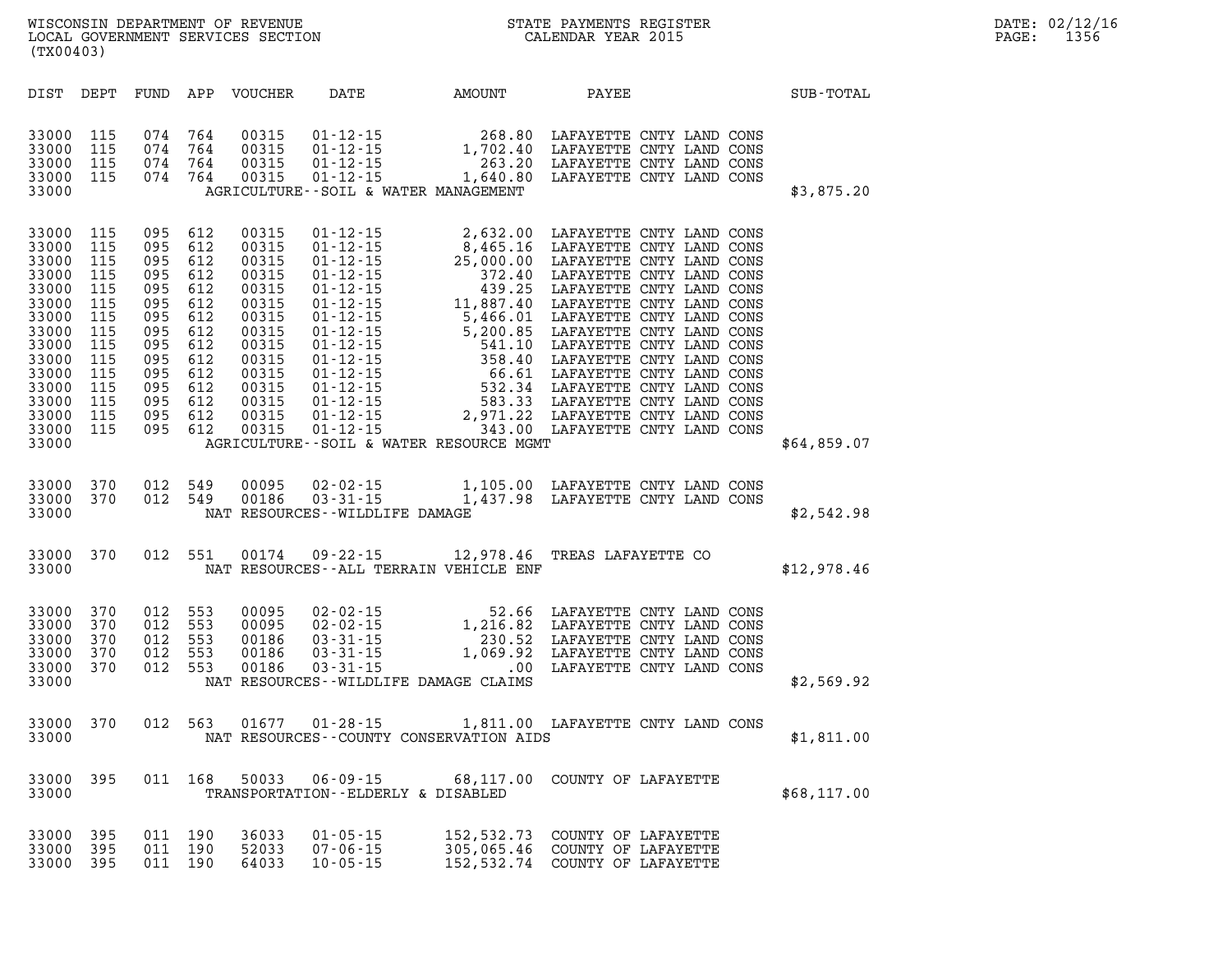|                                                                                                                                                                    | WISCONSIN DEPARTMENT OF REVENUE<br>LOCAL GOVERNMENT SERVICES SECTION<br>(TX00403)                            |                                                                                                              |                                                                                                                         |                                                                                                                                              |                                                                                                                                                                                                                                                                                              | N<br>N<br>N<br>STATE PAYMENTS REGISTER<br>CALENDAR YEAR 2015                                                                                                                                                                                                                                                                             |                                                                                                                                                                                                                                                                                                    |  |                                                                                                                                                                         | DATE: 02/12/16<br>1357<br>PAGE: |
|--------------------------------------------------------------------------------------------------------------------------------------------------------------------|--------------------------------------------------------------------------------------------------------------|--------------------------------------------------------------------------------------------------------------|-------------------------------------------------------------------------------------------------------------------------|----------------------------------------------------------------------------------------------------------------------------------------------|----------------------------------------------------------------------------------------------------------------------------------------------------------------------------------------------------------------------------------------------------------------------------------------------|------------------------------------------------------------------------------------------------------------------------------------------------------------------------------------------------------------------------------------------------------------------------------------------------------------------------------------------|----------------------------------------------------------------------------------------------------------------------------------------------------------------------------------------------------------------------------------------------------------------------------------------------------|--|-------------------------------------------------------------------------------------------------------------------------------------------------------------------------|---------------------------------|
|                                                                                                                                                                    | DIST DEPT                                                                                                    |                                                                                                              |                                                                                                                         | FUND APP VOUCHER                                                                                                                             | DATE                                                                                                                                                                                                                                                                                         | AMOUNT                                                                                                                                                                                                                                                                                                                                   | PAYEE                                                                                                                                                                                                                                                                                              |  | SUB-TOTAL                                                                                                                                                               |                                 |
| 33000                                                                                                                                                              |                                                                                                              |                                                                                                              |                                                                                                                         |                                                                                                                                              |                                                                                                                                                                                                                                                                                              |                                                                                                                                                                                                                                                                                                                                          | TRANSPORTATION - GENERAL TRANSP AIDS - GTA                                                                                                                                                                                                                                                         |  | \$610,130.93                                                                                                                                                            |                                 |
| 33000<br>33000<br>33000<br>33000<br>33000<br>33000                                                                                                                 | 395<br>395<br>395<br>395<br>395                                                                              | 011<br>011 278<br>011<br>011<br>011 278                                                                      | 278<br>278<br>278                                                                                                       | 54105<br>54105<br>54105<br>54105<br>68894                                                                                                    | $07 - 15 - 15$<br>$07 - 15 - 15$<br>$07 - 15 - 15$<br>$07 - 15 - 15$<br>$12 - 14 - 15$<br>TRANSPORTATION - - LRIP/TRIP/MSIP GRANTS                                                                                                                                                           | 99,409.82<br>99,963.76<br>101,930.94<br>354.000.00<br>354,000.00<br>3,203.85                                                                                                                                                                                                                                                             | TREAS LAFAYETTE CO<br>TREAS LAFAYETTE CO<br>TREAS LAFAYETTE CO<br>TREAS LAFAYETTE CO<br>TREAS LAFAYETTE CO                                                                                                                                                                                         |  | \$658,508.37                                                                                                                                                            |                                 |
| 33000<br>33000<br>33000<br>33000<br>33000<br>33000<br>33000<br>33000<br>33000<br>33000<br>33000<br>33000<br>33000                                                  | 435<br>435<br>435<br>435<br>435<br>435<br>435<br>435<br>435<br>435<br>435<br>435                             | 005<br>005<br>005<br>005<br>005<br>005<br>005<br>005<br>005<br>005<br>005<br>005                             | 000<br>000<br>000<br>000<br>000<br>000<br>000<br>000<br>000<br>000<br>000<br>000                                        | 90511<br>90514<br>90515<br>90517<br>90518<br>90519<br>90600<br>90601<br>90604<br>90607<br>90609<br>90611                                     | $01 - 01 - 15$<br>$02 - 01 - 15$<br>$03 - 01 - 15$<br>$04 - 01 - 15$<br>$05 - 01 - 15$<br>$06 - 01 - 15$<br>$07 - 01 - 15$<br>$08 - 01 - 15$<br>$09 - 01 - 15$<br>$10 - 01 - 15$<br>$11 - 02 - 15$<br>$12 - 01 - 15$<br>HEALTH SERVICES - - STATE/FED AIDS                                   | 2,802.00                                                                                                                                                                                                                                                                                                                                 | 33,626.00 LAFAYETTE CO<br>4,041.00 LAFAYETTE CO<br>4,979.00 LAFAYETTE CO<br>79,887.00 LAFAYETTE CO<br>50,403.00 LAFAYETTE CO<br>6,206.00 LAFAYETTE CO<br>4,618.00 LAFAYETTE CO<br>1,054.00 LAFAYETTE CO<br>468,396.00 LAFAYETTE CO<br>9,736.00 LAFAYETTE<br>LAFAYETTE CO<br>12,882.00 LAFAYETTE CO |  | \$658,630.00                                                                                                                                                            |                                 |
| 33000<br>33000<br>33000<br>33000<br>33000<br>33000<br>33000<br>33000<br>33000<br>33000<br>33000<br>33000<br>33000<br>33000<br>33000<br>33000<br>33000 437<br>33000 | 437<br>437<br>437<br>437<br>437<br>437<br>437<br>437<br>437<br>437<br>437<br>437<br>437<br>437<br>437<br>437 | 005<br>005<br>005<br>005<br>005<br>005<br>005<br>005<br>005<br>005<br>005<br>005<br>005<br>005<br>005<br>005 | 000<br>000<br>000<br>000<br>000<br>000<br>000<br>000<br>000<br>000<br>000<br>000<br>000<br>000<br>000<br>000<br>005 000 | 00000<br>00000<br>00000<br>00000<br>00000<br>00000<br>00000<br>00000<br>00000<br>00000<br>00000<br>00000<br>00000<br>00000<br>00000<br>00000 | $01 - 05 - 15$<br>$01 - 30 - 15$<br>$02 - 05 - 15$<br>$03 - 05 - 15$<br>$03 - 11 - 15$<br>$04 - 06 - 15$<br>$04 - 23 - 15$<br>$04 - 30 - 15$<br>$05 - 05 - 15$<br>$06 - 05 - 15$<br>$07 - 06 - 15$<br>$07 - 30 - 15$<br>$08 - 05 - 15$<br>$08 - 21 - 15$<br>$09 - 08 - 15$<br>$09 - 14 - 15$ | 10,010.24<br>34,668.07 LAFAYETTE (<br>20,246.38 LAFAYETTE<br>19,933.54 LAFAYETTE<br>19,933.54 LAFAYETTE<br>32,827.36 LAFAYETTE<br>40,866.25 LAFAYETTE<br>269.28 LAFAYETTE<br>39,484.53 LAFAYETTE<br>39,484.53 LAFAYETTE<br>39,484.53 LAFAYETTE<br>9,<br>00000 10-05-15 43,531.82 LAFAYETTE<br>CHILDREN & FAMILIES - - STATE/FEDERAL AIDS | 10,010.24 LAFAYETTE<br>34,668.07 LAFAYETTE CHILD SUPPORT<br>LAFAYETTE CHILD SUPPORT<br>LAFAYETTE CHILD SUPPORT<br>LAFAYETTE CHILD SUPPORT                                                                                                                                                          |  | $^\star$<br>$\star$<br>$\star$<br>$\star$<br>$\star$<br>$\star$<br>$\star$<br>$\star$<br>$\star$<br>$\star$<br>$\star$<br>$\star$<br>$\star$<br>$\star$<br>\$495,994.69 |                                 |
| 33000<br>33000                                                                                                                                                     | 455                                                                                                          |                                                                                                              |                                                                                                                         | 002 221 14                                                                                                                                   | JUSTICE -- LAW ENFORCEMENT SERVICES AID                                                                                                                                                                                                                                                      | $07 - 21 - 15$ 170.00                                                                                                                                                                                                                                                                                                                    | TREAS LAFAYETTE CNTY                                                                                                                                                                                                                                                                               |  | \$170.00                                                                                                                                                                |                                 |
| 33000<br>33000<br>33000                                                                                                                                            | 455<br>455                                                                                                   |                                                                                                              | 002 231<br>002 231                                                                                                      | 04364<br>20                                                                                                                                  | 02-17-15<br>$04 - 27 - 15$<br>JUSTICE - - LAW ENFORCEMENT TRAINING                                                                                                                                                                                                                           | 3,370.40<br>4,320.00                                                                                                                                                                                                                                                                                                                     | TREAS LAFAYETTE CNTY<br>TREAS LAFAYETTE CNTY                                                                                                                                                                                                                                                       |  | \$7,690.40                                                                                                                                                              |                                 |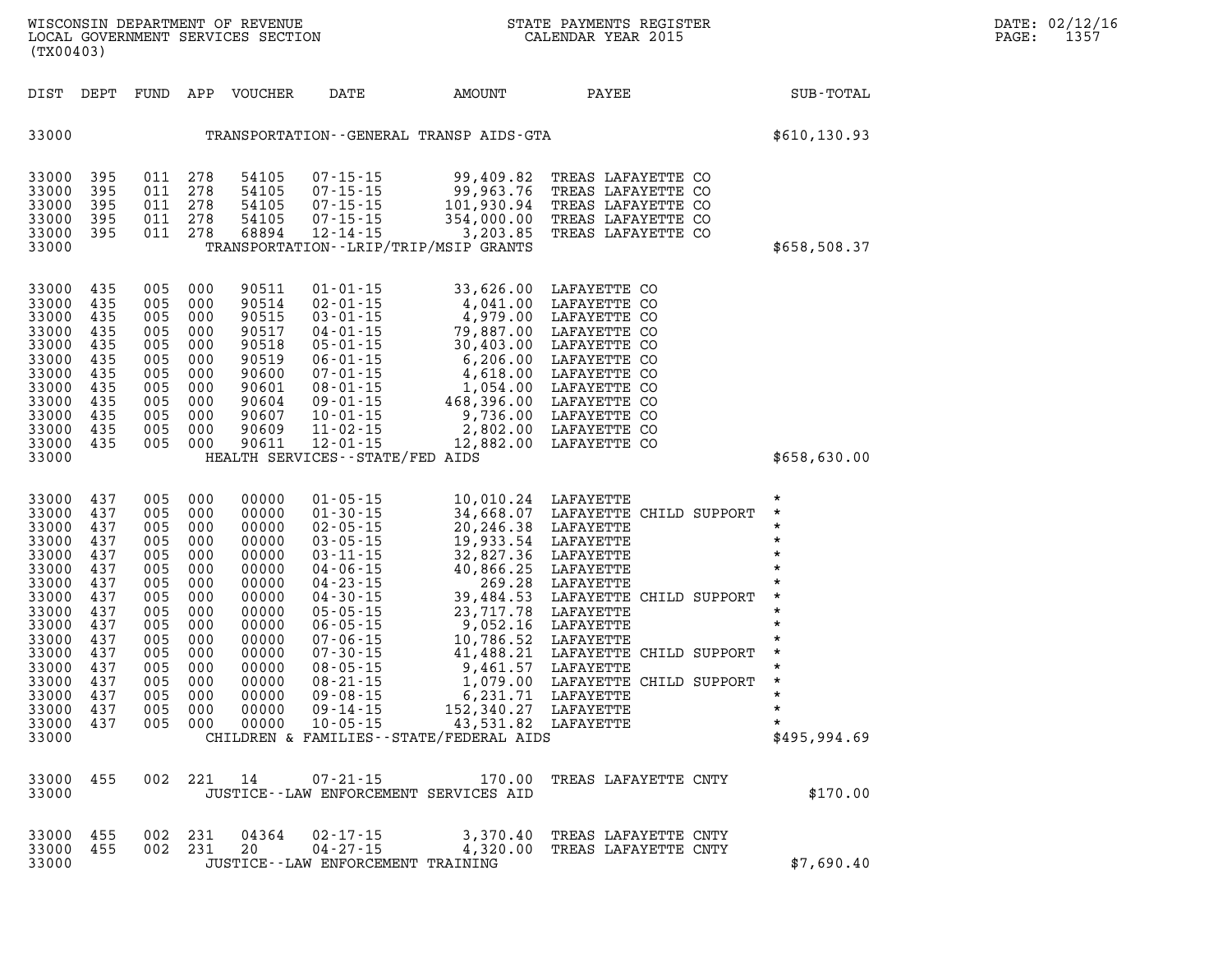|                                                                                                                                                                                     |                                                                                                                                                                                              |                                                                                                                                                                                                                                                                                                                                                                                                                                                                                                                                                                                                                                                                                                                                                                                                                                                                                                                                                                                                                                                                                                         | DATE: 02/12/16<br>PAGE: 1358                                 |
|-------------------------------------------------------------------------------------------------------------------------------------------------------------------------------------|----------------------------------------------------------------------------------------------------------------------------------------------------------------------------------------------|---------------------------------------------------------------------------------------------------------------------------------------------------------------------------------------------------------------------------------------------------------------------------------------------------------------------------------------------------------------------------------------------------------------------------------------------------------------------------------------------------------------------------------------------------------------------------------------------------------------------------------------------------------------------------------------------------------------------------------------------------------------------------------------------------------------------------------------------------------------------------------------------------------------------------------------------------------------------------------------------------------------------------------------------------------------------------------------------------------|--------------------------------------------------------------|
|                                                                                                                                                                                     |                                                                                                                                                                                              |                                                                                                                                                                                                                                                                                                                                                                                                                                                                                                                                                                                                                                                                                                                                                                                                                                                                                                                                                                                                                                                                                                         |                                                              |
|                                                                                                                                                                                     |                                                                                                                                                                                              | \$15,963.63                                                                                                                                                                                                                                                                                                                                                                                                                                                                                                                                                                                                                                                                                                                                                                                                                                                                                                                                                                                                                                                                                             |                                                              |
|                                                                                                                                                                                     |                                                                                                                                                                                              | \$4,510.50                                                                                                                                                                                                                                                                                                                                                                                                                                                                                                                                                                                                                                                                                                                                                                                                                                                                                                                                                                                                                                                                                              |                                                              |
|                                                                                                                                                                                     |                                                                                                                                                                                              | \$27,176.38                                                                                                                                                                                                                                                                                                                                                                                                                                                                                                                                                                                                                                                                                                                                                                                                                                                                                                                                                                                                                                                                                             |                                                              |
|                                                                                                                                                                                     |                                                                                                                                                                                              | \$3,702.00                                                                                                                                                                                                                                                                                                                                                                                                                                                                                                                                                                                                                                                                                                                                                                                                                                                                                                                                                                                                                                                                                              |                                                              |
|                                                                                                                                                                                     |                                                                                                                                                                                              | \$850.00                                                                                                                                                                                                                                                                                                                                                                                                                                                                                                                                                                                                                                                                                                                                                                                                                                                                                                                                                                                                                                                                                                |                                                              |
|                                                                                                                                                                                     |                                                                                                                                                                                              | \$3,825.00                                                                                                                                                                                                                                                                                                                                                                                                                                                                                                                                                                                                                                                                                                                                                                                                                                                                                                                                                                                                                                                                                              |                                                              |
|                                                                                                                                                                                     |                                                                                                                                                                                              | \$1,621.97                                                                                                                                                                                                                                                                                                                                                                                                                                                                                                                                                                                                                                                                                                                                                                                                                                                                                                                                                                                                                                                                                              |                                                              |
|                                                                                                                                                                                     |                                                                                                                                                                                              | \$3,825.00                                                                                                                                                                                                                                                                                                                                                                                                                                                                                                                                                                                                                                                                                                                                                                                                                                                                                                                                                                                                                                                                                              |                                                              |
| $05 - 21 - 15$<br>155<br>60744<br>155<br>60744<br>$05 - 21 - 15$<br>155<br>60822<br>$06 - 23 - 15$<br>60822<br>$06 - 23 - 15$<br>60868<br>$07 - 07 - 15$<br>$07 - 07 - 15$<br>60868 | 677.91<br>TREAS LAFAYETTE CO<br>677.92<br>TREAS LAFAYETTE CO<br>594.96<br>TREAS LAFAYETTE CO<br>594.96<br>TREAS LAFAYETTE CO<br>511.48<br>TREAS LAFAYETTE CO<br>511.48<br>TREAS LAFAYETTE CO | \$13,879.52                                                                                                                                                                                                                                                                                                                                                                                                                                                                                                                                                                                                                                                                                                                                                                                                                                                                                                                                                                                                                                                                                             |                                                              |
|                                                                                                                                                                                     | 002 155<br>002 155<br>002 155<br>002 155<br>002 155<br>002 155<br>002 155<br>002 155<br>155<br>155<br>002 155                                                                                | WISCONSIN DEPARTMENT OF REVENUE<br>LOCAL GOVERNMENT SERVICES SECTION TERMS OF CALENDAR YEAR 2015<br>33000 455 002 532 04 03-09-15 7,676.16 TREAS LAFAYETTE CO 33000 455 002 532 12 07-27-15 8,287.47 TREAS LAFAYETTE CO<br>JUSTICE--VICTIM/WITNESS ASSISTANCE SERV<br>33000 465 002 337 01350 06-24-15 4,510.50 TREAS LAFAYETTE CO<br>33000 MILITARY AFFAIRS-EMERGENCY MGMT PLANNING<br>33000 465 002 342 00914 01-15-15 17,067.39 TREAS LAFAYETTE CO<br>33000 465 002 342 01421 06-25-15 10,108.99 TREAS LAFAYETTE CO<br>MILITARY AFFAIRS-EMERGENCY MGMT-FED FUND<br>33000 465 072 364 00997 01-20-15 3,702.00 TREAS LAFAYETTE CO<br>33000 MILITARY AFFAIRS-EMER MGMT-PLANNING AID<br>33000 485 002 127 06036 06-12-15 850.00 TREAS LAFAYETTE CO 33000<br>33000 485 082 267 06036 06-12-15 3,825.00 TREAS LAFAYETTE CO<br>33000    VETERANS AFFAIRS--GRANTS TO COUNTIES<br>33000 485 082 280 02997 01-02-15 1,621.97 TREAS LAFAYETTE CO 33000<br>33000 485 083 370 06036 06-12-15 3,825.00 TREAS LAFAYETTE CO<br>33000    VETERANS AFFAIRS--GRANTS TO COUNTIES<br>DOA-HOUSING ASSISTANCE-FEDERAL FUNDS | DIST DEPT FUND APP VOUCHER DATE AMOUNT PAYEE TOTAL SUB-TOTAL |

|  |  | 33000 505 035 371 60036 08-06-15 |  | 298.52 TREAS LAFAYETTE CO |  |
|--|--|----------------------------------|--|---------------------------|--|
|  |  | 33000 505 035 371 60036 08-06-15 |  | 100.00 TREAS LAFAYETTE CO |  |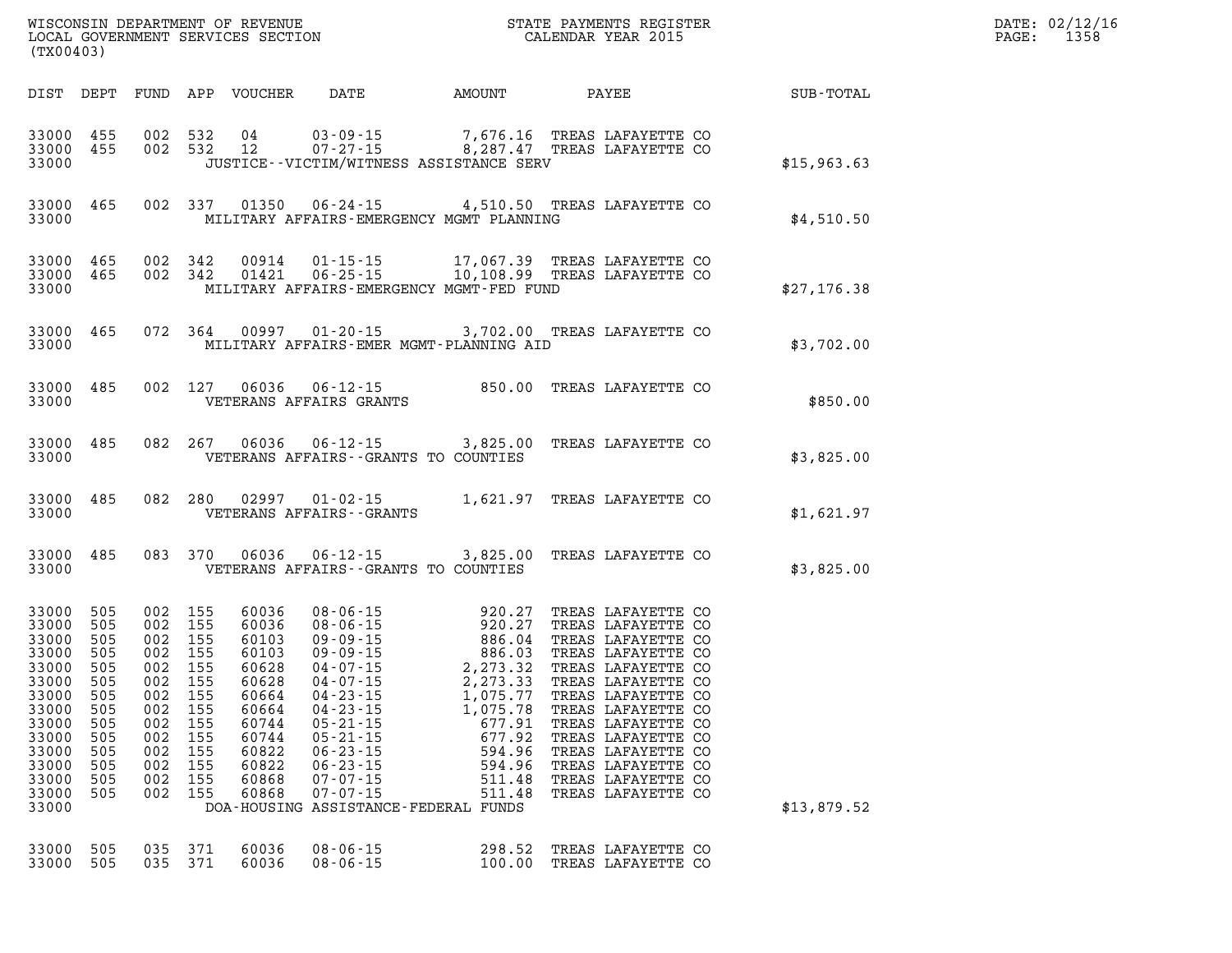| DIST<br>DEPT                                                                                                                                                                                                                          | FUND                                                                                           | APP<br>VOUCHER                                                                                                                                                                                                               | DATE                                                                                                                                                                                                                                                                                  | <b>AMOUNT</b>                                                                                                                                     | PAYEE                                                                                                                                                                                                                                                                                                            | SUB-TOTAL      |
|---------------------------------------------------------------------------------------------------------------------------------------------------------------------------------------------------------------------------------------|------------------------------------------------------------------------------------------------|------------------------------------------------------------------------------------------------------------------------------------------------------------------------------------------------------------------------------|---------------------------------------------------------------------------------------------------------------------------------------------------------------------------------------------------------------------------------------------------------------------------------------|---------------------------------------------------------------------------------------------------------------------------------------------------|------------------------------------------------------------------------------------------------------------------------------------------------------------------------------------------------------------------------------------------------------------------------------------------------------------------|----------------|
| 33000<br>505<br>33000<br>505<br>33000<br>505<br>33000<br>505<br>33000<br>505<br>33000<br>505<br>33000<br>505<br>33000<br>505<br>33000<br>505<br>33000<br>505<br>33000<br>505<br>33000<br>505<br>33000<br>505<br>33000<br>505<br>33000 | 035<br>035<br>035<br>035<br>035<br>035<br>035<br>035<br>035<br>035<br>035<br>035<br>035<br>035 | 371<br>60103<br>371<br>60628<br>371<br>60628<br>371<br>60628<br>371<br>60664<br>371<br>60664<br>371<br>60664<br>371<br>60744<br>371<br>60744<br>371<br>60744<br>371<br>60822<br>371<br>60822<br>371<br>60868<br>371<br>60868 | $09 - 09 - 15$<br>$04 - 07 - 15$<br>$04 - 07 - 15$<br>$04 - 07 - 15$<br>$04 - 23 - 15$<br>$04 - 23 - 15$<br>$04 - 23 - 15$<br>$05 - 21 - 15$<br>$05 - 21 - 15$<br>$05 - 21 - 15$<br>$06 - 23 - 15$<br>$06 - 23 - 15$<br>$07 - 07 - 15$<br>$07 - 07 - 15$<br>DOA--PUBLIC BENEFITS FUND | 100.00<br>1,799.00<br>2,273.34<br>2,273.33<br>1,075.78<br>750.00<br>1,075.78<br>45.89<br>253.00<br>677.91<br>150.00<br>594.97<br>111.48<br>511.48 | TREAS LAFAYETTE CO<br>TREAS LAFAYETTE CO<br>TREAS LAFAYETTE CO<br>TREAS LAFAYETTE CO<br>TREAS LAFAYETTE CO<br>TREAS LAFAYETTE CO<br>TREAS LAFAYETTE CO<br>TREAS LAFAYETTE CO<br>TREAS LAFAYETTE CO<br>TREAS LAFAYETTE CO<br>TREAS LAFAYETTE CO<br>TREAS LAFAYETTE CO<br>TREAS LAFAYETTE CO<br>TREAS LAFAYETTE CO | \$12,090.48    |
| 33000<br>505<br>33000<br>505<br>33000                                                                                                                                                                                                 | 089<br>089                                                                                     | 166<br>04926<br>166<br>07564                                                                                                                                                                                                 | $01 - 21 - 15$<br>$04 - 22 - 15$<br>DOA--LAND INFORMATION FUND                                                                                                                                                                                                                        | 1,000.00<br>73,312.00                                                                                                                             | TREAS LAFAYETTE CNTY<br>TREAS LAFAYETTE CNTY                                                                                                                                                                                                                                                                     | \$74,312.00    |
| 835<br>33000<br>33000                                                                                                                                                                                                                 | 002                                                                                            | 105<br>43765                                                                                                                                                                                                                 | $07 - 27 - 15$<br>REVENUE - - STATE SHARED REVENUES                                                                                                                                                                                                                                   | 251,549.42                                                                                                                                        | TREAS LAFAYETTE CO                                                                                                                                                                                                                                                                                               | \$251,549.42   |
| 835<br>33000<br>33000                                                                                                                                                                                                                 | 002                                                                                            | 109<br>01033                                                                                                                                                                                                                 | $07 - 27 - 15$<br>REVENUE - - EXEMPT COMPUTER AID                                                                                                                                                                                                                                     | 4,680.00                                                                                                                                          | TREAS LAFAYETTE CO                                                                                                                                                                                                                                                                                               | \$4,680.00     |
| 33000<br>835<br>33000<br>835<br>33000                                                                                                                                                                                                 | 002<br>002                                                                                     | 302<br>10048<br>302<br>11048                                                                                                                                                                                                 | $07 - 27 - 15$<br>$07 - 27 - 15$                                                                                                                                                                                                                                                      | 1,751,887.48<br>550,917.18<br>REVENUE-FIRST DOLLAR/SCHOOL LEVY CREDITS                                                                            | TREAS LAFAYETTE CO<br>TREAS LAFAYETTE CO                                                                                                                                                                                                                                                                         | \$2,302,804.66 |
| 33000<br>835<br>33000                                                                                                                                                                                                                 | 021                                                                                            | 363<br>37187                                                                                                                                                                                                                 | $03 - 23 - 15$<br>REVENUE - - LOTTERY CREDIT -                                                                                                                                                                                                                                        | 568,962.32                                                                                                                                        | TREAS LAFAYETTE CO                                                                                                                                                                                                                                                                                               | \$568,962.32   |
| 33000                                                                                                                                                                                                                                 |                                                                                                |                                                                                                                                                                                                                              | DISTRICT TOTAL APPROPRIATIONS                                                                                                                                                                                                                                                         |                                                                                                                                                   |                                                                                                                                                                                                                                                                                                                  | \$5,877,630.90 |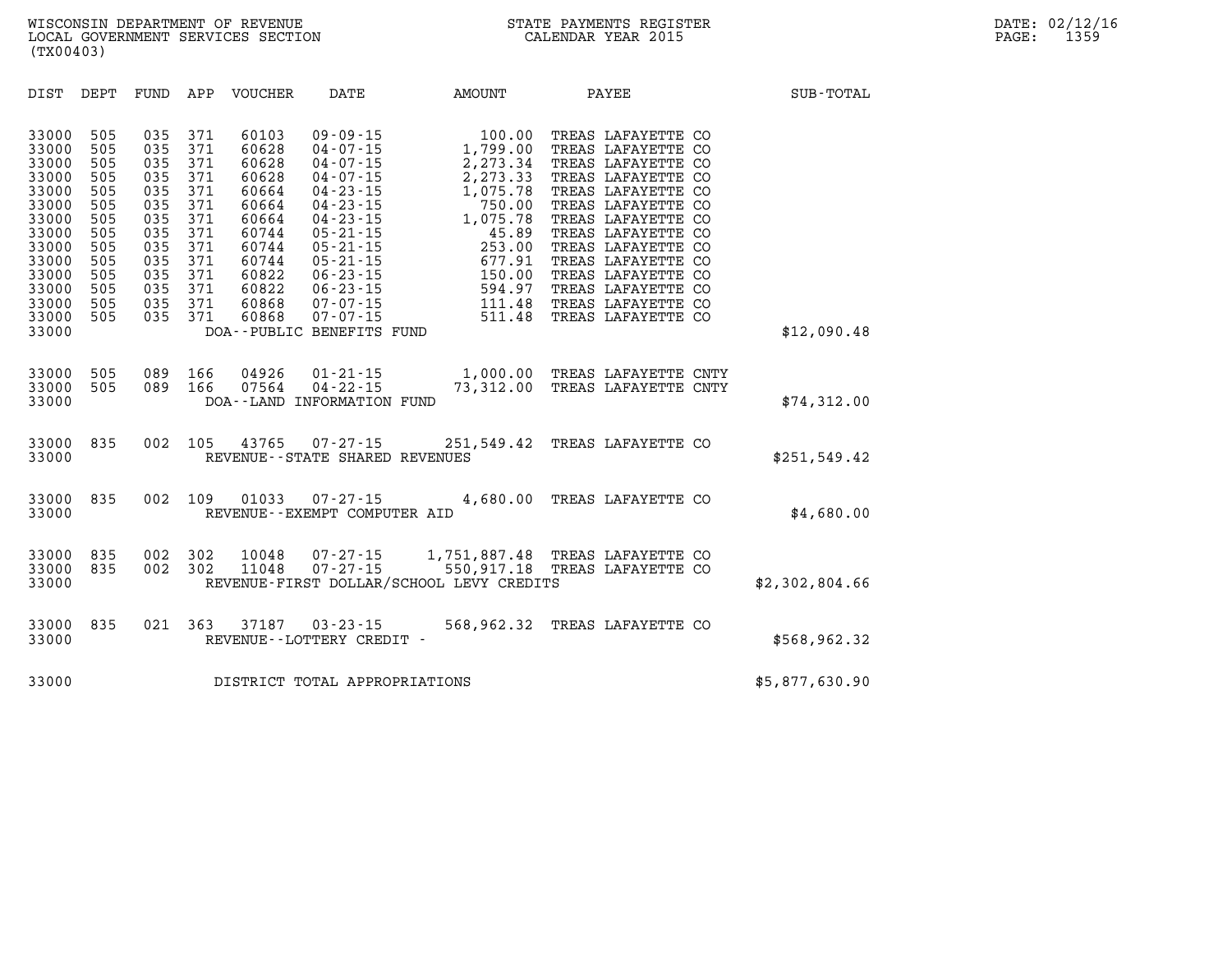|                                           | WISCONSIN DEPARTMENT OF REVENUE<br>LOCAL GOVERNMENT SERVICES SECTION<br>(TX00403) |         |                                          |                            |                                   | STATE PAYMENTS REGISTER<br>CALENDAR YEAR 2015                                                                                                                                                                 |                                                                                                 |             | DATE: 02/12/16<br>PAGE:<br>1360 |
|-------------------------------------------|-----------------------------------------------------------------------------------|---------|------------------------------------------|----------------------------|-----------------------------------|---------------------------------------------------------------------------------------------------------------------------------------------------------------------------------------------------------------|-------------------------------------------------------------------------------------------------|-------------|---------------------------------|
|                                           |                                                                                   |         |                                          | DIST DEPT FUND APP VOUCHER | DATE                              |                                                                                                                                                                                                               | AMOUNT PAYEE                                                                                    | SUB-TOTAL   |                                 |
| 33002                                     | 33002 165                                                                         |         |                                          | 002 225 00809              |                                   | SAFETY/PROF SERV--FIRE INSURANCE DUES                                                                                                                                                                         | 06-25-15 1,617.61 TREAS TN ARGYLE                                                               | \$1,617.61  |                                 |
| 33002                                     | 33002 370<br>33002 370                                                            |         | 000 001<br>000 001                       | 01DNR<br>05DNR             |                                   | NAT RESOURCES-SEVERANCE/YIELD/WITHDRAWAL                                                                                                                                                                      |                                                                                                 | \$201.62    |                                 |
| 33002                                     | 33002 370                                                                         |         |                                          |                            |                                   | 002 503 17578 01-12-15 3,801.95 TREAS TN ARGYL<br>NAT RESOURCES--AIDS IN LIEU OF TAXES                                                                                                                        |                                                                                                 | \$3,801.95  |                                 |
| 33002                                     | 33002 370                                                                         |         |                                          |                            |                                   | NAT RESOURCES--FOREST CROP/MFL/CO FOREST                                                                                                                                                                      | 012 571 39079 06-02-15 167.13 TREAS TN ARGYLE                                                   | \$167.13    |                                 |
| 33002                                     | 33002 370<br>33002 370                                                            | 012 579 | 012 579                                  |                            |                                   | NAT RESOURCES--AIDS IN LIEU OF TAXES                                                                                                                                                                          | $20378$ $04 - 03 - 15$ $66.82$ TREAS TN ARGYLE<br>$20378$ $04 - 03 - 15$ $1.13$ TREAS TN ARGYLE | \$67.95     |                                 |
| 33002<br>33002<br>33002<br>33002<br>33002 | 395<br>395<br>395<br>395                                                          |         | 011 191<br>011 191<br>011 191<br>011 191 | 38812                      | 46812 04-06-15                    | 01-05-15 19,983.15 TOWN OF ARGYLE<br>04-06-15 19,983.15 TOWN OF ARGYLE<br>54812  07-06-15  19,983.15  TOWN OF ARGYLE<br>66812  10-05-15  19,983.15  TOWN OF ARGYLE<br>TRANSPORTATION--GENERAL TRANSP AIDS-GTA |                                                                                                 | \$79.932.60 |                                 |
| 33002                                     | 33002 835                                                                         |         |                                          |                            | REVENUE - - STATE SHARED REVENUES |                                                                                                                                                                                                               | 002 105 43740 07-27-15 2,246.04 TREAS TN ARGYLE                                                 | \$2,246.04  |                                 |
| 33002                                     | 33002 835                                                                         |         |                                          |                            | REVENUE--EXEMPT COMPUTER AID      |                                                                                                                                                                                                               | 002 109 02760 07-27-15 4.00 TREAS TN ARGYLE                                                     | \$4.00      |                                 |
| 33002                                     |                                                                                   |         |                                          |                            | DISTRICT TOTAL APPROPRIATIONS     |                                                                                                                                                                                                               |                                                                                                 | \$88,038.90 |                                 |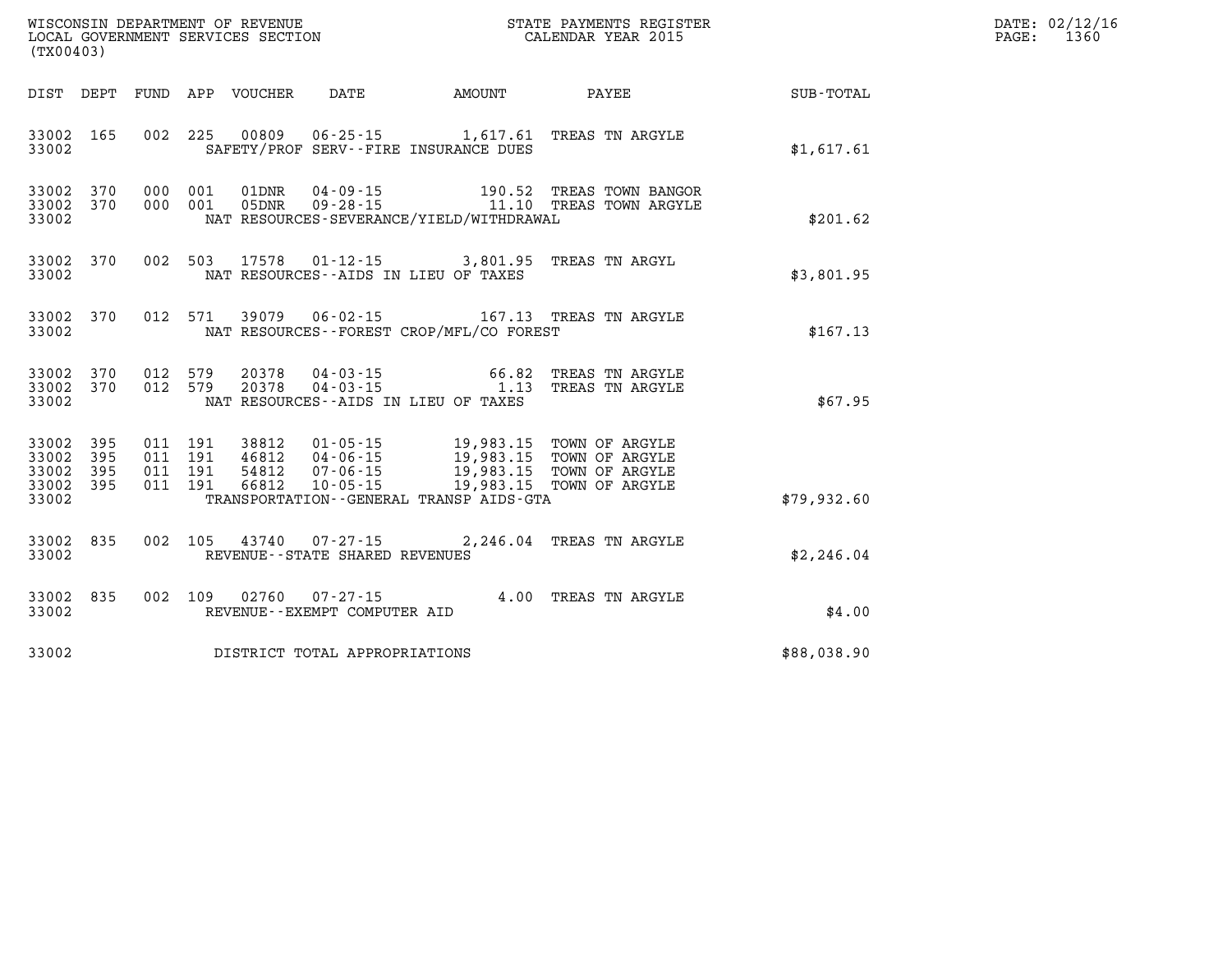| WISCONSIN DEPARTMENT OF REVENUE<br>LOCAL GOVERNMENT SERVICES SECTION<br>(TX00403) |           |                                          |         |                                  |                                                        |                                              | STATE PAYMENTS REGISTER<br>CALENDAR YEAR 2015                                                                               |                  | DATE: 02/12/16<br>PAGE: 1361 |
|-----------------------------------------------------------------------------------|-----------|------------------------------------------|---------|----------------------------------|--------------------------------------------------------|----------------------------------------------|-----------------------------------------------------------------------------------------------------------------------------|------------------|------------------------------|
|                                                                                   |           |                                          |         |                                  |                                                        | DIST DEPT FUND APP VOUCHER DATE AMOUNT PAYEE |                                                                                                                             | <b>SUB-TOTAL</b> |                              |
| 33004 165<br>33004                                                                |           |                                          |         |                                  |                                                        | SAFETY/PROF SERV--FIRE INSURANCE DUES        | 002 225 00810 06-25-15 1,872.50 TREAS TN BELMONT                                                                            | \$1,872.50       |                              |
| 33004 370<br>33004                                                                |           |                                          |         |                                  |                                                        | NAT RESOURCES-SEVERANCE/YIELD/WITHDRAWAL     | 000 001 01DNR 04-09-15 1,348.36 TREAS TOWN BELMONT                                                                          | \$1,348.36       |                              |
| 33004 370<br>33004                                                                |           |                                          |         |                                  |                                                        | NAT RESOURCES -- AIDS IN LIEU OF TAXES       | 002 503 17579 01-12-15 4,819.84 TREAS TN BELMONT                                                                            | \$4,819.84       |                              |
| 33004                                                                             | 33004 370 |                                          |         | 012 571 39080                    |                                                        | NAT RESOURCES--FOREST CROP/MFL/CO FOREST     | 06-02-15 152.26 TREAS TN BELMONT                                                                                            | \$152.26         |                              |
| 33004 370<br>33004 370<br>33004                                                   |           | 012 579<br>012 579                       |         | 20379<br>20379                   |                                                        | NAT RESOURCES -- AIDS IN LIEU OF TAXES       | 04-03-15 6.08 TREAS TN BELMONT<br>04-03-15 304.63 TREAS TN BELMONT                                                          | \$310.71         |                              |
| 33004 370<br>33004                                                                |           |                                          | 074 670 |                                  | NAT RESOURCES--RU RECYCLING GRANT                      |                                              | 42728  05-29-15  2,083.06  TREAS TN BELMONT                                                                                 | \$2,083.06       |                              |
| 33004 395<br>33004<br>33004 395<br>33004 395<br>33004                             | 395       | 011 191<br>011 191<br>011 191<br>011 191 |         | 38813<br>46813<br>54813<br>66813 |                                                        | TRANSPORTATION - - GENERAL TRANSP AIDS - GTA | 01-05-15 23, 249.32 TOWN OF BELMONT<br>04-06-15<br>07-06-15 23,249.32 TOWN OF BELMONT<br>10-05-15 23,249.33 TOWN OF BELMONT | \$92,997.29      |                              |
| 33004                                                                             | 33004 465 |                                          |         |                                  |                                                        | MILITARY AFFAIRS - - EMERGENCY MANAGEMENT    | 072 365 00930 05-04-15 5,199.87 TREAS TN BELMONT                                                                            | \$5,199.87       |                              |
| 33004 835<br>33004                                                                |           |                                          |         | 002 105 43741                    | $07 - 27 - 15$<br>REVENUE--STATE SHARED REVENUES       |                                              | 4,954.54 TREAS TN BELMONT                                                                                                   | \$4,954.54       |                              |
| 33004 835<br>33004                                                                |           |                                          |         |                                  | 002 109 02761 07-27-15<br>REVENUE--EXEMPT COMPUTER AID |                                              | 5.00 TREAS TN BELMONT                                                                                                       | \$5.00           |                              |
| 33004 835<br>33004                                                                |           |                                          |         | 021 363 35721                    | $03 - 23 - 15$<br>REVENUE--LOTTERY CREDIT -            |                                              | 5,922.92 TREAS TN BELMONT                                                                                                   | \$5,922.92       |                              |
| 33004                                                                             |           |                                          |         |                                  | DISTRICT TOTAL APPROPRIATIONS                          |                                              |                                                                                                                             | \$119,666.35     |                              |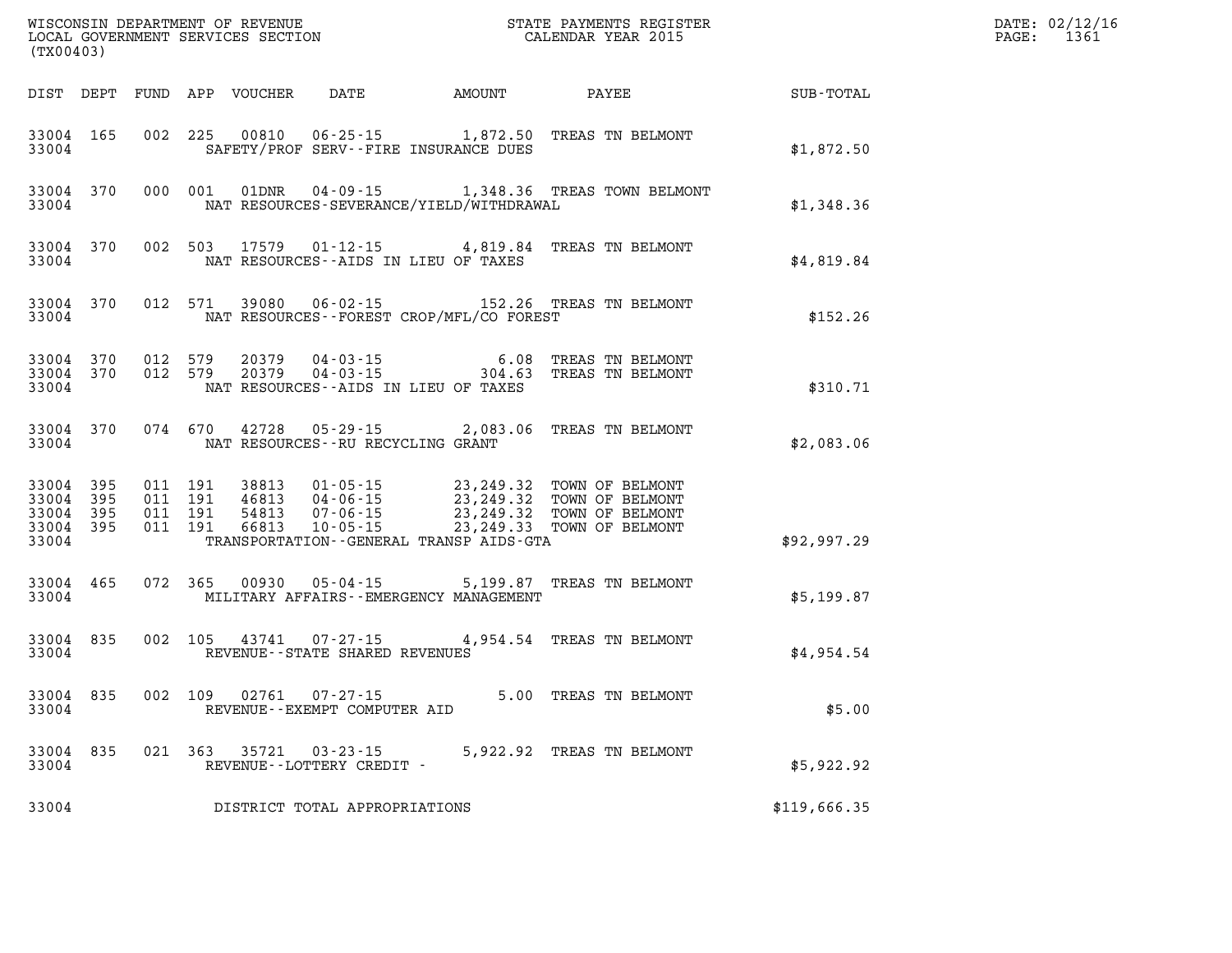| WISCONSIN DEPARTMENT OF REVENUE      | PAYMENTS REGISTER<br>3TATE | 02/12/16<br>DATE: |
|--------------------------------------|----------------------------|-------------------|
| GOVERNMENT SERVICES SECTION<br>LOCAL | CALENDAR YEAR 2015         | 1362<br>PAGE      |

| LOCAL GOVERNMENT SERVICES SECTION<br>(TX00403)        |                                                                                          | CALENDAR YEAR 2015                                                     |             | PAGE: | 1362 |
|-------------------------------------------------------|------------------------------------------------------------------------------------------|------------------------------------------------------------------------|-------------|-------|------|
| DIST DEPT FUND APP VOUCHER                            |                                                                                          | DATE AMOUNT PAYEE SUB-TOTAL                                            |             |       |      |
| 33006 165<br>33006                                    | 002 225 00811 06-25-15 1,361.82 TREAS TN BENTON<br>SAFETY/PROF SERV--FIRE INSURANCE DUES |                                                                        | \$1,361.82  |       |      |
| 002 503<br>33006<br>370<br>002<br>33006 370           | 17580<br>$01 - 12 - 15$ 2,389.27<br>503<br>18109                                         | TREAS TN BENTON<br>01-30-15 1,908.27 TREAS TN BENTON                   |             |       |      |
| 33006                                                 | NAT RESOURCES--AIDS IN LIEU OF TAXES                                                     | 191.70 TOWN SHARE                                                      | \$4,297.54  |       |      |
| 33006 370<br>33006                                    | 012 571 39081<br>NAT RESOURCES - - FOREST CROP/MFL/CO FOREST                             | 06-02-15 24.79 TREAS TN BENTON                                         | \$24.79     |       |      |
| 33006 370<br>33006                                    | 074 670 42729 05-29-15 228.28 TREAS TN BENTON<br>NAT RESOURCES--RU RECYCLING GRANT       |                                                                        | \$228.28    |       |      |
| 33006 395<br>011 191<br>33006<br>395<br>011 191       | 38814<br>46814                                                                           | 01-05-15 17,423.32 TOWN OF BENTON<br>04-06-15 17,423.32 TOWN OF BENTON |             |       |      |
| 33006 395<br>011 191<br>33006 395<br>011 191<br>33006 | 54814<br>66814<br>10-05-15<br>TRANSPORTATION--GENERAL TRANSP AIDS-GTA                    | 07-06-15 17,423.32 TOWN OF BENTON<br>17,423.34 TOWN OF BENTON          | \$69,693.30 |       |      |
| 33006 835<br>33006                                    | 002 105 43742 07-27-15 3,269.99 TREAS TN BENTON<br>REVENUE--STATE SHARED REVENUES        |                                                                        | \$3,269.99  |       |      |
| 33006                                                 | DISTRICT TOTAL APPROPRIATIONS                                                            |                                                                        | \$78,875.72 |       |      |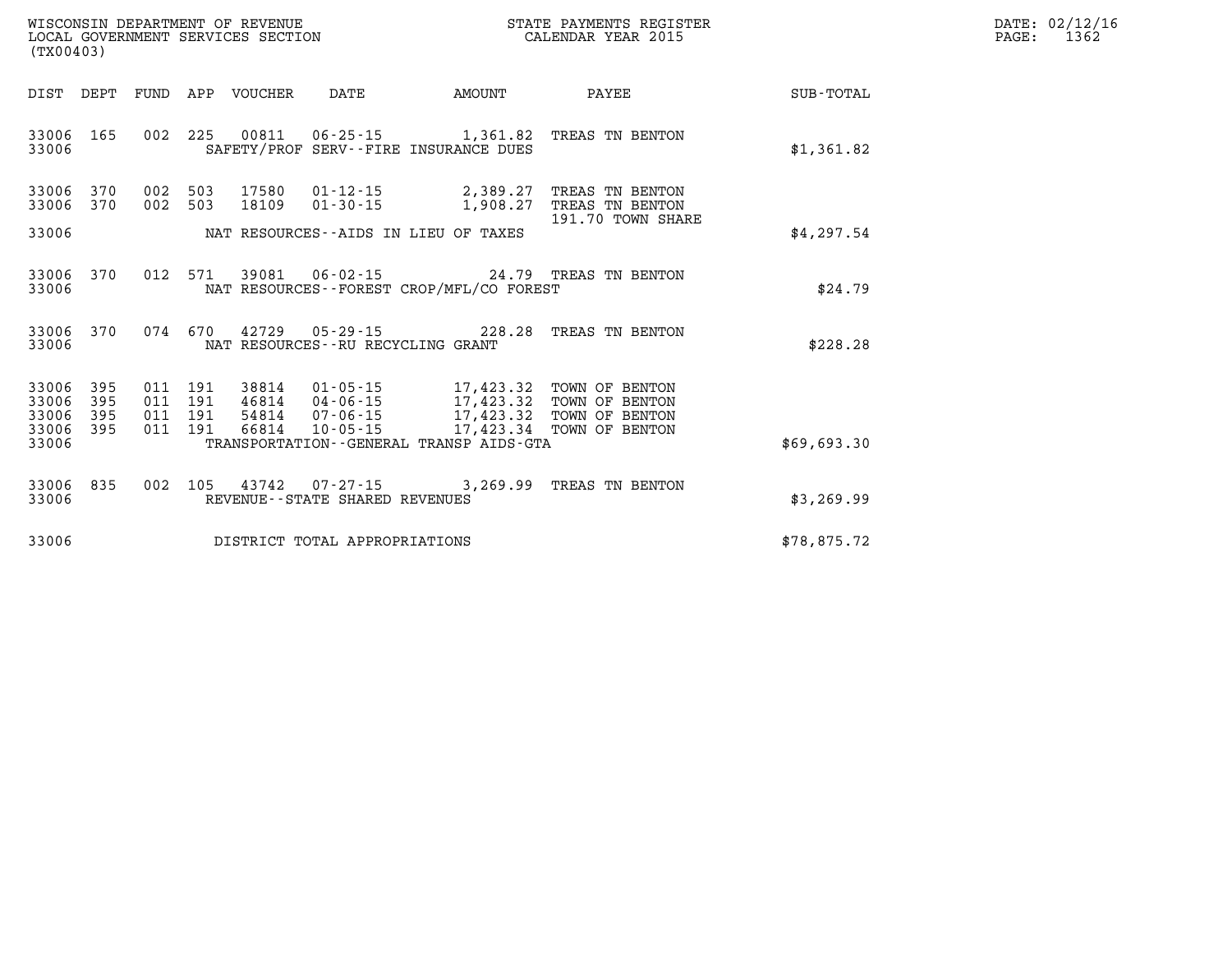| WISCONSIN DEPARTMENT OF REVENUE<br>LOCAL GOVERNMENT SERVICES SECTION<br>LOCAL GOVERNMENT SERVICES SECTION<br>CALENDAR YEAR 2015<br>(TX00403) |                         |                    |                    |                         |                                       |                                          |                                                                                                                                                                       |             | DATE: 02/12/16<br>PAGE: 1363 |
|----------------------------------------------------------------------------------------------------------------------------------------------|-------------------------|--------------------|--------------------|-------------------------|---------------------------------------|------------------------------------------|-----------------------------------------------------------------------------------------------------------------------------------------------------------------------|-------------|------------------------------|
|                                                                                                                                              |                         |                    |                    |                         |                                       |                                          | DIST DEPT FUND APP VOUCHER DATE AMOUNT PAYEE SUB-TOTAL                                                                                                                |             |                              |
| 33008                                                                                                                                        |                         |                    |                    |                         | SAFETY/PROF SERV--FIRE INSURANCE DUES |                                          | 33008 165 002 225 00812 06-25-15 760.43 TREAS TN BLANCHARD                                                                                                            | \$760.43    |                              |
| 33008                                                                                                                                        |                         |                    |                    |                         |                                       | NAT RESOURCES--FOREST CROP/MFL/CO FOREST | 33008 370 012 571 39082 06-02-15 71.61 TREAS TN BLANCHARD                                                                                                             | \$71.61     |                              |
| 33008                                                                                                                                        |                         |                    |                    |                         | NAT RESOURCES--AIDS IN LIEU OF TAXES  |                                          | 33008 370 012 579 20380 04-03-15 57.02 TREAS TN BLANCHARD                                                                                                             | \$57.02     |                              |
| 33008                                                                                                                                        |                         |                    |                    |                         | NAT RESOURCES - - RU RECYCLING GRANT  |                                          | 33008 370 074 670 42730 05-29-15 726.85 TREAS TN BLANCHARD                                                                                                            | \$726.85    |                              |
| 33008 395<br>33008<br>33008<br>33008                                                                                                         | 395<br>395<br>33008 395 | 011 191<br>011 191 | 011 191<br>011 191 | 46815<br>54815<br>66815 |                                       | TRANSPORTATION--GENERAL TRANSP AIDS-GTA  | 38815  01-05-15  11,654.08  TOWN OF BLANCHARD<br>04-06-15 11,654.08 TOWN OF BLANCHARD<br>07-06-15 11,654.08 TOWN OF BLANCHARD<br>10-05-15 11,654.10 TOWN OF BLANCHARD | \$46,616.34 |                              |
| 33008                                                                                                                                        | 33008 835               |                    |                    |                         | REVENUE--STATE SHARED REVENUES        |                                          | 002 105 43743 07-27-15 2,194.47 TREAS TN BLANCHARD                                                                                                                    | \$2,194.47  |                              |
| 33008                                                                                                                                        |                         |                    |                    |                         | REVENUE--EXEMPT COMPUTER AID          |                                          | 33008 835 002 109 02762 07-27-15 1.00 TREAS TN BLANCHARD                                                                                                              | \$1.00      |                              |
| 33008                                                                                                                                        | 33008 835               |                    |                    |                         |                                       | DOA-PAYMENT FOR MUNICIPAL SERVICES AID   | 002 501 00002 02-02-15 119.92 TREAS TN BLANCHARD                                                                                                                      | \$119.92    |                              |
| 33008                                                                                                                                        |                         |                    |                    |                         | DISTRICT TOTAL APPROPRIATIONS         |                                          |                                                                                                                                                                       | \$50,547.64 |                              |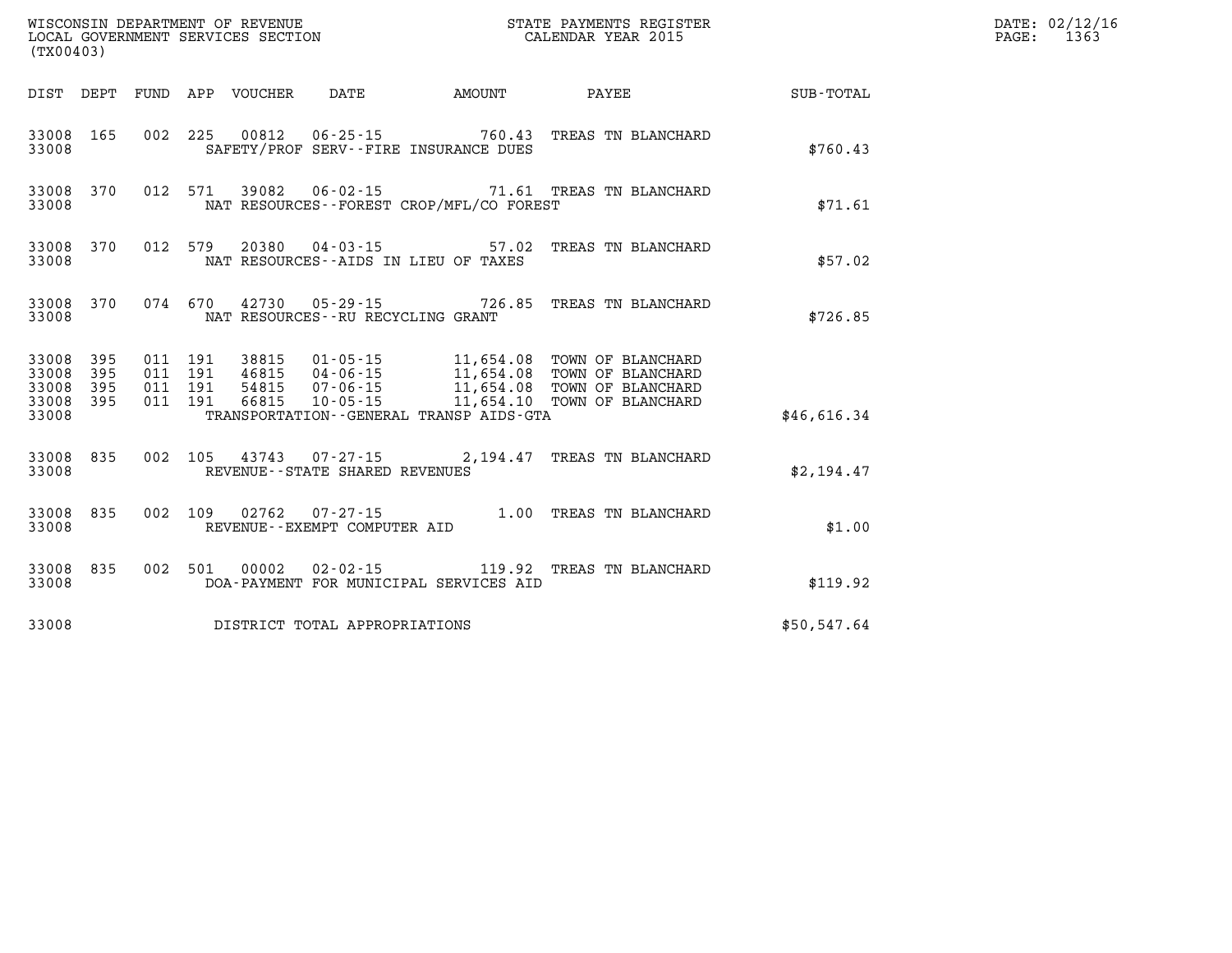| (TX00403)                                     |                   |  |                                   |                                              |                                                                                                                                                                                                                          |              | DATE: 02/12/16<br>$\mathtt{PAGE:}$<br>1364 |
|-----------------------------------------------|-------------------|--|-----------------------------------|----------------------------------------------|--------------------------------------------------------------------------------------------------------------------------------------------------------------------------------------------------------------------------|--------------|--------------------------------------------|
|                                               | DIST DEPT         |  |                                   |                                              |                                                                                                                                                                                                                          |              |                                            |
| 33010                                         | 33010 165         |  |                                   | SAFETY/PROF SERV--FIRE INSURANCE DUES        | 002 225 00813 06-25-15 2,590.05 TREAS TN DARLINGTON                                                                                                                                                                      | \$2,590.05   |                                            |
| 33010                                         | 33010 370         |  |                                   | NAT RESOURCES--FOREST CROP/MFL/CO FOREST     | 012 571 39083 06-02-15 71.85 TREAS TN DARLINGTON                                                                                                                                                                         | \$71.85      |                                            |
| 33010                                         |                   |  | NAT RESOURCES--RU RECYCLING GRANT |                                              | 33010 370 074 670 42731 05-29-15 616.36 TREAS TN DARLINGTON                                                                                                                                                              | \$616.36     |                                            |
| 33010<br>33010<br>33010<br>33010 395<br>33010 | 395<br>395<br>395 |  |                                   | TRANSPORTATION - - GENERAL TRANSP AIDS - GTA | 011 191 38816 01-05-15 29,837.10 TOWN OF DARLINGTON<br>011 191 46816 04-06-15 29,837.10 TOWN OF DARLINGTON<br>011 191 54816 07-06-15 29,837.10 TOWN OF DARLINGTON<br>011 191 66816 10-05-15 29,837.10 TOWN OF DARLINGTON | \$119,348.40 |                                            |
| 33010                                         | 33010 395         |  |                                   | TRANSPORTATION--LRIP/TRIP/MSIP GRANTS        | 011  278  39179  02-10-15  71,912.27  TREAS TN DARLINGTON                                                                                                                                                                | \$71,912.27  |                                            |
| 33010                                         | 33010 835         |  | REVENUE--STATE SHARED REVENUES    |                                              | 002 105 43744 07-27-15 3,062.19 TREAS TN DARLINGTON                                                                                                                                                                      | \$3,062.19   |                                            |
| 33010<br>33010                                | 835               |  | REVENUE--EXEMPT COMPUTER AID      |                                              | 002 109 02763 07-27-15 42.00 TREAS TN DARLINGTON                                                                                                                                                                         | \$42.00      |                                            |
| 33010                                         |                   |  | DISTRICT TOTAL APPROPRIATIONS     |                                              |                                                                                                                                                                                                                          | \$197,643.12 |                                            |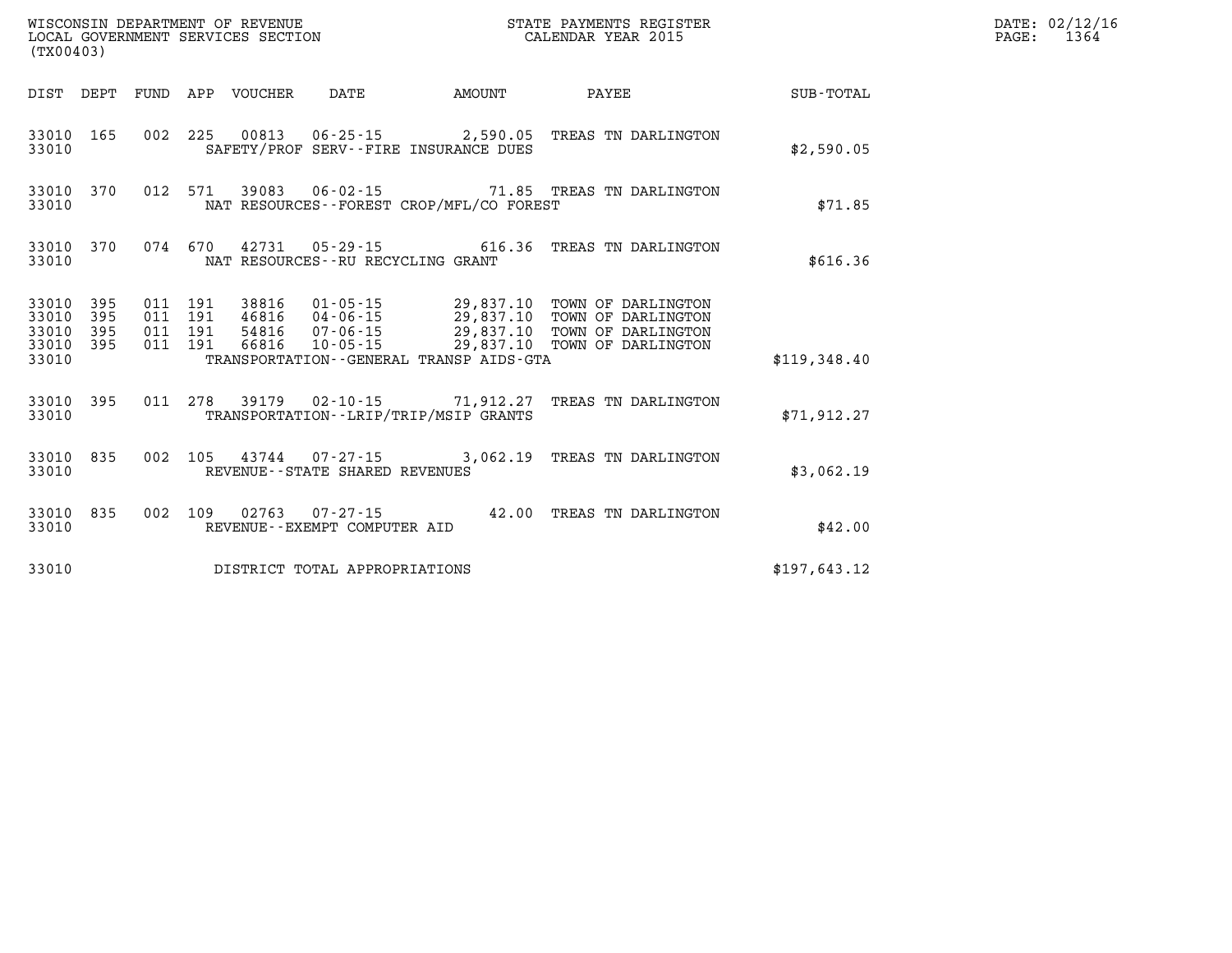| (TX00403)                                                    | WISCONSIN DEPARTMENT OF REVENUE<br>LOCAL GOVERNMENT SERVICES SECTION<br>CALENDAR YEAR 2015                                                                                                                                                                                                                                                                                                    |             | DATE: 02/12/16<br>PAGE: 1365 |
|--------------------------------------------------------------|-----------------------------------------------------------------------------------------------------------------------------------------------------------------------------------------------------------------------------------------------------------------------------------------------------------------------------------------------------------------------------------------------|-------------|------------------------------|
|                                                              | DIST DEPT FUND APP VOUCHER DATE AMOUNT PAYEE TOTAL                                                                                                                                                                                                                                                                                                                                            |             |                              |
| 33012                                                        | 33012 165 002 225 00814 06-25-15 1,367.62 TREAS TN ELK GROVE<br>SAFETY/PROF SERV--FIRE INSURANCE DUES                                                                                                                                                                                                                                                                                         | \$1,367.62  |                              |
| 33012 370<br>33012                                           | 012 571 39084 06-02-15 10.20 TREAS TN ELK GROVE<br>NAT RESOURCES--FOREST CROP/MFL/CO FOREST                                                                                                                                                                                                                                                                                                   | \$10.20     |                              |
| 33012                                                        | 33012 370 012 579 20381 04-03-15 66.61 TREAS TN ELK GROVE<br>NAT RESOURCES--AIDS IN LIEU OF TAXES                                                                                                                                                                                                                                                                                             | \$66.61     |                              |
| 33012                                                        | 33012 370 074 670 42732 05-29-15 569.11 TREAS TN ELK GROVE<br>NAT RESOURCES--RU RECYCLING GRANT                                                                                                                                                                                                                                                                                               | \$569.11    |                              |
| 33012 395<br>33012<br>395<br>33012 395<br>33012 395<br>33012 | $\begin{array}{cccc} 011 & 191 & 38817 & 01\cdot 05\cdot 15 & 21\text{,}799\text{,}80 & \text{TOWN OF ELK GROVE} \\ 011 & 191 & 46817 & 04\cdot 06\cdot 15 & 21\text{,}799\text{,}80 & \text{TOWN OF ELK GROVE} \\ 011 & 191 & 54817 & 07\cdot 06\cdot 15 & 21\text{,}799\text{,}80 & \text{TOWN OF ELK GROVE} \\ 011 & 191 & 66817 & 10\cdot 05\$<br>TRANSPORTATION--GENERAL TRANSP AIDS-GTA | \$87,199.20 |                              |
| 33012 835<br>33012                                           | 002 105 43745 07-27-15 2,709.11 TREAS TN ELK GROVE<br>REVENUE - - STATE SHARED REVENUES                                                                                                                                                                                                                                                                                                       | \$2,709.11  |                              |
| 33012                                                        | 33012 835 002 109 02764 07-27-15 3.00 TREAS TN ELK GROVE<br>REVENUE--EXEMPT COMPUTER AID                                                                                                                                                                                                                                                                                                      | \$3.00      |                              |
| 33012                                                        | 33012 835 002 501 00002 02-02-15 829.76 TREAS TN ELK GROVE<br>DOA-PAYMENT FOR MUNICIPAL SERVICES AID                                                                                                                                                                                                                                                                                          | \$829.76    |                              |
| 33012                                                        | DISTRICT TOTAL APPROPRIATIONS                                                                                                                                                                                                                                                                                                                                                                 | \$92,754.61 |                              |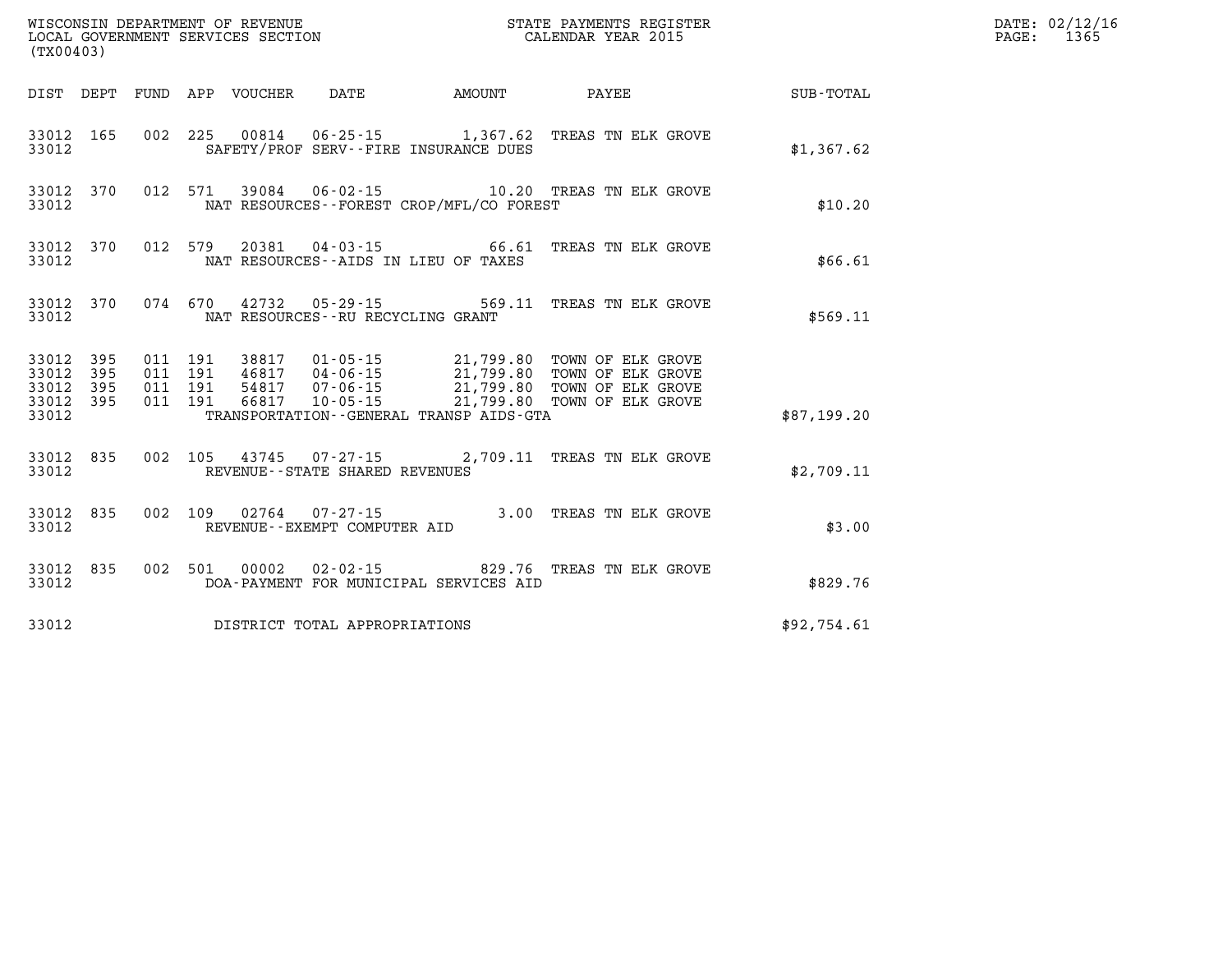| (TX00403)                                                 |                               |         |                                         |                                              | WISCONSIN DEPARTMENT OF REVENUE<br>LOCAL GOVERNMENT SERVICES SECTION FOR THE STATE PAYMENTS REGISTER<br>CALENDAR YEAR 2015                                                                                                                                                                                                                         |              | DATE: 02/12/16<br>PAGE: 1366 |
|-----------------------------------------------------------|-------------------------------|---------|-----------------------------------------|----------------------------------------------|----------------------------------------------------------------------------------------------------------------------------------------------------------------------------------------------------------------------------------------------------------------------------------------------------------------------------------------------------|--------------|------------------------------|
|                                                           |                               |         |                                         | DIST DEPT FUND APP VOUCHER DATE AMOUNT PAYEE |                                                                                                                                                                                                                                                                                                                                                    | SUB-TOTAL    |                              |
| 33014                                                     |                               |         |                                         | SAFETY/PROF SERV--FIRE INSURANCE DUES        | 33014 165 002 225 00815 06-25-15 1,071.85 TREAS TN FAYETTE                                                                                                                                                                                                                                                                                         | \$1,071.85   |                              |
| 33014                                                     |                               |         |                                         | NAT RESOURCES--AIDS IN LIEU OF TAXES         | 33014 370 002 503 17581 01-12-15 26,818.97 TREAS TN FAYETTE                                                                                                                                                                                                                                                                                        | \$26,818.97  |                              |
| 33014                                                     |                               |         |                                         | NAT RESOURCES--FOREST CROP/MFL/CO FOREST     | 33014 370 012 571 39085 06-02-15 120.76 TREAS TN FAYETTE                                                                                                                                                                                                                                                                                           | \$120.76     |                              |
| 33014                                                     |                               |         |                                         | NAT RESOURCES--AIDS IN LIEU OF TAXES         | $\begin{array}{cccccc} 33014 & 370 & 012 & 579 & 20382 & 04\,\texttt{-}03\,\texttt{-}15 & & 372.82 & \texttt{TREAS TN FAYETTE} \\ 33014 & 370 & 012 & 579 & 20382 & 04\,\texttt{-}03\,\texttt{-}15 & & 1,495.44 & \texttt{TREAS TN FAYETTE} \\ 33014 & 370 & 012 & 579 & 20382 & 04\,\texttt{-}03\,\texttt{-}15 & & 467.55 & \texttt{TREAS TN FAY$ | \$5,117.53   |                              |
|                                                           |                               |         | 33014 NAT RESOURCES--RU RECYCLING GRANT |                                              | 33014 370 074 670 42733 05-29-15 536.62 TREAS TN FAYETTE                                                                                                                                                                                                                                                                                           | \$536.62     |                              |
| 33014 395<br>33014 395<br>33014 395<br>33014 395<br>33014 | 011 191<br>011 191<br>011 191 | 011 191 |                                         | TRANSPORTATION - - GENERAL TRANSP AIDS - GTA | 38818  01-05-15  11,278.86  TOWN OF FAYETTE<br>46818  04-06-15  11,278.86  TOWN OF FAYETTE<br>54818  07-06-15  11,278.86  TOWN OF FAYETTE<br>66818  10-05-15  11,278.87  TOWN OF FAYETTE                                                                                                                                                           | \$45, 115.45 |                              |
| 33014                                                     |                               |         | REVENUE--STATE SHARED REVENUES          |                                              | 33014 835 002 105 43746 07-27-15 3,185.70 TREAS TN FAYETTE                                                                                                                                                                                                                                                                                         | \$3,185.70   |                              |
|                                                           |                               |         | 33014 REVENUE - EXEMPT COMPUTER AID     |                                              | 33014 835 002 109 02765 07-27-15 1.00 TREAS TN FAYETTE                                                                                                                                                                                                                                                                                             | \$1.00       |                              |
| 33014                                                     |                               |         |                                         | DOA-PAYMENT FOR MUNICIPAL SERVICES AID       | 33014 835 002 501 00002 02-02-15 733.08 TREAS TN FAYETTE                                                                                                                                                                                                                                                                                           | \$733.08     |                              |
| 33014                                                     |                               |         | DISTRICT TOTAL APPROPRIATIONS           |                                              |                                                                                                                                                                                                                                                                                                                                                    | \$82,700.96  |                              |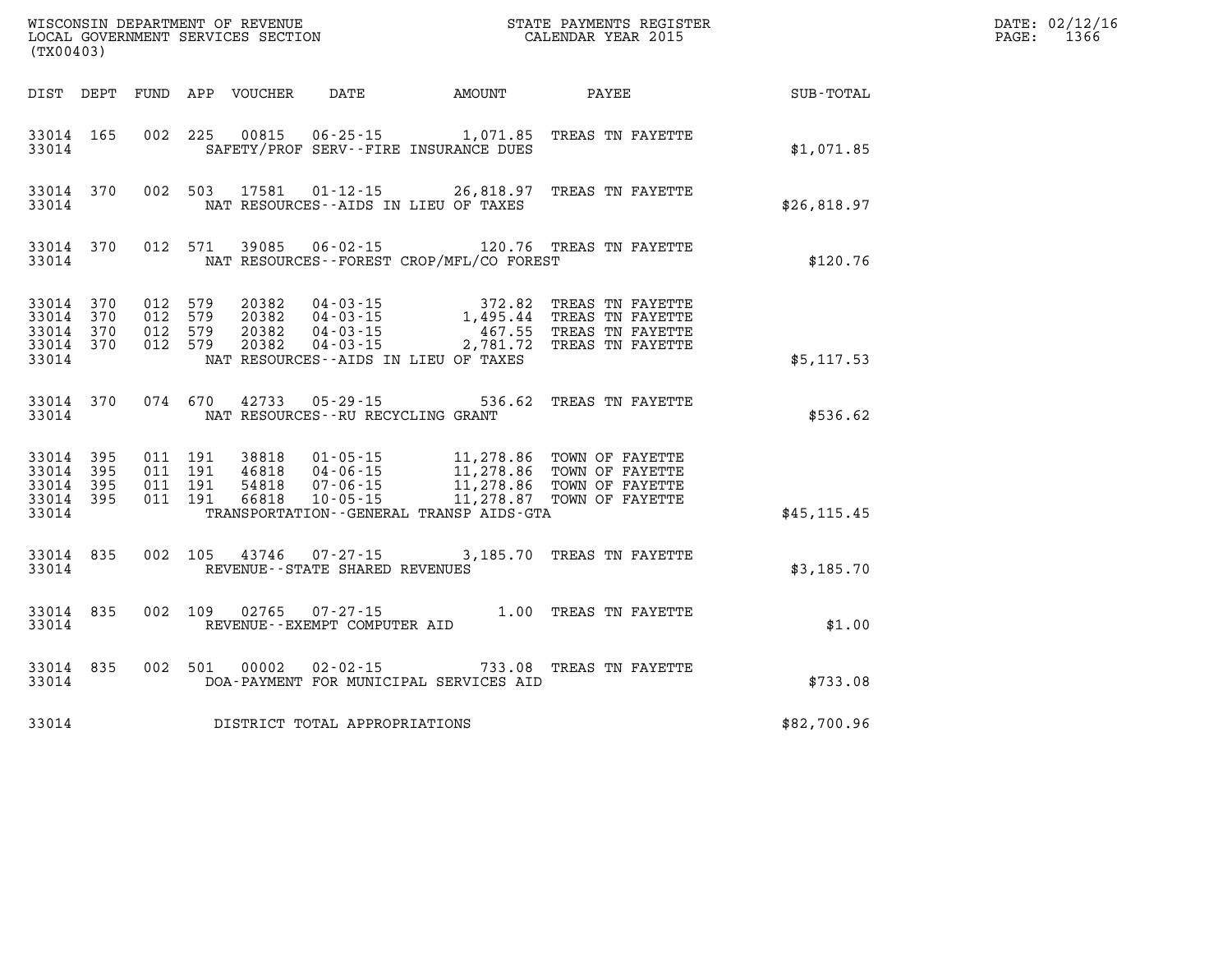| (TX00403)                   |            |                               | WISCONSIN DEPARTMENT OF REVENUE | LOCAL GOVERNMENT SERVICES SECTION |                                             | STATE PAYMENTS REGISTER<br>CALENDAR YEAR 2015                                                                                             |              | DATE: 02/12/16<br>PAGE:<br>1367 |
|-----------------------------|------------|-------------------------------|---------------------------------|-----------------------------------|---------------------------------------------|-------------------------------------------------------------------------------------------------------------------------------------------|--------------|---------------------------------|
|                             |            |                               | DIST DEPT FUND APP VOUCHER      | DATE                              | AMOUNT                                      | PAYEE                                                                                                                                     | SUB-TOTAL    |                                 |
| 33016                       | 33016 165  |                               |                                 |                                   | SAFETY/PROF SERV--FIRE INSURANCE DUES       | 002 225 00816 06-25-15 1,508.39 TREAS TN GRATIOT                                                                                          | \$1,508.39   |                                 |
| 33016                       | 33016 370  |                               |                                 |                                   | NAT RESOURCES - - FOREST CROP/MFL/CO FOREST | 012 571 39086 06-02-15 64.91 TREAS TN GRATIOT                                                                                             | \$64.91      |                                 |
| 33016                       | 33016 370  |                               |                                 | NAT RESOURCES--RU RECYCLING GRANT |                                             | 074 670 42734 05-29-15 3,162.04 TREAS TN GRATIOT                                                                                          | \$3,162.04   |                                 |
| 33016 395<br>33016<br>33016 | 395<br>395 | 011 191<br>011 191<br>011 191 |                                 |                                   |                                             | 38819  01-05-15  33,982.36  TOWN OF GRATIOT<br>46819  04-06-15  33,982.36  TOWN OF GRATIOT<br>54819  07-06-15  33,982.36  TOWN OF GRATIOT |              |                                 |
| 33016 395<br>33016          |            | 011 191                       |                                 |                                   | TRANSPORTATION--GENERAL TRANSP AIDS-GTA     | 66819  10-05-15  33,982.38  TOWN OF GRATIOT                                                                                               | \$135.929.46 |                                 |
| 33016                       | 33016 835  |                               |                                 | REVENUE - - STATE SHARED REVENUES |                                             | 002 105 43747 07-27-15 4,187.24 TREAS TN GRATIOT                                                                                          | \$4,187.24   |                                 |
| 33016                       | 33016 835  |                               |                                 | REVENUE--EXEMPT COMPUTER AID      |                                             | 002 109 02766 07-27-15 17.00 TREAS TN GRATIOT                                                                                             | \$17.00      |                                 |
| 33016                       |            |                               |                                 | DISTRICT TOTAL APPROPRIATIONS     |                                             |                                                                                                                                           | \$144,869.04 |                                 |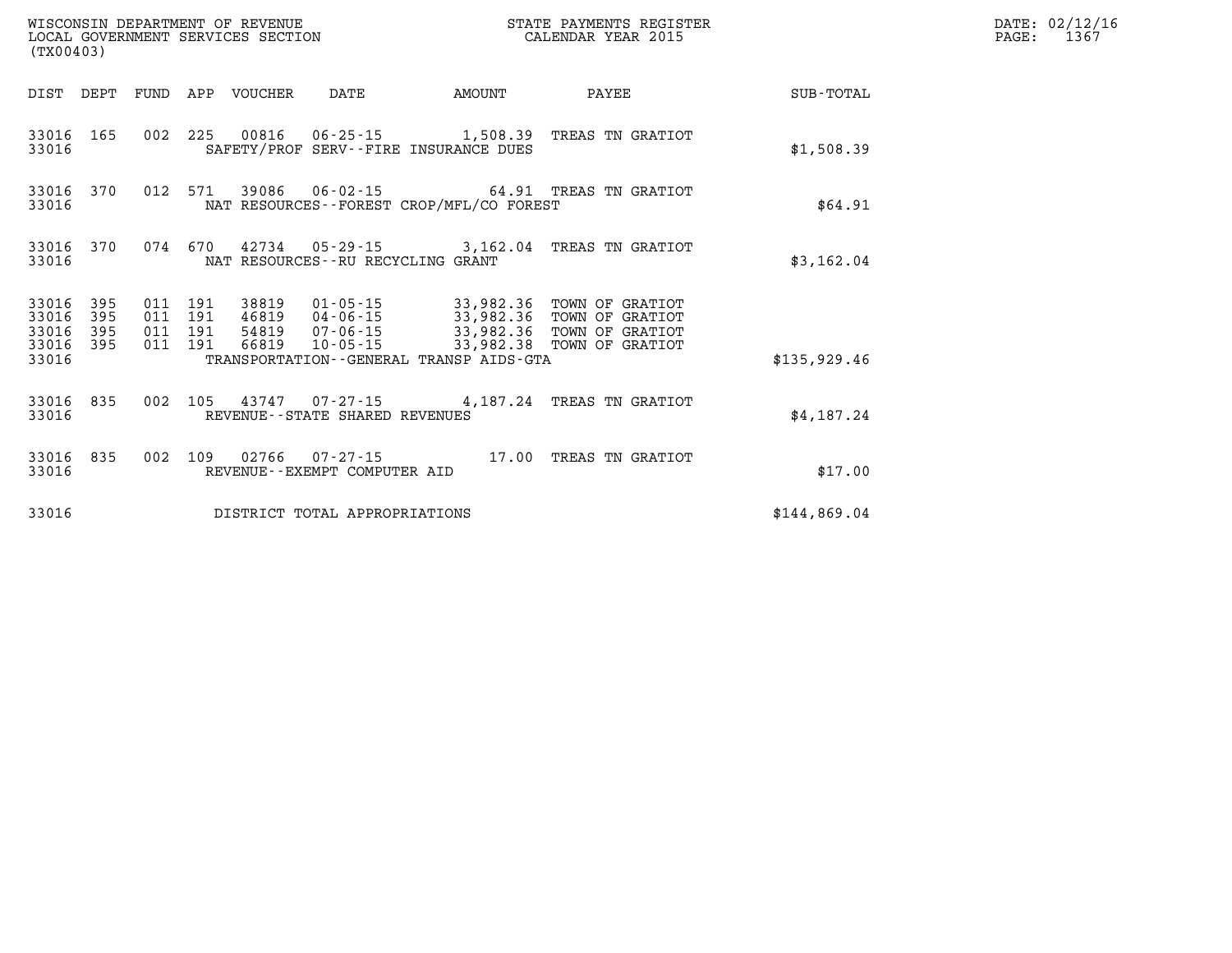| (TX00403)                                     |                   |                                          |         | WISCONSIN DEPARTMENT OF REVENUE<br>LOCAL GOVERNMENT SERVICES SECTION |                                          |                                             | STATE PAYMENTS REGISTER<br>CALENDAR YEAR 2015     |             | DATE: 02/12/16<br>PAGE:<br>1368 |
|-----------------------------------------------|-------------------|------------------------------------------|---------|----------------------------------------------------------------------|------------------------------------------|---------------------------------------------|---------------------------------------------------|-------------|---------------------------------|
|                                               |                   |                                          |         | DIST DEPT FUND APP VOUCHER                                           | DATE                                     | AMOUNT                                      | PAYEE                                             | SUB-TOTAL   |                                 |
| 33018 165<br>33018                            |                   |                                          |         |                                                                      |                                          | SAFETY/PROF SERV--FIRE INSURANCE DUES       | 002 225 00817 06-25-15 1,098.73 TREAS TN KENDALL  | \$1,098.73  |                                 |
| 33018                                         | 33018 370         | 000 001                                  |         | 05DNR                                                                |                                          | NAT RESOURCES-SEVERANCE/YIELD/WITHDRAWAL    | 09-28-15 702.95 TREAS TOWN KENDALL                | \$702.95    |                                 |
| 33018                                         | 33018 370         |                                          | 012 571 | 39087                                                                | $06 - 02 - 15$                           | NAT RESOURCES - - FOREST CROP/MFL/CO FOREST | 87.10 TREAS TN KENDALL                            | \$87.10     |                                 |
| 33018                                         | 33018 370         |                                          | 012 579 | 20383                                                                | $04 - 03 - 15$                           | NAT RESOURCES--AIDS IN LIEU OF TAXES        | 34.58 TREAS TN KENDALL                            | \$34.58     |                                 |
| 33018                                         | 33018 370         |                                          |         |                                                                      | NAT RESOURCES -- RU RECYCLING GRANT      |                                             | 074 670 42735 05-29-15 669.86 TREAS TN KENDALL    | \$669.86    |                                 |
| 33018 395<br>33018                            |                   |                                          |         | TRANSPORTATION--                                                     |                                          |                                             | 011 178 61045 09-28-15 24,800.00 TREAS TN KENDALL | \$24,800.00 |                                 |
| 33018<br>33018<br>33018<br>33018 395<br>33018 | 395<br>395<br>395 | 011 191<br>011 191<br>011 191<br>011 191 |         | 38820<br>46820<br>54820<br>66820                                     | $10 - 05 - 15$                           | TRANSPORTATION--GENERAL TRANSP AIDS-GTA     | 16,268.30 TOWN OF KENDALL                         | \$65,073.17 |                                 |
| 33018 835<br>33018                            |                   | 002 105                                  |         |                                                                      | REVENUE--STATE SHARED REVENUES           |                                             | 43748 07-27-15 3,590.87 TREAS TN KENDALL          | \$3,590.87  |                                 |
| 33018 835<br>33018                            |                   |                                          | 002 109 | 02767                                                                | 07-27-15<br>REVENUE--EXEMPT COMPUTER AID |                                             | 2.00 TREAS TN KENDALL                             | \$2.00      |                                 |
| 33018                                         |                   |                                          |         |                                                                      | DISTRICT TOTAL APPROPRIATIONS            |                                             |                                                   | \$96,059.26 |                                 |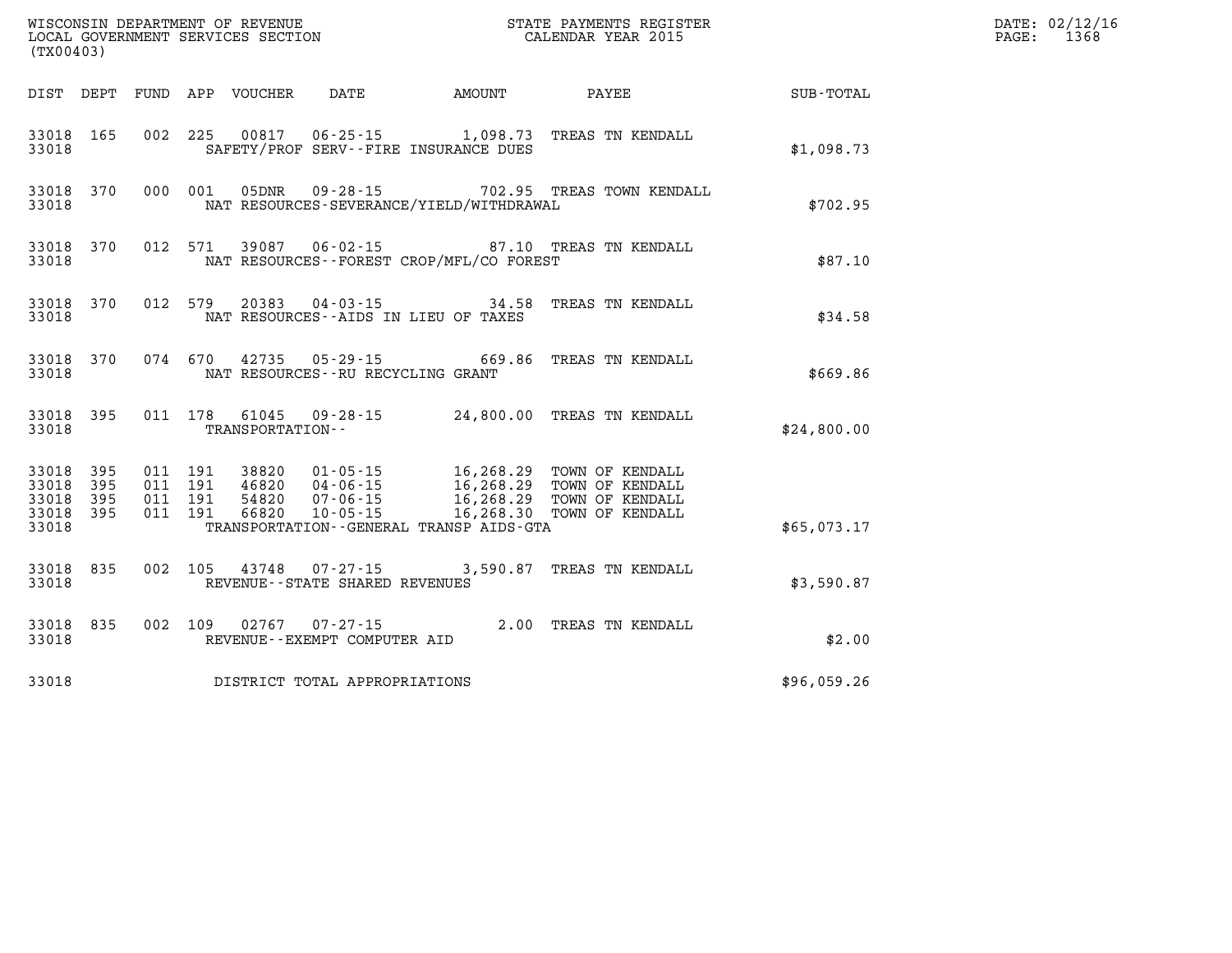| (TX00403)                                |            |                                          | WISCONSIN DEPARTMENT OF REVENUE | LOCAL GOVERNMENT SERVICES SECTION |                                              | STATE PAYMENTS REGISTER<br>CALENDAR YEAR 2015                                                                                                                                 |             | DATE: 02/12/16<br>$\mathtt{PAGE:}$<br>1369 |
|------------------------------------------|------------|------------------------------------------|---------------------------------|-----------------------------------|----------------------------------------------|-------------------------------------------------------------------------------------------------------------------------------------------------------------------------------|-------------|--------------------------------------------|
|                                          |            |                                          | DIST DEPT FUND APP VOUCHER      | DATE                              | AMOUNT                                       | PAYEE                                                                                                                                                                         | SUB-TOTAL   |                                            |
| 33020                                    | 33020 165  |                                          |                                 |                                   | SAFETY/PROF SERV--FIRE INSURANCE DUES        | 002 225 00818 06-25-15 660.46 TREAS TN LAMONT                                                                                                                                 | \$660.46    |                                            |
| 33020                                    | 33020 370  |                                          |                                 |                                   | NAT RESOURCES--FOREST CROP/MFL/CO FOREST     | 012 571 39088 06-02-15 46.50 TREAS TN LAMONT                                                                                                                                  | \$46.50     |                                            |
| 33020                                    | 33020 370  | 074 670                                  |                                 | NAT RESOURCES--RU RECYCLING GRANT |                                              | 42736  05-29-15  984.05  TREAS TN LAMONT                                                                                                                                      | \$984.05    |                                            |
| 33020 395<br>33020<br>33020<br>33020 395 | 395<br>395 | 011 191<br>011 191<br>011 191<br>011 191 | 66821                           |                                   |                                              | 38821  01-05-15   15,887.43   TOWN OF LAMONT<br>46821  04-06-15  15,887.43  TOWN OF LAMONT<br>54821  07-06-15  15,887.43  TOWN OF LAMONT<br>10-05-15 15,887.43 TOWN OF LAMONT |             |                                            |
| 33020                                    |            |                                          |                                 |                                   | TRANSPORTATION - - GENERAL TRANSP AIDS - GTA |                                                                                                                                                                               | \$63,549.72 |                                            |
| 33020                                    | 33020 835  |                                          |                                 | REVENUE - - STATE SHARED REVENUES |                                              | 002 105 43749 07-27-15 3,468.13 TREAS TN LAMONT                                                                                                                               | \$3,468.13  |                                            |
| 33020                                    | 33020 835  |                                          |                                 | REVENUE--EXEMPT COMPUTER AID      |                                              | 002 109 02768 07-27-15 1.00 TREAS TN LAMONT                                                                                                                                   | \$1.00      |                                            |
| 33020                                    |            |                                          |                                 | DISTRICT TOTAL APPROPRIATIONS     |                                              |                                                                                                                                                                               | \$68,709.86 |                                            |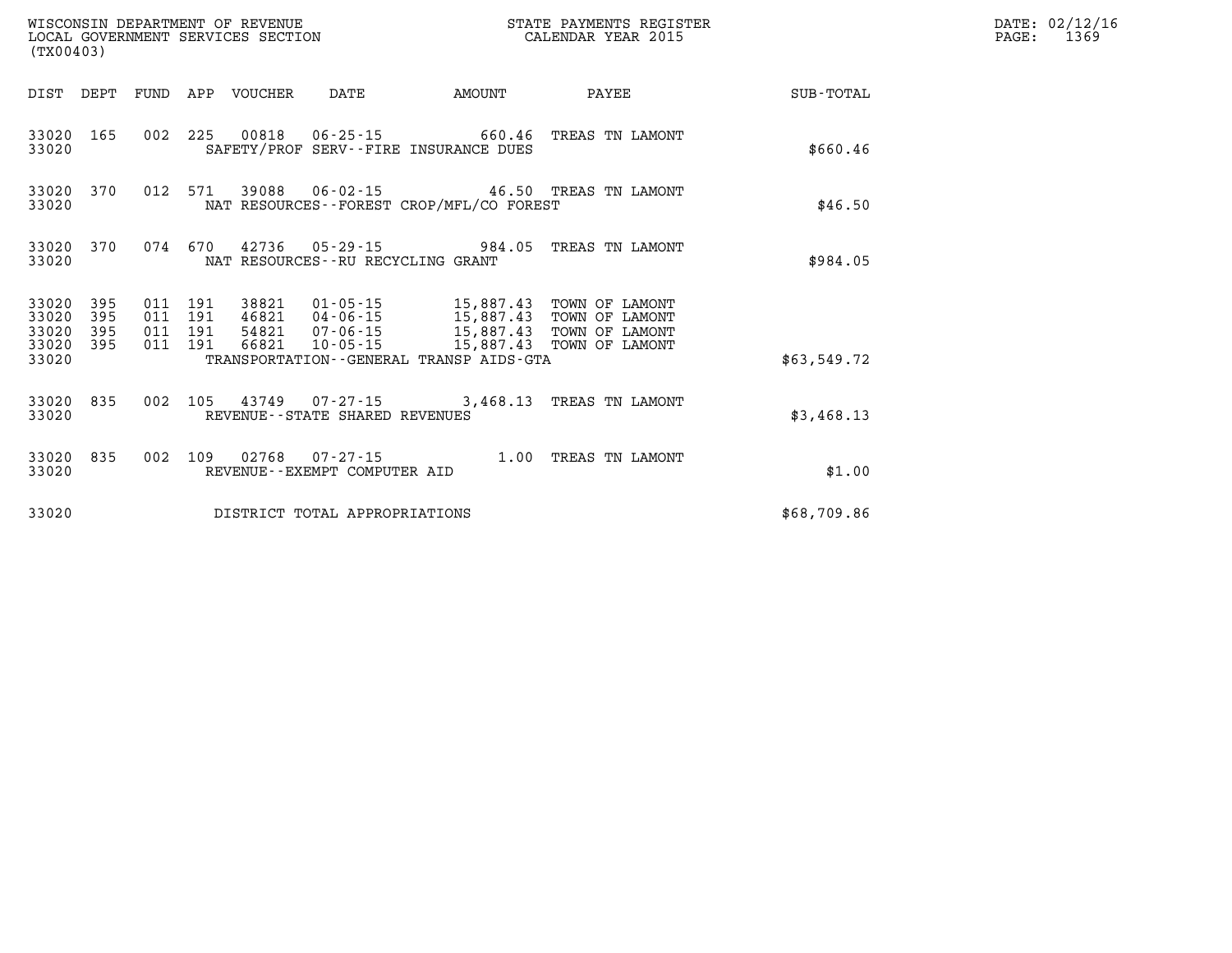| (TX00403)                                     |                   |                                          |     |                                  | WISCONSIN DEPARTMENT OF REVENUE<br>LOCAL GOVERNMENT SERVICES SECTION<br>(TX00403) |                                                                        | STATE PAYMENTS REGISTER<br>CALENDAR YEAR 2015                                                                                                                    |              | DATE: 02/12/16<br>$\mathtt{PAGE:}$<br>1370 |
|-----------------------------------------------|-------------------|------------------------------------------|-----|----------------------------------|-----------------------------------------------------------------------------------|------------------------------------------------------------------------|------------------------------------------------------------------------------------------------------------------------------------------------------------------|--------------|--------------------------------------------|
|                                               |                   |                                          |     | DIST DEPT FUND APP VOUCHER       | DATE                                                                              | <b>EXAMPLE THE PROPERTY OF AMOUNT</b>                                  | PAYEE                                                                                                                                                            | SUB-TOTAL    |                                            |
| 33022 165<br>33022                            |                   |                                          |     |                                  |                                                                                   | 002 225 00819 06-25-15 394.70<br>SAFETY/PROF SERV--FIRE INSURANCE DUES | TREAS TN MONTICELLO                                                                                                                                              | \$394.70     |                                            |
| 33022 370<br>33022                            |                   |                                          |     |                                  |                                                                                   | NAT RESOURCES - - FOREST CROP/MFL/CO FOREST                            | 012 571 39089 06-02-15 40.60 TREAS TN MONTICELLO                                                                                                                 | \$40.60      |                                            |
| 33022 370<br>33022                            |                   |                                          |     |                                  | NAT RESOURCES - - RU RECYCLING GRANT                                              |                                                                        | 074 670 42737 05-29-15 410.59 TREAS TN MONTICELLO                                                                                                                | \$410.59     |                                            |
| 33022<br>33022<br>33022<br>33022 395<br>33022 | 395<br>395<br>395 | 011 191<br>011 191<br>011 191<br>011 191 |     | 38822<br>46822<br>54822<br>66822 |                                                                                   | TRANSPORTATION--GENERAL TRANSP AIDS-GTA                                | 01-05-15 12,876.19 TOWN OF MONTICELLO<br>04-06-15 12,876.19 TOWN OF MONTICELLO<br>07-06-15 12,876.19 TOWN OF MONTICELLO<br>10-05-15 12,876.21 TOWN OF MONTICELLO | \$51,504.78  |                                            |
| 33022 395<br>33022 395<br>33022               |                   |                                          |     |                                  |                                                                                   | TRANSPORTATION - - LRIP/TRIP/MSIP GRANTS                               | 011  278  51445  06-19-15  6,250.00 TREAS TN MONTICELLO<br>011  278  51445  06-19-15  20,000.00 TREAS TN MONTICELLO                                              | \$26, 250.00 |                                            |
| 33022 835<br>33022                            |                   | 002                                      | 105 |                                  | REVENUE--STATE SHARED REVENUES                                                    |                                                                        | 43750  07-27-15  3,527.66  TREAS TN MONTICELLO                                                                                                                   | \$3,527.66   |                                            |
| 33022                                         |                   |                                          |     |                                  | DISTRICT TOTAL APPROPRIATIONS                                                     |                                                                        |                                                                                                                                                                  | \$82,128.33  |                                            |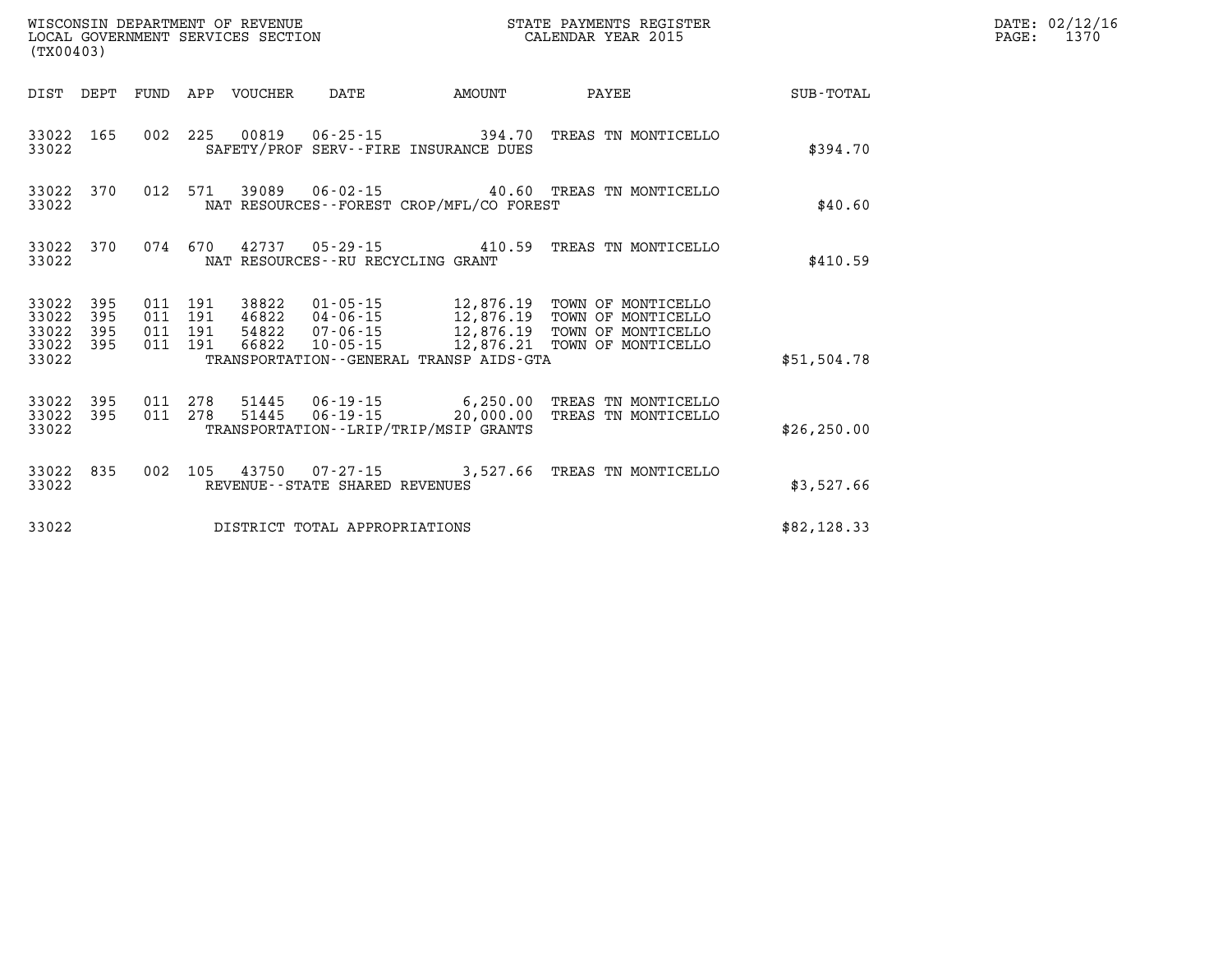| (TX00403)                                 |                          |                          |                          | WISCONSIN DEPARTMENT OF REVENUE<br>LOCAL GOVERNMENT SERVICES SECTION |                                                     |                                                                                             | STATE PAYMENTS REGISTER<br>CALENDAR YEAR 2015                                                |              |
|-------------------------------------------|--------------------------|--------------------------|--------------------------|----------------------------------------------------------------------|-----------------------------------------------------|---------------------------------------------------------------------------------------------|----------------------------------------------------------------------------------------------|--------------|
| DIST                                      | DEPT                     | FUND                     | APP                      | VOUCHER                                                              | DATE                                                | AMOUNT                                                                                      | PAYEE                                                                                        | SUB-TOTAL    |
| 33024<br>33024                            | 165                      | 002                      | 225                      |                                                                      | SAFETY/PROF SERV--FIRE INSURANCE DUES               | 00820 06-25-15 964.29                                                                       | TREAS TN NEW DIGINGS                                                                         | \$964.29     |
| 33024<br>33024                            | 370                      | 000                      | 001                      | 01DNR                                                                | $04 - 09 - 15$                                      | NAT RESOURCES-SEVERANCE/YIELD/WITHDRAWAL                                                    | 1,136.34 TREAS TOWN NEW DIGGINGS                                                             | \$1,136.34   |
| 33024<br>33024                            | 370                      | 012                      | 571                      |                                                                      |                                                     | NAT RESOURCES - - FOREST CROP/MFL/CO FOREST                                                 | 39090  06-02-15  79.58  TREAS TN NEW DIGINGS                                                 | \$79.58      |
| 33024<br>33024                            | 370                      | 074                      | 670                      | 42738                                                                | NAT RESOURCES - - RU RECYCLING GRANT                | $05 - 29 - 15$ 541.37                                                                       | TREAS TN NEW DIGINGS                                                                         | \$541.37     |
| 33024<br>33024<br>33024<br>33024<br>33024 | 395<br>395<br>395<br>395 | 011<br>011<br>011<br>011 | 191<br>191<br>191<br>191 | 38823<br>46823<br>54823<br>66823                                     | 01-05-15<br>04-06-15<br>07-06-15<br>$10 - 05 - 15$  | 17,538.93<br>17,538.93<br>17,538.93<br>17,538.93<br>TRANSPORTATION--GENERAL TRANSP AIDS-GTA | TOWN OF NEW DIGGINGS<br>TOWN OF NEW DIGGINGS<br>TOWN OF NEW DIGGINGS<br>TOWN OF NEW DIGGINGS | \$70, 155.72 |
| 33024<br>33024                            | 835                      | 002                      | 105                      | 43751                                                                | $07 - 27 - 15$<br>REVENUE - - STATE SHARED REVENUES | 6,077.19                                                                                    | TREAS TN NEW DIGINGS                                                                         | \$6,077.19   |
| 33024<br>33024                            | 835                      | 002                      | 109                      |                                                                      | 02769 07-27-15<br>REVENUE--EXEMPT COMPUTER AID      | 2.00                                                                                        | TREAS TN NEW DIGINGS                                                                         | \$2.00       |
| 33024                                     |                          |                          |                          |                                                                      | DISTRICT TOTAL APPROPRIATIONS                       |                                                                                             |                                                                                              | \$78,956.49  |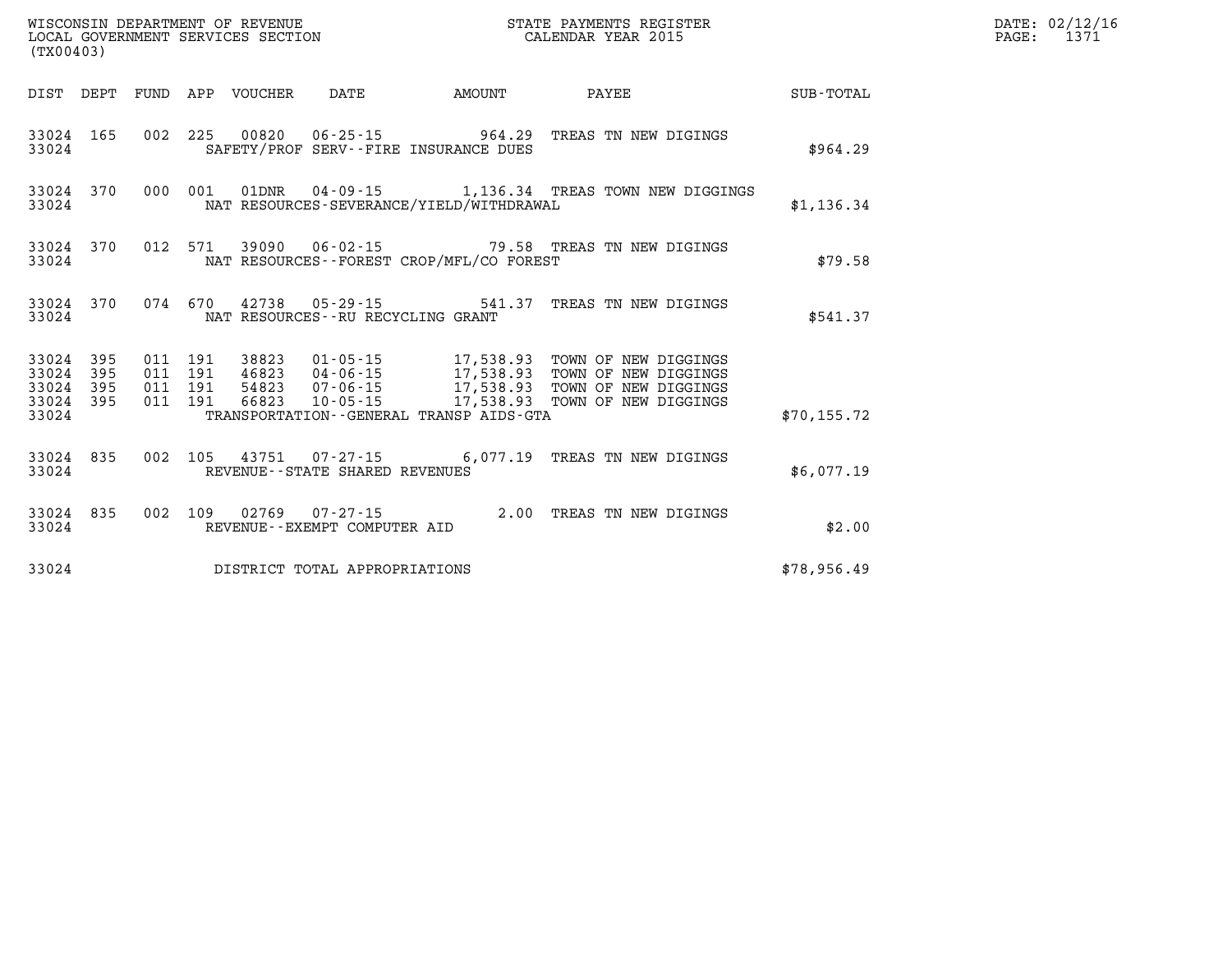| (TX00403)                                    |           |                                          |                                 | WISCONSIN DEPARTMENT OF REVENUE<br>LOCAL GOVERNMENT SERVICES SECTION |                                             | STATE PAYMENTS REGISTER<br>CALENDAR YEAR 2015                                                                                                                                            |              | DATE: 02/12/16<br>$\mathtt{PAGE:}$<br>1372 |
|----------------------------------------------|-----------|------------------------------------------|---------------------------------|----------------------------------------------------------------------|---------------------------------------------|------------------------------------------------------------------------------------------------------------------------------------------------------------------------------------------|--------------|--------------------------------------------|
|                                              |           |                                          | DIST DEPT FUND APP VOUCHER DATE |                                                                      | <b>AMOUNT</b>                               | PAYEE                                                                                                                                                                                    | SUB-TOTAL    |                                            |
| 33026                                        |           |                                          |                                 |                                                                      | SAFETY/PROF SERV--FIRE INSURANCE DUES       | 33026 165 002 225 00821 06-25-15 1,267.95 TREAS TN SEYMOUR                                                                                                                               | \$1,267.95   |                                            |
| 33026                                        | 33026 370 |                                          |                                 |                                                                      | NAT RESOURCES - - FOREST CROP/MFL/CO FOREST | 012 571 39091 06-02-15 2.02 TREAS TN SEYMOUR                                                                                                                                             | \$2.02       |                                            |
| 33026                                        | 33026 370 |                                          |                                 | NAT RESOURCES - - RU RECYCLING GRANT                                 |                                             | 074 670 42739 05-29-15 2,036.78 TREAS TN SEYMOUR                                                                                                                                         | \$2,036.78   |                                            |
| 33026 395<br>33026 395<br>33026 395<br>33026 | 33026 395 | 011 191<br>011 191<br>011 191<br>011 191 |                                 |                                                                      | TRANSPORTATION--GENERAL TRANSP AIDS-GTA     | 38824  01-05-15  20,087.74  TOWN OF SEYMOUR<br>46824  04-06-15  20,087.74  TOWN OF SEYMOUR<br>54824  07-06-15  20,087.74  TOWN OF SEYMOUR<br>66824  10-05-15  20,087.76  TOWN OF SEYMOUR | \$80,350.98  |                                            |
| 33026                                        | 33026 395 |                                          |                                 |                                                                      | TRANSPORTATION--LRIP/TRIP/MSIP GRANTS       | 33026 395 011 278 44544 04-07-15 6,250.00 TREAS TN SEYMOUR<br>011 278 44544 04-07-15 20,000.00 TREAS TN SEYMOUR                                                                          | \$26, 250.00 |                                            |
| 33026                                        | 33026 835 |                                          |                                 | REVENUE - - STATE SHARED REVENUES                                    |                                             | 002 105 43752 07-27-15 2,459.17 TREAS TN SEYMOUR                                                                                                                                         | \$2,459.17   |                                            |
| 33026                                        | 33026 835 |                                          |                                 | 002 109 02770 07-27-15<br>REVENUE--EXEMPT COMPUTER AID               |                                             | 3.00 TREAS TN SEYMOUR                                                                                                                                                                    | \$3.00       |                                            |
| 33026                                        |           |                                          |                                 | DISTRICT TOTAL APPROPRIATIONS                                        |                                             |                                                                                                                                                                                          | \$112,369.90 |                                            |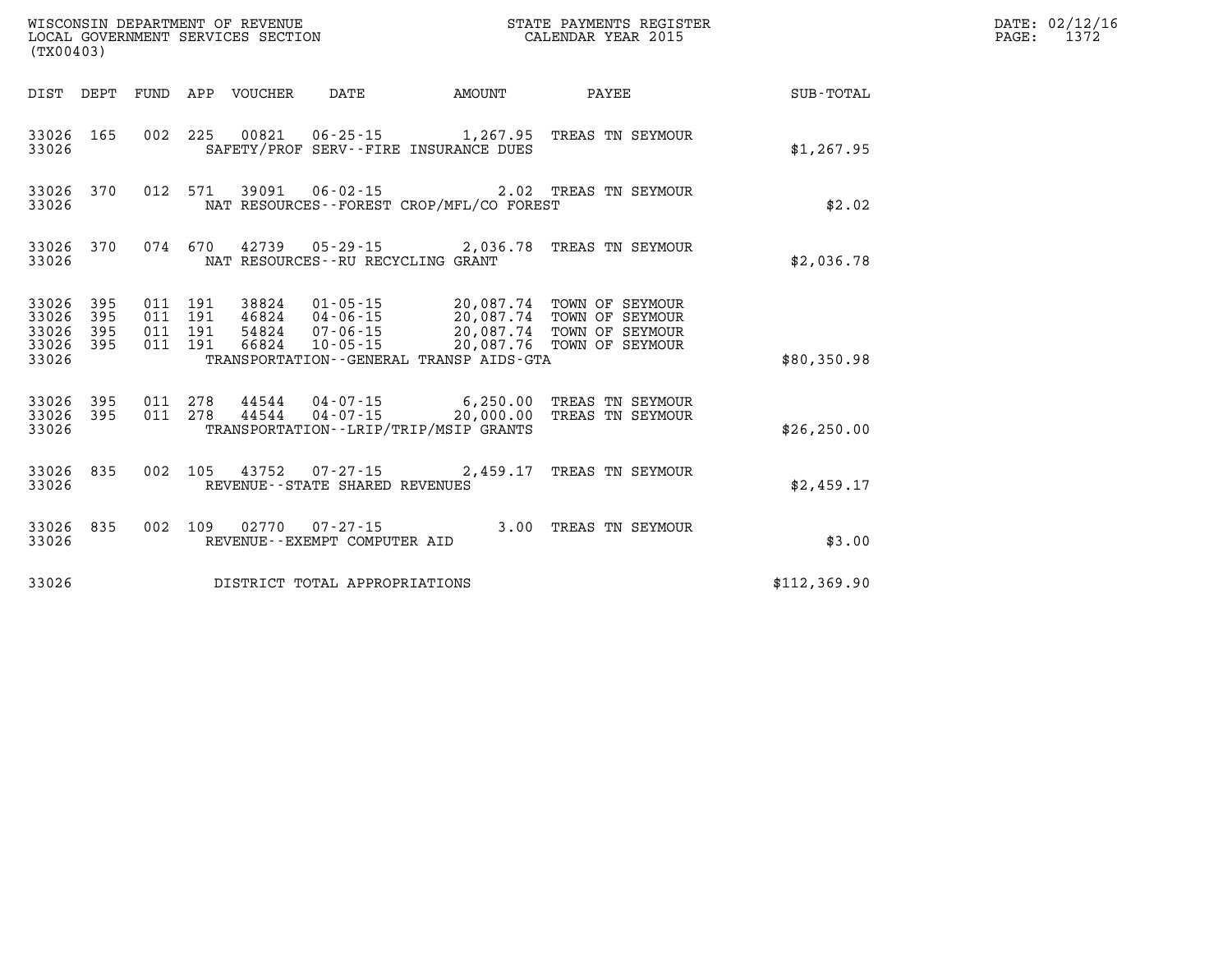| WISCONSIN DEPARTMENT OF REVENUE<br>LOCAL GOVERNMENT SERVICES SECTION<br>(TX00403)                  |                                                                                                                                                                                                                                                 | STATE PAYMENTS REGISTER<br>CALENDAR YEAR 2015 |              | DATE: 02/12/16<br>1373<br>$\mathtt{PAGE}$ : |
|----------------------------------------------------------------------------------------------------|-------------------------------------------------------------------------------------------------------------------------------------------------------------------------------------------------------------------------------------------------|-----------------------------------------------|--------------|---------------------------------------------|
| DIST DEPT FUND APP VOUCHER                                                                         | DATE<br>AMOUNT                                                                                                                                                                                                                                  | PAYEE                                         | SUB-TOTAL    |                                             |
| 33028 165<br>33028                                                                                 | 002 225 00822 06-25-15 1,567.02 TREAS TN SHULLSBURG<br>SAFETY/PROF SERV--FIRE INSURANCE DUES                                                                                                                                                    |                                               | \$1,567.02   |                                             |
| 33028 370<br>012 571 39092<br>33028                                                                | 06-02-15 15.92 TREAS TN SHULLSBURG<br>NAT RESOURCES - - FOREST CROP/MFL/CO FOREST                                                                                                                                                               |                                               | \$15.92      |                                             |
| 33028 370<br>33028                                                                                 | 074 670 42740 05-29-15 1,280.11 TREAS TN SHULLSBURG<br>NAT RESOURCES -- RU RECYCLING GRANT                                                                                                                                                      |                                               | \$1,280.11   |                                             |
| 33028 395<br>011 191<br>33028 395<br>011 191<br>33028 395<br>011 191<br>33028 395 011 191<br>33028 | 38825<br>01-05-15 22,735.65 TOWN OF SHULLSBURG<br>04-06-15 22,735.65 TOWN OF SHULLSBURG<br>07-06-15 22,735.65 TOWN OF SHULLSBURG<br>10-05-15 22,735.65 TOWN OF SHULLSBURG<br>46825<br>54825<br>66825<br>TRANSPORTATION--GENERAL TRANSP AIDS-GTA |                                               | \$90, 942.60 |                                             |
| 33028 435<br>33028                                                                                 | 005 163 01LGS 11-16-15 2,000.00 DHS PREPAID MEDICAL TRANSPORT<br>HS--PREPAID MEDICAL TRANSPORT REIMBURSE                                                                                                                                        |                                               | \$2,000.00   |                                             |
| 33028 835<br>33028                                                                                 | 002 105 43753 07-27-15 2,664.30 TREAS TN SHULLSBURG<br>REVENUE - - STATE SHARED REVENUES                                                                                                                                                        |                                               | \$2,664.30   |                                             |
| 33028 835<br>33028                                                                                 | 002 109 02771 07-27-15 44.00 TREAS TN SHULLSBURG<br>REVENUE--EXEMPT COMPUTER AID                                                                                                                                                                |                                               | \$44.00      |                                             |
| 33028                                                                                              | DISTRICT TOTAL APPROPRIATIONS                                                                                                                                                                                                                   |                                               | \$98,513.95  |                                             |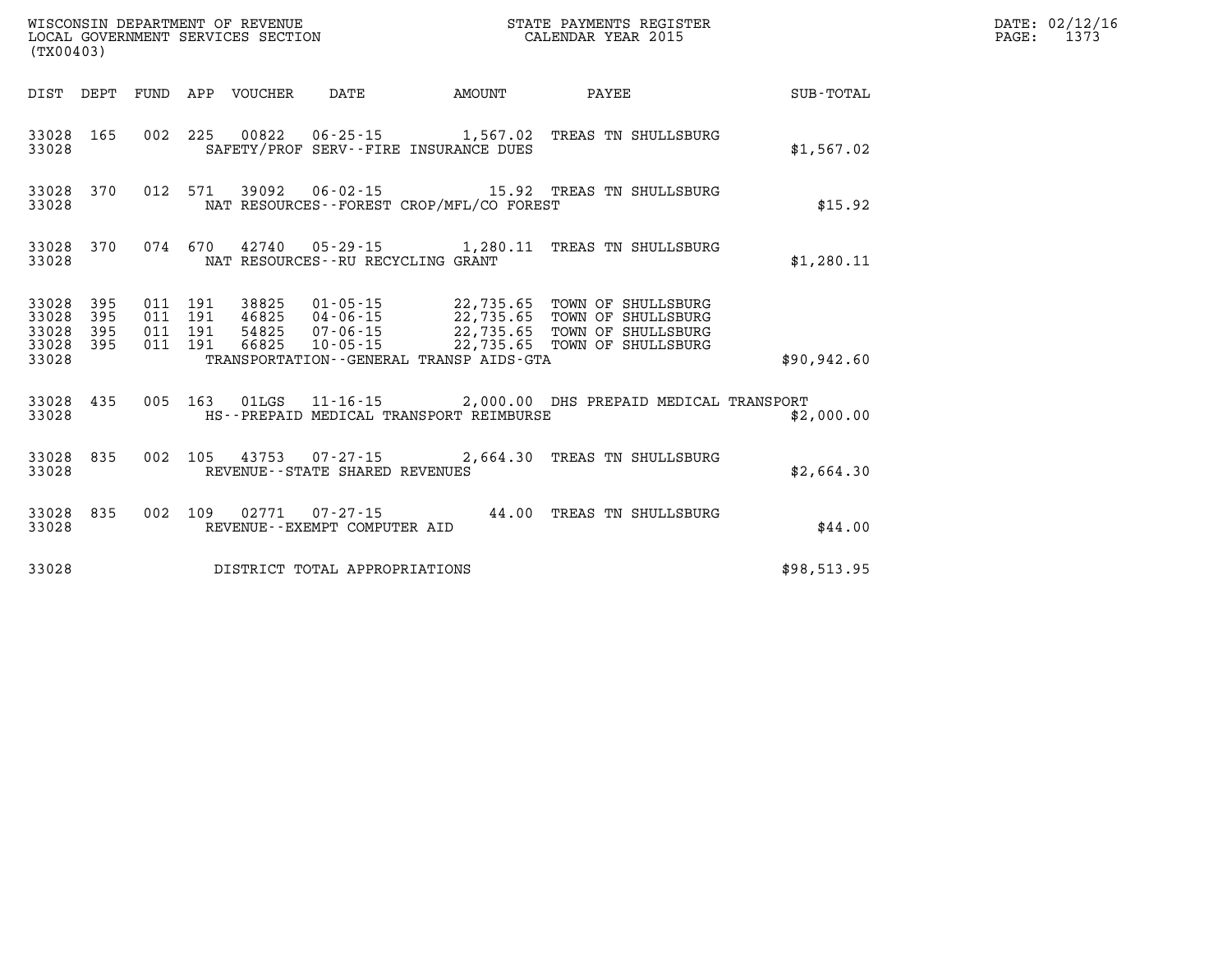| (TX00403)                                |              |                                          | WISCONSIN DEPARTMENT OF REVENUE | LOCAL GOVERNMENT SERVICES SECTION |                                                                                                                                                          | STATE PAYMENTS REGISTER<br>CALENDAR YEAR 2015  |              | DATE: 02/12/16<br>$\mathtt{PAGE}$ :<br>1374 |
|------------------------------------------|--------------|------------------------------------------|---------------------------------|-----------------------------------|----------------------------------------------------------------------------------------------------------------------------------------------------------|------------------------------------------------|--------------|---------------------------------------------|
|                                          |              |                                          | DIST DEPT FUND APP VOUCHER      | DATE                              | AMOUNT                                                                                                                                                   | PAYEE                                          | SUB-TOTAL    |                                             |
| 33030                                    | 33030 165    |                                          |                                 |                                   | SAFETY/PROF SERV--FIRE INSURANCE DUES                                                                                                                    | 002 225 00823 06-25-15 1,197.14 TREAS TN WAYNE | \$1,197.14   |                                             |
| 33030                                    | 33030 370    |                                          |                                 |                                   | NAT RESOURCES - - FOREST CROP/MFL/CO FOREST                                                                                                              | 012 571 39093 06-02-15 85.30 TREAS TN WAYNE    | \$85.30      |                                             |
| 33030                                    | 33030 370    | 074 670                                  |                                 | NAT RESOURCES--RU RECYCLING GRANT |                                                                                                                                                          | 42741  05-29-15  5,782.52  TREAS TN WAYNE      | \$5,782.52   |                                             |
| 33030 395<br>33030<br>33030<br>33030 395 | - 395<br>395 | 011 191<br>011 191<br>011 191<br>011 191 | 38826<br>66826                  |                                   | 01-05-15 23,522.86 TOWN OF WAYNE<br>46826 04-06-15 23,522.86 TOWN OF WAYNE<br>54826 07-06-15 23,522.86 TOWN OF WAYNE<br>10-05-15 23,522.88 TOWN OF WAYNE |                                                |              |                                             |
| 33030                                    |              |                                          |                                 |                                   | TRANSPORTATION--GENERAL TRANSP AIDS-GTA                                                                                                                  |                                                | \$94,091.46  |                                             |
| 33030                                    | 33030 835    |                                          |                                 | REVENUE--STATE SHARED REVENUES    |                                                                                                                                                          | 002 105 43754 07-27-15 2,824.03 TREAS TN WAYNE | \$2,824.03   |                                             |
| 33030                                    | 33030 835    |                                          |                                 | REVENUE--EXEMPT COMPUTER AID      |                                                                                                                                                          | 002 109 02772 07-27-15 11.00 TREAS TN WAYNE    | \$11.00      |                                             |
| 33030                                    |              |                                          |                                 | DISTRICT TOTAL APPROPRIATIONS     |                                                                                                                                                          |                                                | \$103,991.45 |                                             |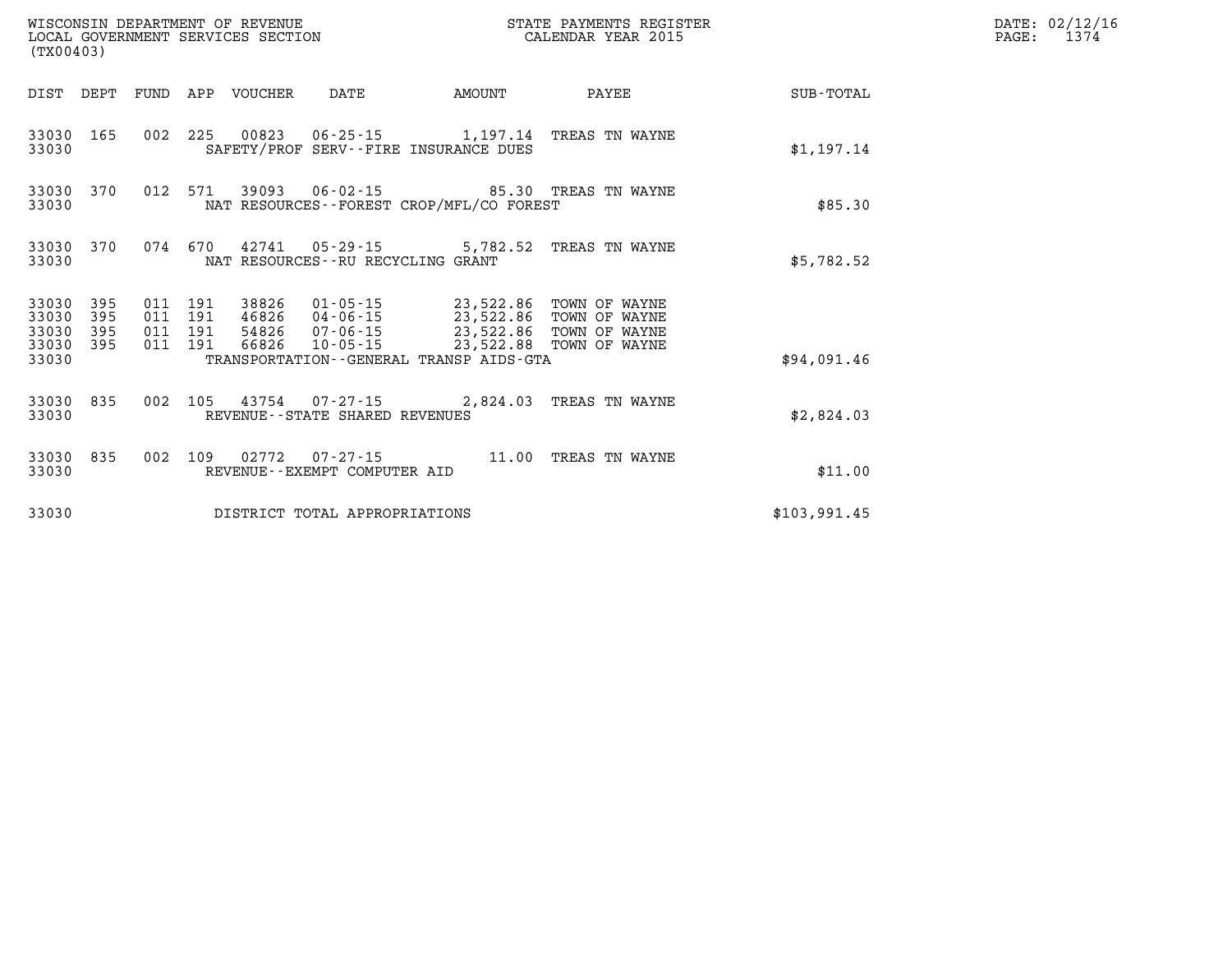| $\mathtt{PAGE:}$ | DATE: 02/12/16<br>1375 |
|------------------|------------------------|
|                  |                        |

| WISCONSIN DEPARTMENT OF REVENUE<br>LOCAL GOVERNMENT SERVICES SECTION<br>(TX00403) |                          |     |                                      |                         |                               | STATE PAYMENTS REGISTER<br>CALENDAR YEAR 2015 |                                                                                                                                                                        | PAGE: | DATE: 02/12/1<br>1375 |  |  |
|-----------------------------------------------------------------------------------|--------------------------|-----|--------------------------------------|-------------------------|-------------------------------|-----------------------------------------------|------------------------------------------------------------------------------------------------------------------------------------------------------------------------|-------|-----------------------|--|--|
| DIST                                                                              | DEPT                     |     |                                      | FUND APP VOUCHER        | DATE                          | AMOUNT                                        | <b>PAYEE</b>                                                                                                                                                           |       | SUB-TOTAL             |  |  |
| 33032<br>33032                                                                    | 165                      |     | 002 225                              |                         |                               | SAFETY/PROF SERV--FIRE INSURANCE DUES         | 00824  06-25-15  314.50  TREAS TN WHITE OAK SPRING                                                                                                                     |       | \$314.50              |  |  |
| 33032<br>33032                                                                    | 370                      |     |                                      |                         |                               | NAT RESOURCES--FOREST CROP/MFL/CO FOREST      | 012 571 39094 06-02-15 3.20 TREAS TN WHITE OAK SPRING                                                                                                                  |       | \$3.20                |  |  |
| 33032<br>33032                                                                    | 370                      |     |                                      |                         |                               | NAT RESOURCES--RU RECYCLING GRANT             | 074 670 42742 05-29-15 393.94 TREAS TN WHITE OAK SPRING                                                                                                                |       | \$393.94              |  |  |
| 33032<br>33032<br>33032<br>33032<br>33032                                         | 395<br>395<br>395<br>395 | 011 | 191<br>011 191<br>011 191<br>011 191 | 38827<br>46827<br>66827 | 54827 07-06-15<br>10-05-15    | TRANSPORTATION--GENERAL TRANSP AIDS-GTA       | 01-05-15 9,220.87 TOWN OF WHITE OAK SPRINGS<br>04-06-15 9,220.87 TOWN OF WHITE OAK SPRINGS<br>9,220.87 TOWN OF WHITE OAK SPRINGS<br>9,220.87 TOWN OF WHITE OAK SPRINGS |       | \$36,883.50           |  |  |
| 33032<br>33032                                                                    | 835                      |     |                                      |                         | REVENUE--EXEMPT COMPUTER AID  |                                               | 002 109 02773 07-27-15 1.00 TREAS TN WHITE OAK SPRING                                                                                                                  |       | \$1.00                |  |  |
| 33032                                                                             |                          |     |                                      |                         | DISTRICT TOTAL APPROPRIATIONS |                                               |                                                                                                                                                                        |       | \$37,596.14           |  |  |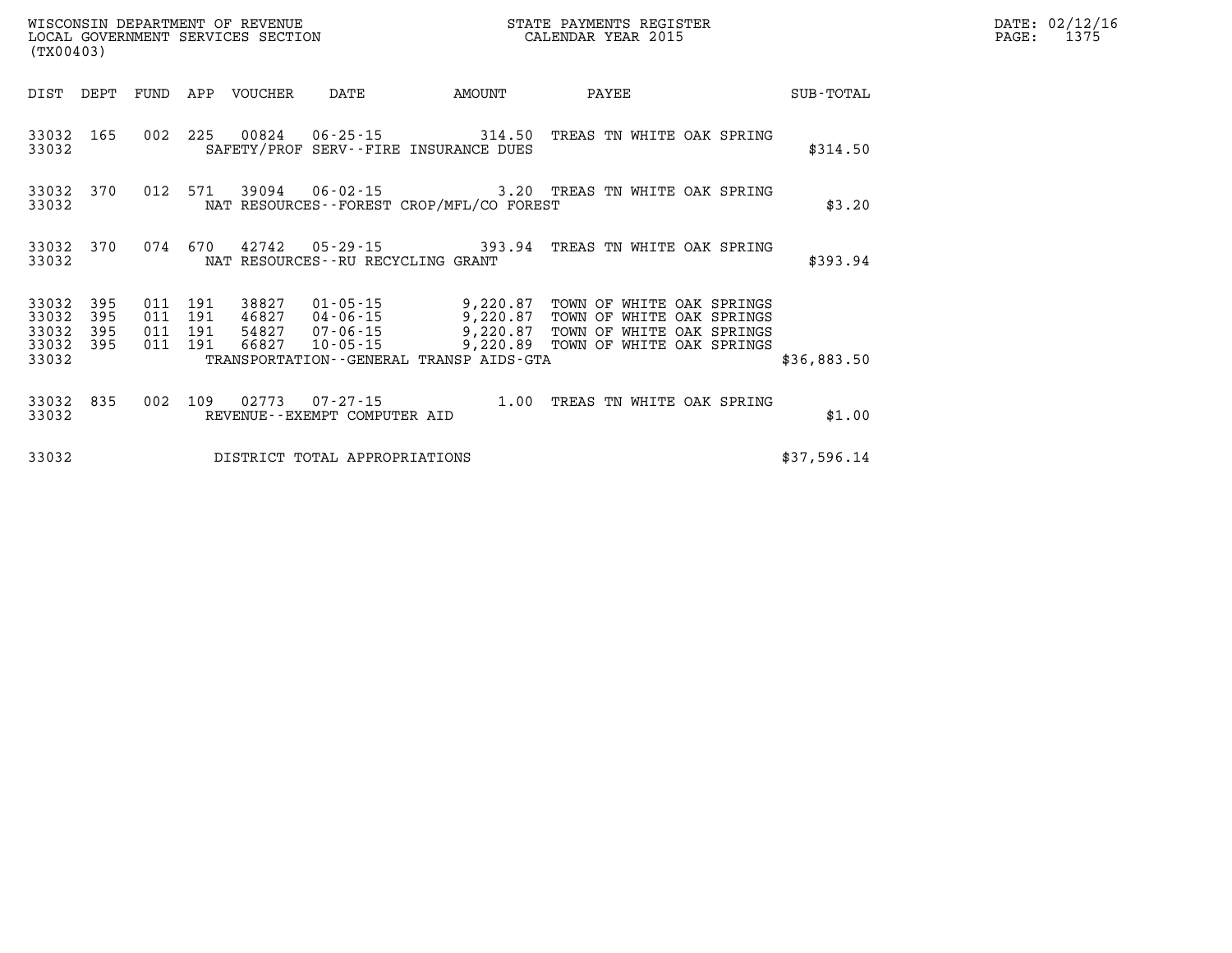| WISCONSIN DEPARTMENT OF REVENUE                               STATE PAYMENTS REGIST LOCAL GOVERNMENT SERVICES SECTION                                   CALENDAR YEAR 2015<br>(TX00403) |           |  |                                          |                                  |                                         |                                                  | STATE PAYMENTS REGISTER                                                                                                                                                          |              | DATE: 02/12/16<br>$\mathtt{PAGE:}$<br>1376 |
|-----------------------------------------------------------------------------------------------------------------------------------------------------------------------------------------|-----------|--|------------------------------------------|----------------------------------|-----------------------------------------|--------------------------------------------------|----------------------------------------------------------------------------------------------------------------------------------------------------------------------------------|--------------|--------------------------------------------|
|                                                                                                                                                                                         |           |  |                                          |                                  |                                         |                                                  |                                                                                                                                                                                  |              |                                            |
| 33034                                                                                                                                                                                   | 33034 165 |  |                                          |                                  |                                         | SAFETY/PROF SERV--FIRE INSURANCE DUES            | 002 225 00825 06-25-15 2,410.65 TREAS TN WILLOW SPRINGS                                                                                                                          | \$2,410.65   |                                            |
| 33034                                                                                                                                                                                   |           |  |                                          |                                  |                                         | NAT RESOURCES--FOREST CROP/MFL/CO FOREST         | 33034 370 012 571 39095 06-02-15 123.40 TREAS TN WILLOW SPRINGS                                                                                                                  | \$123.40     |                                            |
| 33034                                                                                                                                                                                   |           |  |                                          |                                  |                                         | NAT RESOURCES--AIDS IN LIEU OF TAXES             | 33034 370 012 579 20384 04-03-15 19.37 TREAS TN WILLOW SPRINGS                                                                                                                   | \$19.37      |                                            |
|                                                                                                                                                                                         | 33034 370 |  |                                          |                                  | 33034 NAT RESOURCES--RU RECYCLING GRANT |                                                  | 074 670 42743 05-29-15 1,725.14 TREAS TN WILLOW SPRINGS                                                                                                                          | \$1,725.14   |                                            |
| 33034 395<br>33034 395<br>33034 395<br>33034 395                                                                                                                                        |           |  | 011 191<br>011 191<br>011 191<br>011 191 | 38828<br>46828<br>54828<br>66828 |                                         |                                                  | 01-05-15 26,996.52 TOWN OF WILLOW SPRINGS<br>04-06-15 26,996.52 TOWN OF WILLOW SPRINGS<br>07-06-15 26,996.52 TOWN OF WILLOW SPRINGS<br>10-05-15 26,996.52 TOWN OF WILLOW SPRINGS |              |                                            |
|                                                                                                                                                                                         |           |  |                                          |                                  |                                         | 33034 TRANSPORTATION - GENERAL TRANSP AIDS - GTA |                                                                                                                                                                                  | \$107,986.08 |                                            |
| 33034 835<br>33034                                                                                                                                                                      |           |  |                                          |                                  | REVENUE--STATE SHARED REVENUES          |                                                  | 002 105 43755 07-27-15 3,188.23 TREAS TN WILLOW SPRINGS                                                                                                                          | \$3,188.23   |                                            |
|                                                                                                                                                                                         | 33034     |  |                                          |                                  | REVENUE--EXEMPT COMPUTER AID            |                                                  | 33034 835 002 109 02774 07-27-15 2.00 TREAS TN WILLOW SPRINGS                                                                                                                    | \$2.00       |                                            |
|                                                                                                                                                                                         |           |  |                                          |                                  | 33034 DISTRICT TOTAL APPROPRIATIONS     |                                                  |                                                                                                                                                                                  | \$115,454.87 |                                            |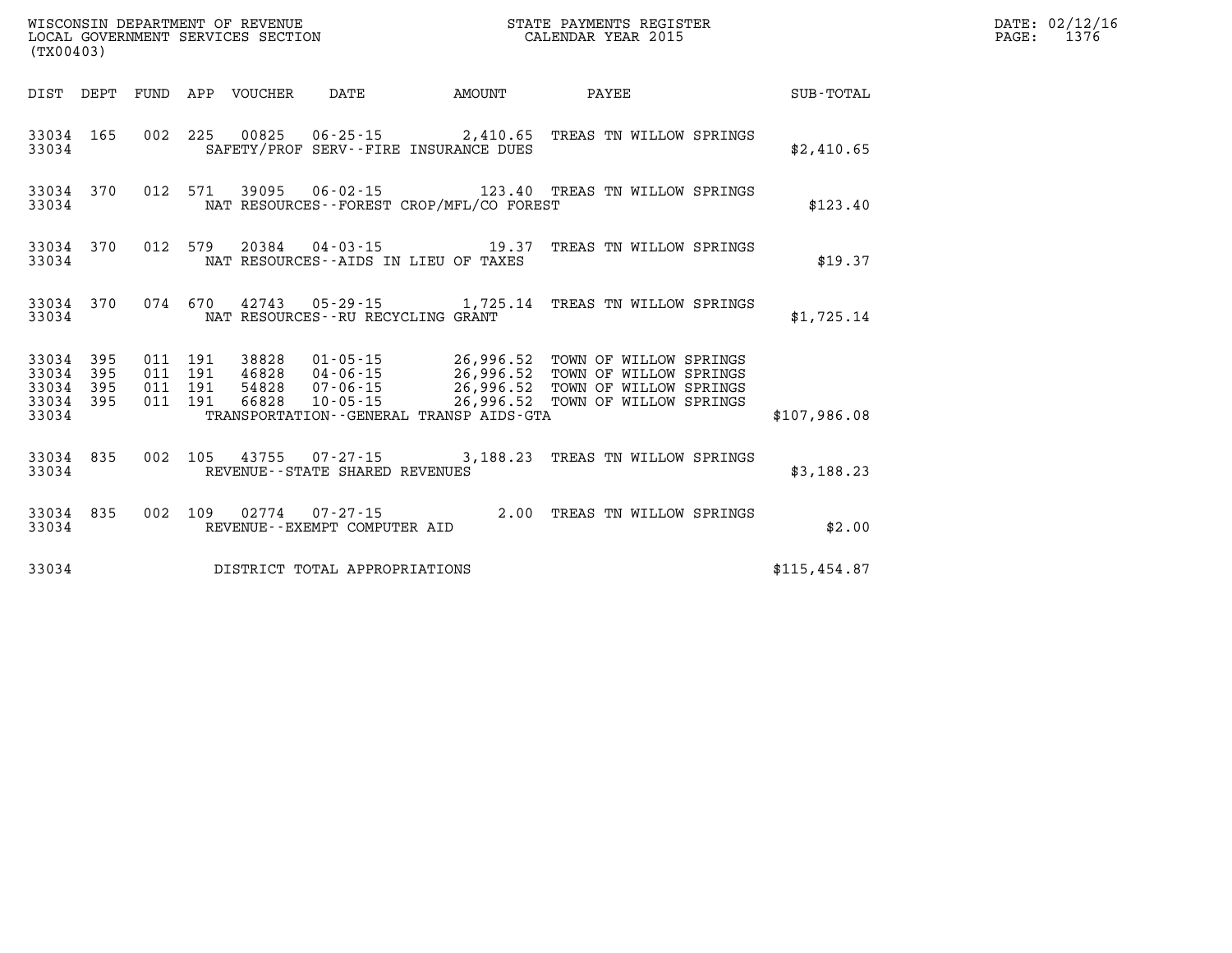|                    | WISCONSIN DEPARTMENT OF REVENUE<br>LOCAL GOVERNMENT SERVICES SECTION<br>(TX00403) |         |                               |                                 |                                                        |                                                                                                                                                                                  | STATE PAYMENTS REGISTER<br>CALENDAR YEAR 2015  |              | DATE: 02/12/16<br>PAGE: 1377 |
|--------------------|-----------------------------------------------------------------------------------|---------|-------------------------------|---------------------------------|--------------------------------------------------------|----------------------------------------------------------------------------------------------------------------------------------------------------------------------------------|------------------------------------------------|--------------|------------------------------|
|                    |                                                                                   |         |                               | DIST DEPT FUND APP VOUCHER DATE |                                                        | <b>AMOUNT</b>                                                                                                                                                                    | PAYEE                                          | SUB-TOTAL    |                              |
| 33036              | 33036 165                                                                         |         |                               |                                 |                                                        | SAFETY/PROF SERV--FIRE INSURANCE DUES                                                                                                                                            | 002 225 00826 06-25-15 2,467.91 TREAS TN WIOTA | \$2,467.91   |                              |
| 33036              | 33036 370                                                                         |         |                               |                                 |                                                        | NAT RESOURCES-SEVERANCE/YIELD/WITHDRAWAL                                                                                                                                         | 000 001 01DNR 04-09-15 261.31 TREAS TOWN WIOTA | \$261.31     |                              |
| 33036              | 33036 370                                                                         |         |                               |                                 |                                                        | NAT RESOURCES--FOREST CROP/MFL/CO FOREST                                                                                                                                         | 012 571 39096 06-02-15 200.92 TREAS TN WIOTA   | \$200.92     |                              |
| 33036              | 33036 370                                                                         |         |                               |                                 | NAT RESOURCES--RU RECYCLING GRANT                      |                                                                                                                                                                                  | 074 670 42744 05-29-15 3,751.74 TREAS TN WIOTA | \$3,751.74   |                              |
| 33036 395<br>33036 | 395<br>33036 395<br>33036 395                                                     | 011 191 | 011 191<br>011 191<br>011 191 |                                 |                                                        | 38829  01-05-15  37,230.31  TOWN OF WIOTA<br>46829  04-06-15  37,230.31  TOWN OF WIOTA<br>54829  07-06-15  37,230.31  TOWN OF WIOTA<br>66829  10-05-15  37,230.33  TOWN OF WIOTA |                                                |              |                              |
| 33036              |                                                                                   |         |                               |                                 |                                                        | TRANSPORTATION--GENERAL TRANSP AIDS-GTA                                                                                                                                          |                                                | \$148,921.26 |                              |
| 33036              | 33036 835                                                                         |         |                               |                                 | REVENUE - - STATE SHARED REVENUES                      |                                                                                                                                                                                  | 002 105 43756 07-27-15 3,973.03 TREAS TN WIOTA | \$3,973,03   |                              |
| 33036              | 33036 835                                                                         |         |                               |                                 | 002 109 02775 07-27-15<br>REVENUE--EXEMPT COMPUTER AID |                                                                                                                                                                                  | 5.00 TREAS TN WIOTA                            | \$5.00       |                              |
| 33036              |                                                                                   |         |                               |                                 | DISTRICT TOTAL APPROPRIATIONS                          |                                                                                                                                                                                  |                                                | \$159.581.17 |                              |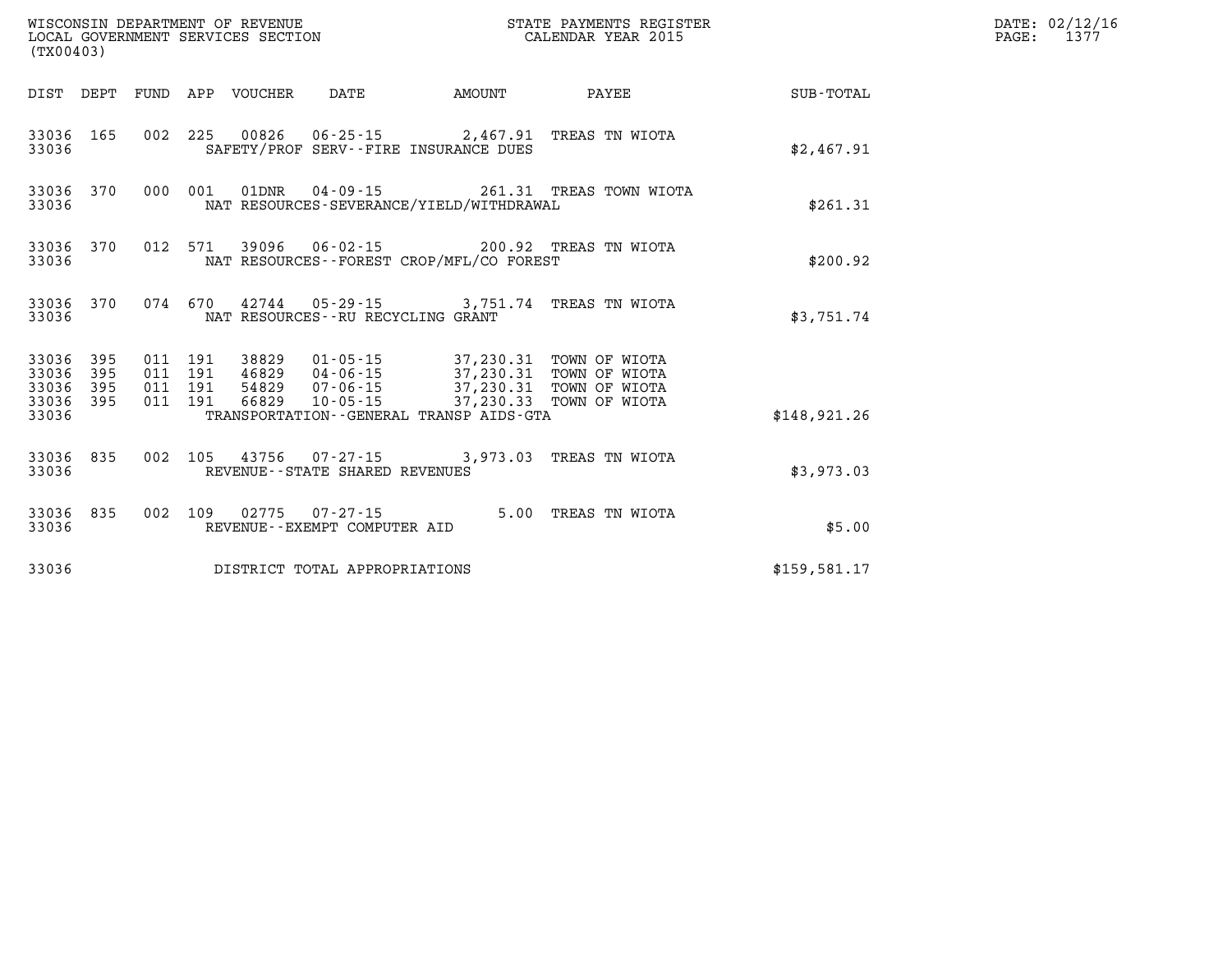| (TX00403)                       |                        |  |                                            |                                                                                                         |                                                                                                                                                                                                                                                                                                                                                 |                                                    | DATE: 02/12/16<br>PAGE: 1378 |
|---------------------------------|------------------------|--|--------------------------------------------|---------------------------------------------------------------------------------------------------------|-------------------------------------------------------------------------------------------------------------------------------------------------------------------------------------------------------------------------------------------------------------------------------------------------------------------------------------------------|----------------------------------------------------|------------------------------|
|                                 |                        |  |                                            |                                                                                                         |                                                                                                                                                                                                                                                                                                                                                 | DIST DEPT FUND APP VOUCHER DATE AMOUNT PAYEE TOTAL |                              |
| 33101                           |                        |  |                                            | SAFETY/PROF SERV--FIRE INSURANCE DUES                                                                   | 33101 165 002 225 00827 06-25-15 1,508.84 TREAS VIL ARGYLE                                                                                                                                                                                                                                                                                      | \$1,508.84                                         |                              |
|                                 |                        |  | 33101 NAT RESOURCES - - RU RECYCLING GRANT |                                                                                                         | 33101 370 074 670 42745 05-29-15 4,581.45 TREAS VIL ARGYLE                                                                                                                                                                                                                                                                                      | \$4,581.45                                         |                              |
| 33101 395<br>33101 395<br>33101 | 33101 395<br>33101 395 |  |                                            | TRANSPORTATION - - GENERAL TRANSP AIDS - GTA                                                            | $\begin{array}{cccc} 011 & 191 & 38830 & 01\cdot 05\cdot 15 & 8\,, 313\,.44 & \text{VILLAGE OF ARGYLE} \\ 011 & 191 & 46830 & 04\cdot 06\cdot 15 & 8\,, 313\,.44 & \text{VILLAGE OF ARGYLE} \\ 011 & 191 & 54830 & 07\cdot 06\cdot 15 & 8\,, 313\,.44 & \text{VILLAGE OF ARGYLE} \\ 011 & 191 & 66830 & 10\cdot 05\cdot 15 & 8\,, 313\,.47 & \$ | \$33, 253, 79                                      |                              |
|                                 |                        |  |                                            | 33101 435 005 162 01DHS 09-11-15 4,774.56 ARGYLE EMS<br>33101 THIS--AMBULANCE FUNDING ASSISTANCE GRANTS |                                                                                                                                                                                                                                                                                                                                                 | \$4,774.56                                         |                              |
| 33101                           |                        |  |                                            | HS--PREPAID MEDICAL TRANSPORT REIMBURSE                                                                 | 33101 435 005 163 01LGS 11-16-15 2,000.00 DHS PREPAID MEDICAL TRANSPORT                                                                                                                                                                                                                                                                         | \$2,000.00                                         |                              |
|                                 |                        |  | 33101 REVENUE - STATE SHARED REVENUES      |                                                                                                         | 33101 835 002 105 43757 07-27-15 30,174.76 TREAS VIL ARGYLE                                                                                                                                                                                                                                                                                     | \$30,174.76                                        |                              |
|                                 |                        |  | 33101 REVENUE - - EXEMPT COMPUTER AID      |                                                                                                         | $\begin{array}{cccccccc} 33101 & 835 & 002 & 109 & 02776 & 07\text{-}27\text{-}15 & & & 235.00 & \text{TREAS VIL ARGYLE} \\ 33101 & 835 & 002 & 109 & 05169 & 07\text{-}27\text{-}15 & & & 23.00 & \text{TREAS VIL ARGYLE} \end{array}$                                                                                                         | \$258.00                                           |                              |
|                                 |                        |  |                                            |                                                                                                         | $\begin{tabular}{lllllll} 33101 & 835 & 021 & 363 & 35722 & 03-23-15 & 1,286.64 \end{tabular} \begin{tabular}{lllll} 1,286.64 & TREAS VIL ARGYLE \\ 33101 & REVENUE--LOTTERY CREDIT -& \end{tabular}$                                                                                                                                           | \$1,286.64                                         |                              |
| 33101                           |                        |  | DISTRICT TOTAL APPROPRIATIONS              |                                                                                                         |                                                                                                                                                                                                                                                                                                                                                 | \$77,838.04                                        |                              |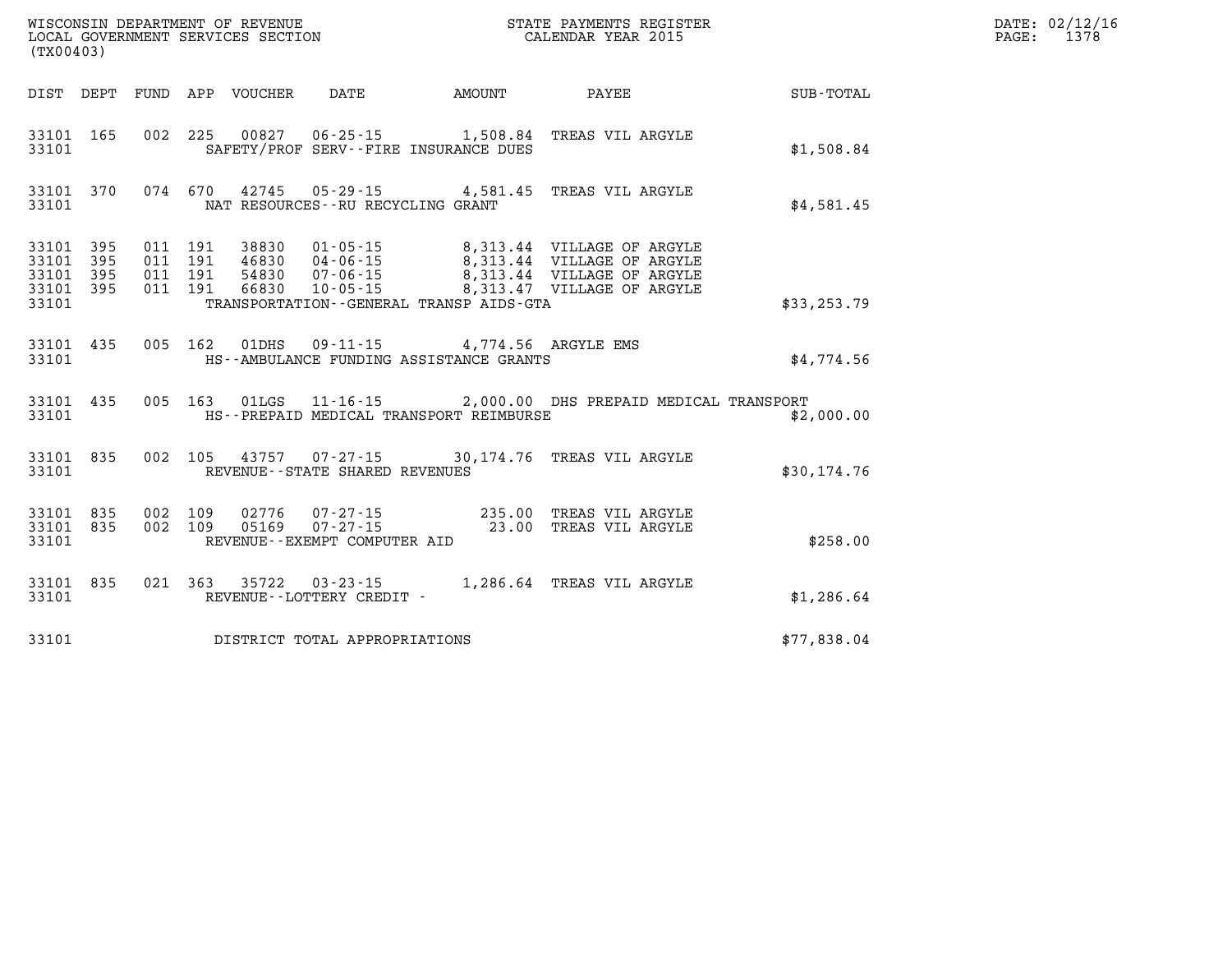|                                                       | WISCONSIN DEPARTMENT OF REVENUE<br>LOCAL GOVERNMENT SERVICES SECTION<br>(TX00403) |                                          |  |       |                                        |                                                                          | STATE PAYMENTS REGISTER<br>STATE PAYMENTS REGIS'<br>CALENDAR YEAR 2015                                                                                                                                             |             | DATE: 02/12/16<br>PAGE: 1379 |
|-------------------------------------------------------|-----------------------------------------------------------------------------------|------------------------------------------|--|-------|----------------------------------------|--------------------------------------------------------------------------|--------------------------------------------------------------------------------------------------------------------------------------------------------------------------------------------------------------------|-------------|------------------------------|
|                                                       |                                                                                   |                                          |  |       | DIST DEPT FUND APP VOUCHER DATE AMOUNT |                                                                          | <b>PAYEE</b>                                                                                                                                                                                                       | SUB-TOTAL   |                              |
| 33106                                                 | 33106 165                                                                         |                                          |  |       |                                        | 002 225 00828 06-25-15 2,520.86<br>SAFETY/PROF SERV--FIRE INSURANCE DUES | TREAS VIL BELMONT                                                                                                                                                                                                  | \$2,520.86  |                              |
| 33106                                                 |                                                                                   |                                          |  |       | NAT RESOURCES--AIDS IN LIEU OF TAXES   |                                                                          | 33106 370 012 579 20385 04-03-15 8.39 TREAS VIL BELMONT                                                                                                                                                            | \$8.39      |                              |
| 33106                                                 | 33106 370                                                                         |                                          |  |       | NAT RESOURCES - - RU RECYCLING GRANT   |                                                                          | 074 670 42746 05-29-15 3,120.62 TREAS VIL BELMONT                                                                                                                                                                  | \$3,120.62  |                              |
| 33106 395<br>33106 395<br>33106<br>33106 395<br>33106 | 395                                                                               | 011 191<br>011 191<br>011 191<br>011 191 |  | 38831 | $01 - 05 - 15$                         | TRANSPORTATION--GENERAL TRANSP AIDS-GTA                                  | 9,715.41 VILLAGE OF BELMONT<br>3, 715.41 VILLAGE OF BELMONT<br>54831 04-06-15 9, 715.41 VILLAGE OF BELMONT<br>54831 07-06-15 9, 715.41 VILLAGE OF BELMONT<br>66831  10-05-15  9,715.43  VILLAGE OF BELMONT         | \$38,861.66 |                              |
| 33106                                                 | 33106 455                                                                         |                                          |  |       | JUSTICE - - LAW ENFORCEMENT TRAINING   |                                                                          | 002 231 04820 03-09-15 320.00 TREAS VIL BELMONT                                                                                                                                                                    | \$320.00    |                              |
| 33106                                                 |                                                                                   |                                          |  |       | REVENUE - - STATE SHARED REVENUES      |                                                                          | 33106 835 002 105 43758 07-27-15 31,478.74 TREAS VIL BELMONT                                                                                                                                                       | \$31,478.74 |                              |
| 33106                                                 | 33106 835 002 109<br>33106 835                                                    |                                          |  |       | REVENUE--EXEMPT COMPUTER AID           |                                                                          | $\begin{array}{cccc} 002 & 109 & 02777 & 07\text{-}27\text{-}15 & 104\text{ .}00 & \text{TREAS VIL BELMONT} \\ 002 & 109 & 05170 & 07\text{-}27\text{-}15 & 115\text{ .}00 & \text{TREAS VIL BELMONT} \end{array}$ | \$219.00    |                              |
| 33106                                                 | 33106 835                                                                         |                                          |  |       | REVENUE--LOTTERY CREDIT -              |                                                                          | 021 363 35723 03-23-15 894.00 TREAS VIL BELMONT                                                                                                                                                                    | \$894.00    |                              |
| 33106                                                 |                                                                                   |                                          |  |       | DISTRICT TOTAL APPROPRIATIONS          |                                                                          |                                                                                                                                                                                                                    | \$77,423.27 |                              |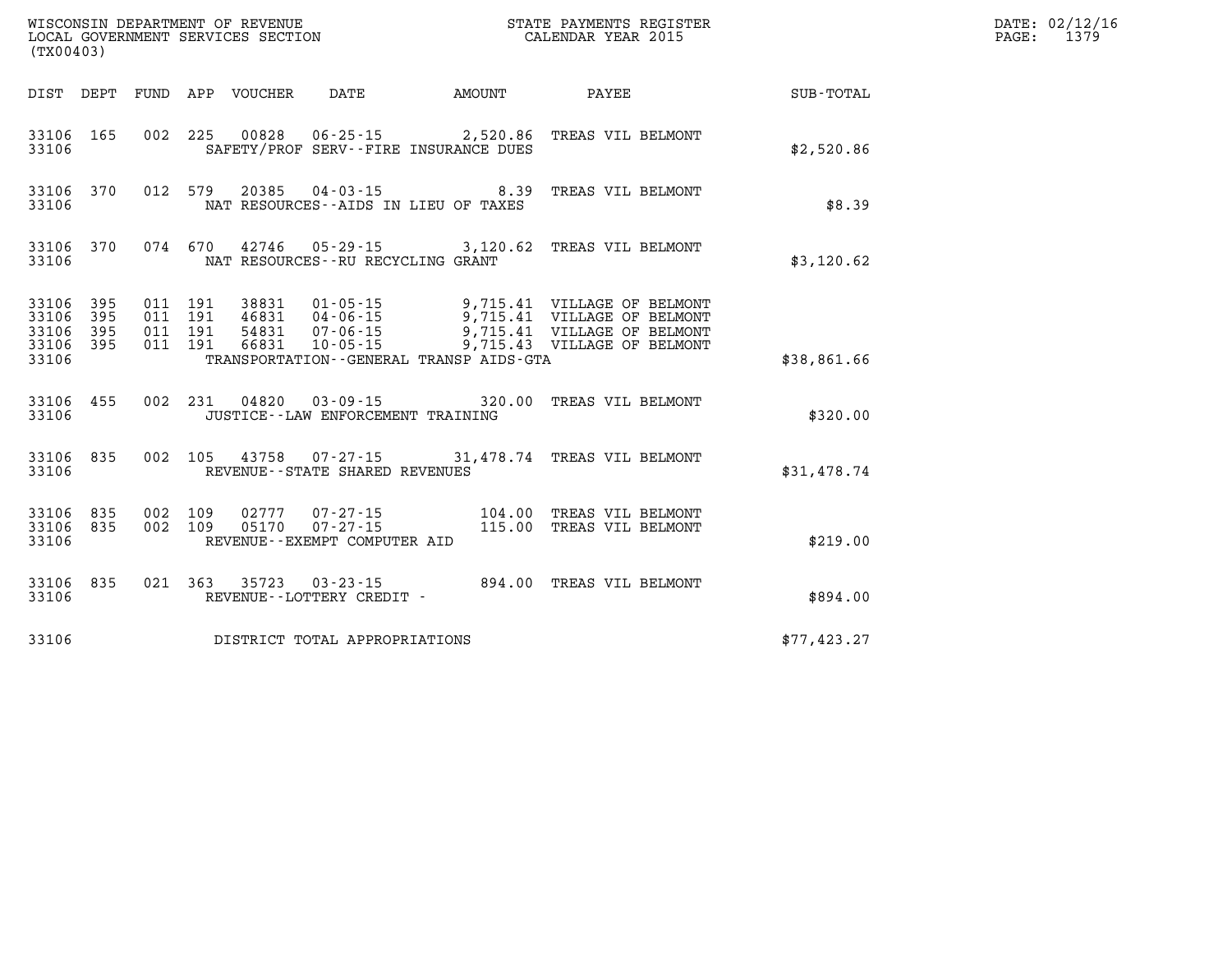| (TX00403)                        |                          |                          |                          | WISCONSIN DEPARTMENT OF REVENUE<br>LOCAL GOVERNMENT SERVICES SECTION |                                                            | STATE PAYMENTS REGISTER<br>CALENDAR YEAR 2015     |                                                                                                                          |                  |  |
|----------------------------------|--------------------------|--------------------------|--------------------------|----------------------------------------------------------------------|------------------------------------------------------------|---------------------------------------------------|--------------------------------------------------------------------------------------------------------------------------|------------------|--|
| DIST                             | DEPT                     | FUND                     | APP                      | <b>VOUCHER</b>                                                       | DATE                                                       | AMOUNT                                            | PAYEE                                                                                                                    | <b>SUB-TOTAL</b> |  |
| 33107<br>33107                   | 165                      | 002                      | 225                      |                                                                      | 00829 06-25-15                                             | 1,639.19<br>SAFETY/PROF SERV--FIRE INSURANCE DUES | TREAS VIL BENTON                                                                                                         | \$1,639.19       |  |
| 33107<br>33107                   | 370                      | 074                      | 670                      |                                                                      | NAT RESOURCES - - RU RECYCLING GRANT                       | 42747 05-29-15 3,241.89                           | TREAS VIL BENTON                                                                                                         | \$3,241.89       |  |
| 33107<br>33107<br>33107<br>33107 | 395<br>395<br>395<br>395 | 011<br>011<br>011<br>011 | 191<br>191<br>191<br>191 | 38832<br>46832<br>54832<br>66832                                     | 01-05-15<br>04-06-15<br>$07 - 06 - 15$<br>$10 - 05 - 15$   |                                                   | 11,321.39 VILLAGE OF BENTON<br>11,321.39 VILLAGE OF BENTON<br>11,321.39 VILLAGE OF BENTON<br>11,321.41 VILLAGE OF BENTON |                  |  |
| 33107                            |                          |                          |                          |                                                                      |                                                            | TRANSPORTATION--GENERAL TRANSP AIDS-GTA           |                                                                                                                          | \$45, 285.58     |  |
| 33107<br>33107                   | 835                      | 002                      | 105                      |                                                                      | REVENUE--STATE SHARED REVENUES                             | 43759 07-27-15 42,022.36                          | TREAS VIL BENTON                                                                                                         | \$42,022.36      |  |
| 33107<br>33107<br>33107          | 835<br>835               | 002<br>002               | 109<br>109               | 02778<br>05171                                                       | 07-27-15<br>$07 - 27 - 15$<br>REVENUE--EXEMPT COMPUTER AID | 5.00<br>127.00                                    | TREAS VIL BENTON<br>TREAS VIL BENTON                                                                                     | \$132.00         |  |
| 33107                            |                          |                          |                          |                                                                      | DISTRICT TOTAL APPROPRIATIONS                              |                                                   |                                                                                                                          | \$92,321.02      |  |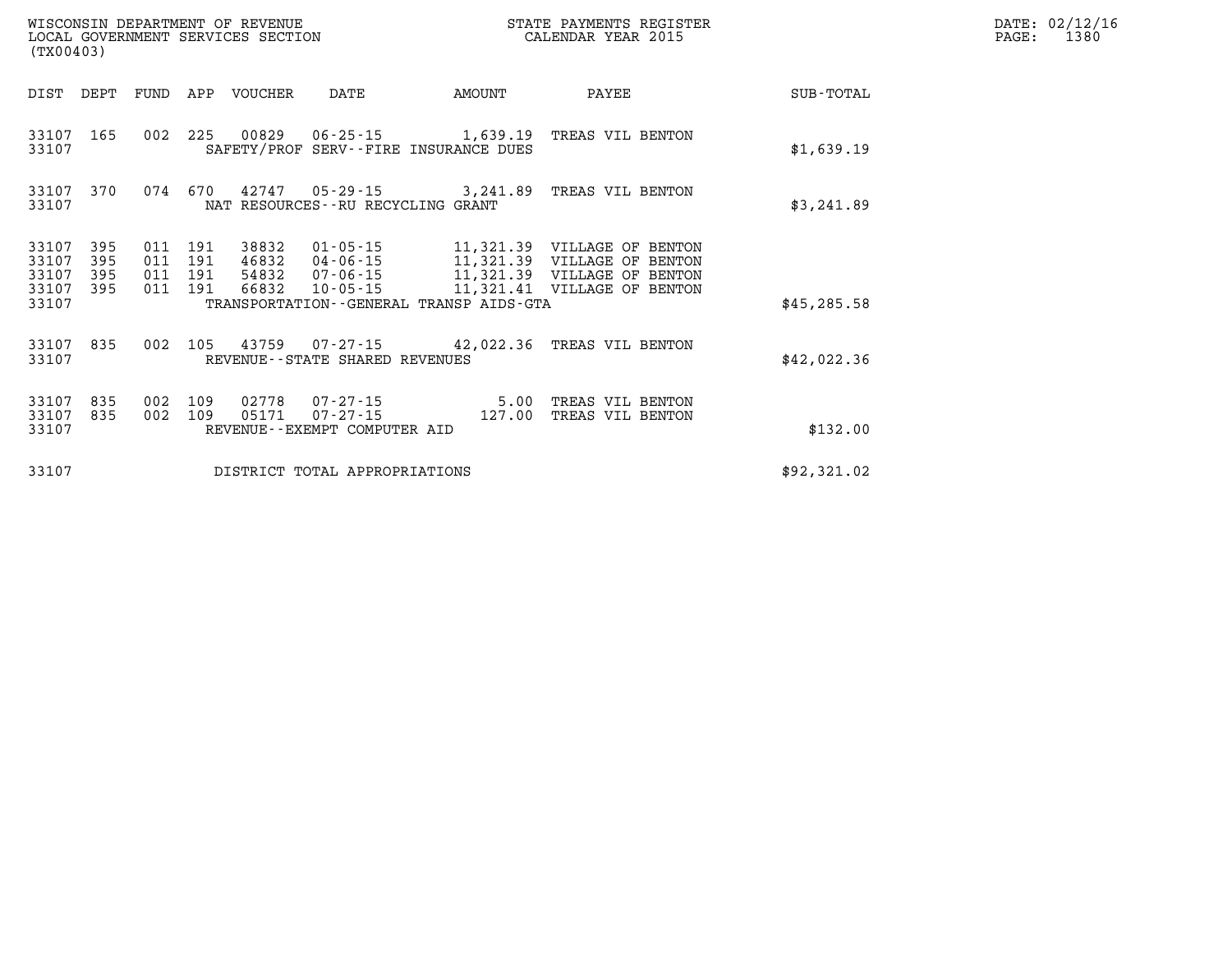| WISCONSIN DEPARTMENT OF REVENUE   | STATE PAYMENTS REGISTER |      | DATE: 02/12/16 |
|-----------------------------------|-------------------------|------|----------------|
| LOCAL GOVERNMENT SERVICES SECTION | CALENDAR YEAR 2015      | PAGE | 138.           |

| (TX00403)                                 |                          |                          |                          |                                  |                                                                                                           |                                  |                                                                                                                           |             |
|-------------------------------------------|--------------------------|--------------------------|--------------------------|----------------------------------|-----------------------------------------------------------------------------------------------------------|----------------------------------|---------------------------------------------------------------------------------------------------------------------------|-------------|
| DIST                                      | DEPT                     | FUND                     | APP                      | VOUCHER                          | DATE                                                                                                      | AMOUNT                           | PAYEE                                                                                                                     | SUB-TOTAL   |
| 33108<br>33108                            | 165                      | 002                      | 225                      | 00830                            | SAFETY/PROF SERV--FIRE INSURANCE DUES                                                                     |                                  | 06-25-15 1,451.91 TREAS VIL BLANCHARDVILLE                                                                                | \$1,451.91  |
| 33108<br>33108                            | 370                      | 074                      | 670                      |                                  | $42748$ 05-29-15 3,032.64<br>NAT RESOURCES - - RU RECYCLING GRANT                                         |                                  | TREAS VIL BLANCHARDVILLE                                                                                                  | \$3,032.64  |
| 33108<br>33108<br>33108<br>33108<br>33108 | 395<br>395<br>395<br>395 | 011<br>011<br>011<br>011 | 191<br>191<br>191<br>191 | 38833<br>46833<br>54833<br>66833 | $01 - 05 - 15$<br>04-06-15<br>$07 - 06 - 15$<br>$10 - 05 - 15$<br>TRANSPORTATION--GENERAL TRANSP AIDS-GTA | 6,992.42<br>6,992.42<br>6,992.42 | VILLAGE OF BLANCHARDVILLE<br>VILLAGE OF BLANCHARDVILLE<br>VILLAGE OF BLANCHARDVILLE<br>6,992.45 VILLAGE OF BLANCHARDVILLE | \$27,969.71 |
| 33108<br>33108                            | 435                      | 005                      | 162                      | 01DHS                            | HS--AMBULANCE FUNDING ASSISTANCE GRANTS                                                                   |                                  | 09-11-15 4,865.46 CITY OF BLANCHARDVILLE                                                                                  | \$4,865.46  |
| 33108<br>33108                            | 435                      | 005                      | 163                      | 01LGS                            | HS--PREPAID MEDICAL TRANSPORT REIMBURSE                                                                   |                                  | 11-16-15 2,000.00 DHS PREPAID MEDICAL TRANSPORT                                                                           | \$2,000.00  |
| 33108<br>33108                            | 455                      | 002                      | 231                      | 08                               | $03 - 12 - 15$<br>JUSTICE - - LAW ENFORCEMENT TRAINING                                                    | 160.00                           | TREAS VIL BLANCHARDVILLE                                                                                                  | \$160.00    |
| 33108<br>33108                            | 835                      | 002                      | 105                      | 43760                            | REVENUE - - STATE SHARED REVENUES                                                                         |                                  | 07-27-15 43,836.22 TREAS VIL BLANCHARDVILLE                                                                               | \$43,836.22 |
| 33108<br>33108                            | 835                      | 002                      | 109                      | 02779                            | $07 - 27 - 15$<br>REVENUE--EXEMPT COMPUTER AID                                                            | 588.00                           | TREAS VIL BLANCHARDVILLE                                                                                                  | \$588.00    |
| 33108                                     |                          |                          |                          |                                  | DISTRICT TOTAL APPROPRIATIONS                                                                             |                                  |                                                                                                                           | \$83,903.94 |

WISCONSIN DEPARTMENT OF REVENUE **STATE PAYMENTS REGISTER**<br>LOCAL GOVERNMENT SERVICES SECTION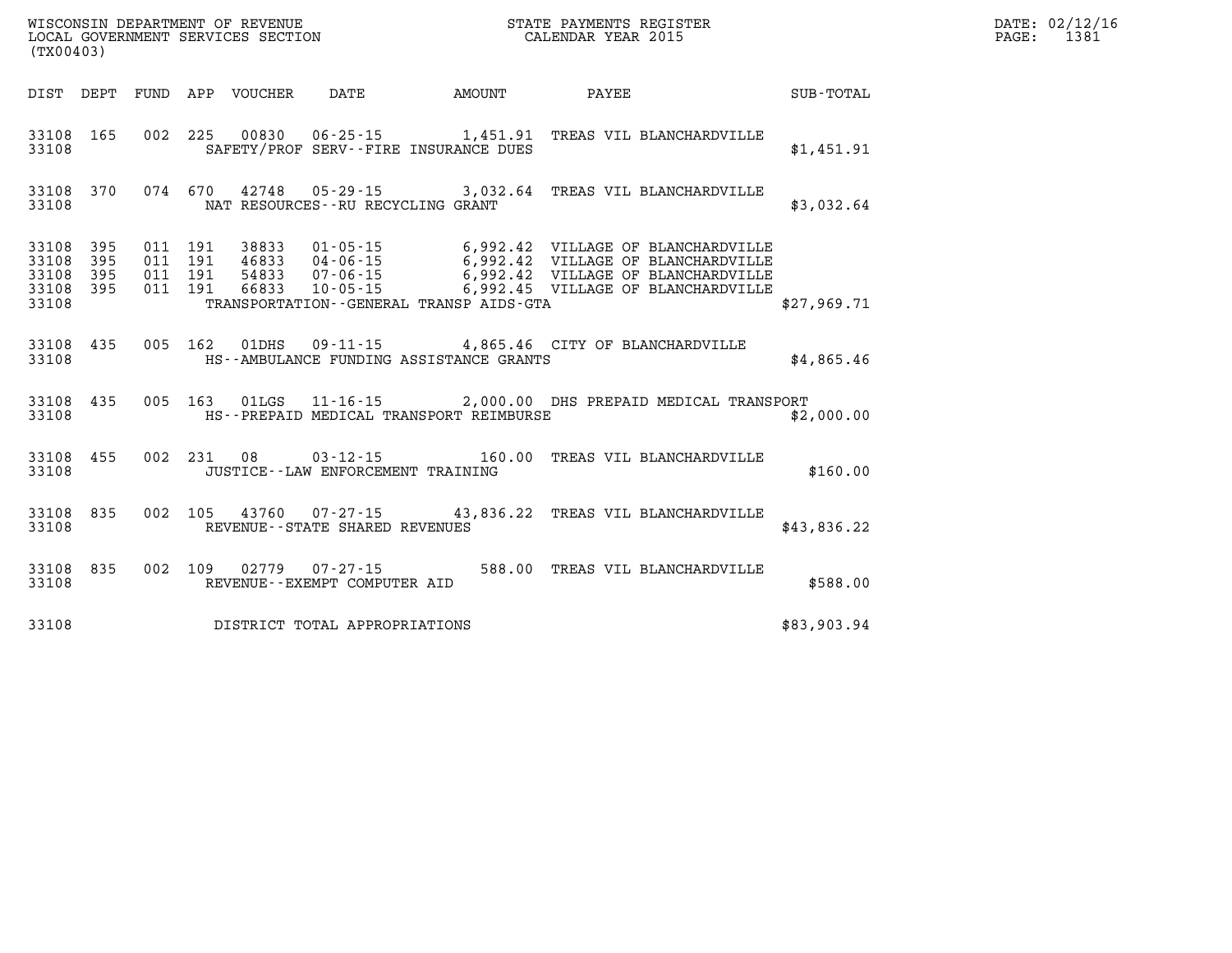| DATE: | 02/12/16 |
|-------|----------|
| PAGE: | 1382     |

| WISCONSIN DEPARTMENT OF REVENUE<br>(TX00403)                                                      | LOCAL GOVERNMENT SERVICES SECTION                                                                                                                                               | STATE PAYMENTS REGISTER<br>CALENDAR YEAR 2015                                                                                     |                  |
|---------------------------------------------------------------------------------------------------|---------------------------------------------------------------------------------------------------------------------------------------------------------------------------------|-----------------------------------------------------------------------------------------------------------------------------------|------------------|
| DIST<br>DEPT<br>FUND                                                                              | APP<br><b>VOUCHER</b><br>DATE                                                                                                                                                   | <b>AMOUNT</b><br>PAYEE                                                                                                            | <b>SUB-TOTAL</b> |
| 002<br>33131<br>165<br>33131                                                                      | 225<br>00831<br>$06 - 25 - 15$<br>SAFETY/PROF SERV--FIRE INSURANCE DUES                                                                                                         | 301.64<br>TREAS VIL GRATIOT                                                                                                       | \$301.64         |
| 33131<br>395<br>011<br>33131<br>395<br>011<br>33131<br>395<br>011<br>33131<br>395<br>011<br>33131 | $01 - 05 - 15$<br>191<br>38834<br>191<br>46834<br>$04 - 06 - 15$<br>191<br>54834<br>$07 - 06 - 15$<br>191<br>66834<br>$10 - 05 - 15$<br>TRANSPORTATION--GENERAL TRANSP AIDS-GTA | 3,396.39<br>VILLAGE OF GRATIOT<br>3,396.39<br>VILLAGE OF GRATIOT<br>3,396.39 VILLAGE OF GRATIOT<br>3,396.41<br>VILLAGE OF GRATIOT | \$13,585.58      |
| 002<br>33131<br>505<br>002<br>33131<br>505<br>33131<br>002<br>505<br>33131                        | 06710<br>743<br>$03 - 25 - 15$<br>743<br>08856<br>$06 - 17 - 15$<br>743<br>09721<br>$07 - 13 - 15$<br>DOA--HOUSING ASSISTANCE GRANTS                                            | 3,725.00<br>TREAS VIL GRATIOT<br>5,800.00<br>TREAS VIL GRATIOT<br>7,200.00<br>TREAS VIL GRATIOT                                   | \$16,725.00      |
| 002<br>33131<br>835<br>33131                                                                      | 105<br>43761<br>07 - 27 - 15<br>REVENUE - - STATE SHARED REVENUES                                                                                                               | 16,673.49<br>TREAS VIL GRATIOT                                                                                                    | \$16,673.49      |
| 002<br>33131<br>835<br>33131                                                                      | 109<br>05172<br>$07 - 27 - 15$<br>REVENUE--EXEMPT COMPUTER AID                                                                                                                  | 561.00<br>TREAS VIL GRATIOT                                                                                                       | \$561.00         |
| 33131                                                                                             | DISTRICT TOTAL APPROPRIATIONS                                                                                                                                                   |                                                                                                                                   | \$47,846.71      |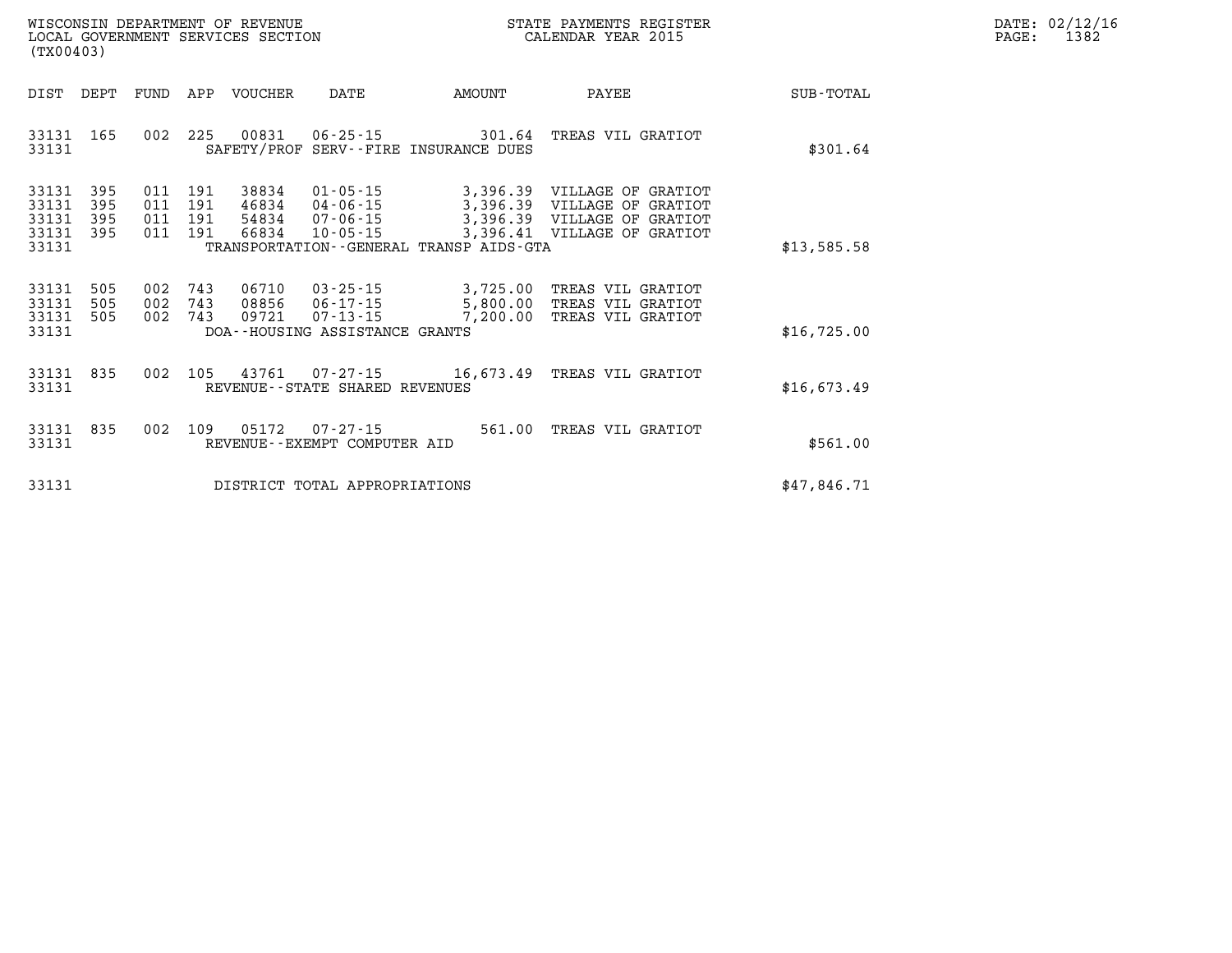| WISCONSIN DEPARTMENT OF REVENUE   | R PAYMENTS REGISTER<br>STATE | 02/12/16<br>$\mathtt{DATE}$ : |
|-----------------------------------|------------------------------|-------------------------------|
| LOCAL GOVERNMENT SERVICES SECTION | CALENDAR YEAR 2015           | 1383<br>PAGE                  |

| (TX00403)                                                             |                                                                                          |                                                                                      |                                                                                              |                                                                                                                           |               |
|-----------------------------------------------------------------------|------------------------------------------------------------------------------------------|--------------------------------------------------------------------------------------|----------------------------------------------------------------------------------------------|---------------------------------------------------------------------------------------------------------------------------|---------------|
| DIST<br>DEPT                                                          | FUND<br>APP<br><b>VOUCHER</b>                                                            | DATE                                                                                 | AMOUNT                                                                                       | PAYEE                                                                                                                     | SUB-TOTAL     |
| 33181<br>165<br>33181                                                 | 002<br>225<br>00832<br>SAFETY/PROF                                                       | $06 - 25 - 15$                                                                       | 807.80<br>SERV--FIRE INSURANCE DUES                                                          | TREAS VIL SOUTH WAYNE                                                                                                     | \$807.80      |
| 33181<br>395<br>33181<br>395<br>33181<br>395<br>33181<br>395<br>33181 | 191<br>38835<br>011<br>011<br>191<br>46835<br>191<br>011<br>54835<br>191<br>011<br>66835 | $01 - 05 - 15$<br>$04 - 06 - 15$<br>$07 - 06 - 15$<br>$10 - 05 - 15$                 | 8,501.07<br>8,501.07<br>8,501.07<br>8,501.10<br>TRANSPORTATION - - GENERAL TRANSP AIDS - GTA | VILLAGE OF<br>SOUTH WAYNE<br>VILLAGE<br>OF<br>SOUTH WAYNE<br>VILLAGE<br>OF<br>SOUTH WAYNE<br>VILLAGE<br>OF<br>SOUTH WAYNE | \$34,004.31   |
| 33181<br>505<br>33181<br>505<br>33181<br>505<br>33181                 | 002<br>743<br>04348<br>002<br>743<br>04348<br>743<br>002<br>05016                        | $01 - 07 - 15$<br>$01 - 07 - 15$<br>$01 - 20 - 15$<br>DOA--HOUSING ASSISTANCE GRANTS | 108,300.00<br>7,112.00<br>25,000.00                                                          | TREAS VIL SOUTH WAYNE<br>TREAS<br>SOUTH WAYNE<br>VIL<br>TREAS VIL SOUTH WAYNE                                             | \$140, 412.00 |
| 33181<br>835<br>33181                                                 | 002<br>105<br>43762                                                                      | $07 - 27 - 15$<br>REVENUE--STATE SHARED REVENUES                                     | 29,551.52                                                                                    | TREAS VIL SOUTH WAYNE                                                                                                     | \$29,551.52   |
| 835<br>33181<br>33181                                                 | 002<br>109<br>02780                                                                      | $07 - 27 - 15$<br>REVENUE - - EXEMPT COMPUTER AID                                    | 379.00                                                                                       | TREAS VIL SOUTH WAYNE                                                                                                     | \$379.00      |
| 33181                                                                 |                                                                                          | DISTRICT TOTAL APPROPRIATIONS                                                        |                                                                                              |                                                                                                                           | \$205, 154.63 |

WISCONSIN DEPARTMENT OF REVENUE **STATE PAYMENTS REGISTER** LOCAL GOVERNMENT SERVICES SECTION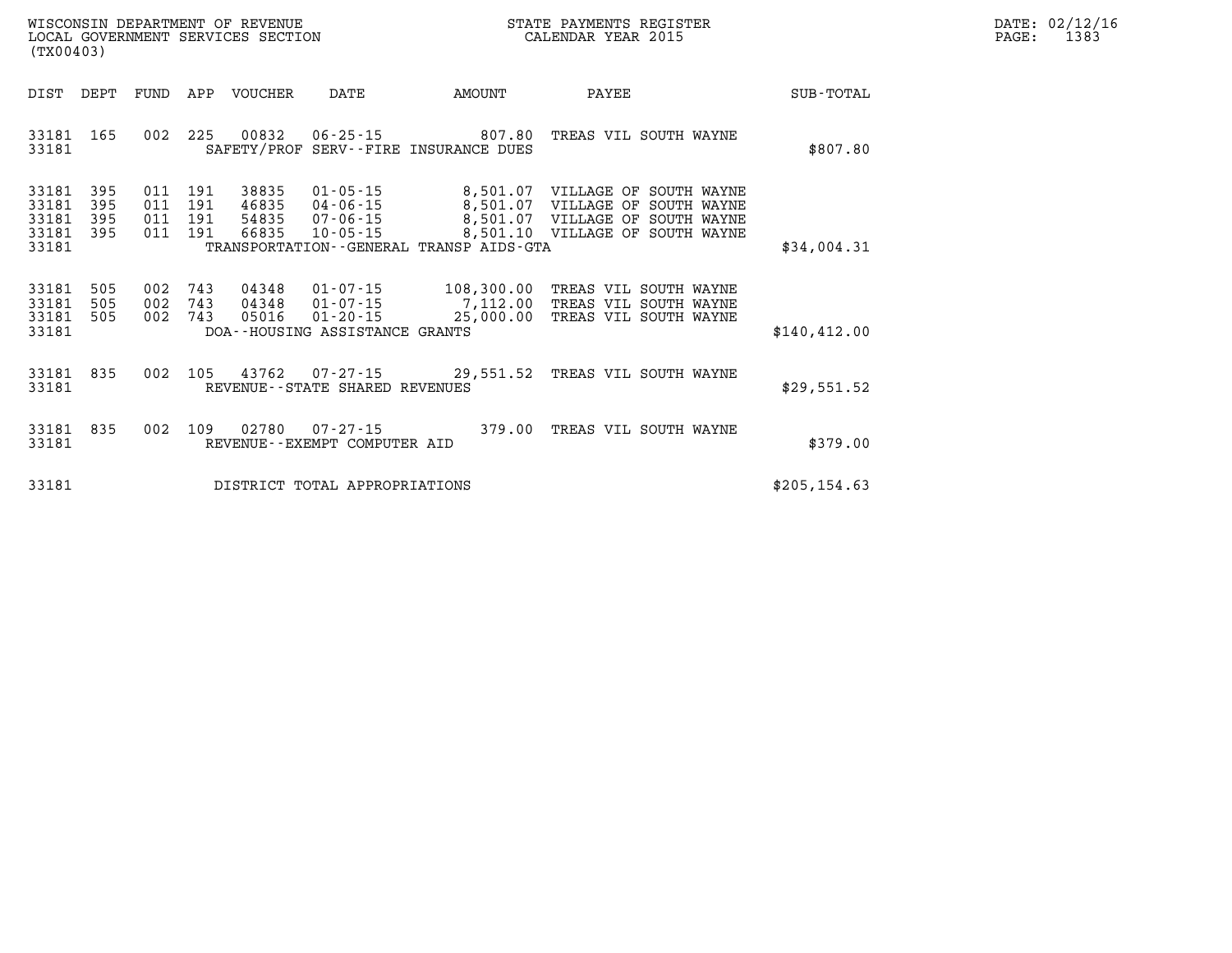| (TX00403)                                 |                          |                          |                          | WISCONSIN DEPARTMENT OF REVENUE<br>LOCAL GOVERNMENT SERVICES SECTION |                                                                                                           |                      | STATE PAYMENTS REGISTER<br>CALENDAR YEAR 2015                                                                                |               |
|-------------------------------------------|--------------------------|--------------------------|--------------------------|----------------------------------------------------------------------|-----------------------------------------------------------------------------------------------------------|----------------------|------------------------------------------------------------------------------------------------------------------------------|---------------|
| DIST                                      | DEPT                     | FUND                     | APP                      | <b>VOUCHER</b>                                                       | DATE                                                                                                      | <b>AMOUNT</b>        | PAYEE                                                                                                                        | SUB-TOTAL     |
| 33216<br>33216                            | 165                      | 002                      | 225                      | 00833                                                                | 06-25-15<br>SAFETY/PROF SERV--FIRE INSURANCE DUES                                                         | 4,129.43             | TREAS CITY DARLINGTON                                                                                                        | \$4,129.43    |
| 33216<br>33216                            | 370                      | 074                      | 670                      |                                                                      | 42749  05-29-15  8,111.08<br>NAT RESOURCES - - RU RECYCLING GRANT                                         |                      | TREAS CITY DARLINGTON                                                                                                        | \$8,111.08    |
| 33216<br>33216<br>33216<br>33216<br>33216 | 395<br>395<br>395<br>395 | 011<br>011<br>011<br>011 | 191<br>191<br>191<br>191 | 38836<br>46836<br>54836<br>66836                                     | $01 - 05 - 15$<br>$04 - 06 - 15$<br>07-06-15<br>$10 - 05 - 15$<br>TRANSPORTATION--GENERAL TRANSP AIDS-GTA |                      | 27,853.79 CITY OF DARLINGTON<br>27,853.79 CITY OF DARLINGTON<br>27,853.79 CITY OF DARLINGTON<br>27,853.82 CITY OF DARLINGTON | \$111, 415.19 |
| 33216<br>33216                            | 435                      | 005                      | 163                      | 01LGS                                                                | $11 - 16 - 15$<br>HS--PREPAID MEDICAL TRANSPORT REIMBURSE                                                 |                      | 3,361.58 DHS PREPAID MEDICAL TRANSPORT                                                                                       | \$3,361.58    |
| 33216<br>33216                            | 835                      | 002                      | 105                      |                                                                      | 43763 07-27-15 137,934.97<br>REVENUE - - STATE SHARED REVENUES                                            |                      | TREAS CITY DARLINGTON                                                                                                        | \$137,934.97  |
| 33216<br>33216<br>33216                   | 835<br>835               | 002<br>002               | 109<br>109               | 02781<br>05173                                                       | 07-27-15<br>$07 - 27 - 15$<br>REVENUE--EXEMPT COMPUTER AID                                                | 4,248.00<br>2,563.00 | TREAS CITY DARLINGTON<br>TREAS CITY DARLINGTON                                                                               | \$6,811.00    |
| 33216<br>33216                            | 835                      | 021                      | 363                      | 35724                                                                | $03 - 23 - 15$<br>REVENUE - - LOTTERY CREDIT -                                                            | 1,157.75             | TREAS CITY DARLINGTON                                                                                                        | \$1,157.75    |
| 33216                                     |                          |                          |                          |                                                                      | DISTRICT TOTAL APPROPRIATIONS                                                                             |                      |                                                                                                                              | \$272.921.00  |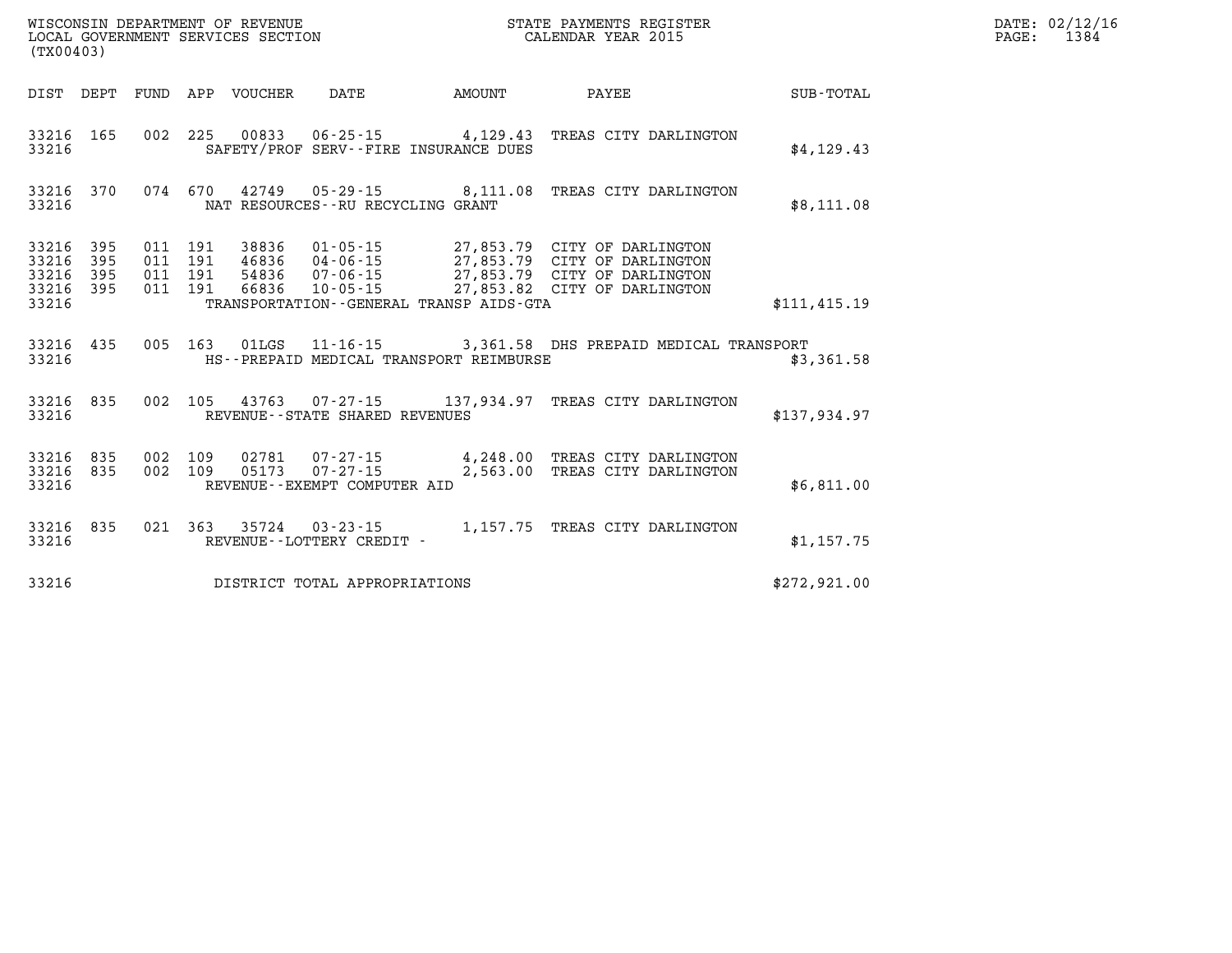| (TX00403)               |            |             |            | WISCONSIN DEPARTMENT OF REVENUE<br>LOCAL GOVERNMENT SERVICES SECTION |                                                                             |                    | STATE PAYMENTS REGISTER<br>CALENDAR YEAR 2015                |              |
|-------------------------|------------|-------------|------------|----------------------------------------------------------------------|-----------------------------------------------------------------------------|--------------------|--------------------------------------------------------------|--------------|
| DIST                    | DEPT       | <b>FUND</b> | APP        | <b>VOUCHER</b>                                                       | <b>DATE</b>                                                                 | AMOUNT             | PAYEE                                                        | SUB-TOTAL    |
| 33281<br>33281          | 165        | 002         | 225        | 00834                                                                | $06 - 25 - 15$<br>SAFETY/PROF SERV--FIRE INSURANCE DUES                     | 2,258.96           | TREAS CITY SHULLSBURG                                        | \$2,258.96   |
| 33281<br>33281          | 370        | 074         | 670        | 42750                                                                | $05 - 29 - 15$<br>NAT RESOURCES - - RU RECYCLING GRANT                      | 2,966.06           | TREAS CITY SHULLSBURG                                        | \$2,966.06   |
| 33281<br>33281          | 395<br>395 | 011<br>011  | 191<br>191 | 38837<br>46837                                                       | $01 - 05 - 15$<br>$04 - 06 - 15$                                            |                    | 20,144.75 CITY OF SHULLSBURG<br>20,144.75 CITY OF SHULLSBURG |              |
| 33281<br>33281<br>33281 | 395<br>395 | 011<br>011  | 191<br>191 | 54837<br>66837                                                       | $07 - 06 - 15$<br>$10 - 05 - 15$<br>TRANSPORTATION--GENERAL TRANSP AIDS-GTA | 20,144.78          | 20,144.75 CITY OF SHULLSBURG<br>CITY OF SHULLSBURG           | \$80,579.03  |
| 33281<br>33281          | 435        | 005         | 162        | 01DHS                                                                | $09 - 11 - 15$<br>HS--AMBULANCE FUNDING ASSISTANCE GRANTS                   |                    | 4,714.75 CITY OF SHULLSBURG                                  | \$4,714.75   |
| 33281<br>33281          | 455        | 002         | 231        | 20                                                                   | $04 - 27 - 15$<br>JUSTICE - - LAW ENFORCEMENT TRAINING                      | 640.00             | TREAS CITY SHULLSBURG                                        | \$640.00     |
| 33281<br>33281          | 835        | 002         | 105        | 43764                                                                | 07-27-15<br>REVENUE - - STATE SHARED REVENUES                               | 77,312.16          | TREAS CITY SHULLSBURG                                        | \$77,312.16  |
| 33281<br>33281<br>33281 | 835<br>835 | 002<br>002  | 109<br>109 | 02782<br>05174                                                       | $07 - 27 - 15$<br>$07 - 27 - 15$<br>REVENUE--EXEMPT COMPUTER AID            | 255.00<br>3,054.00 | TREAS CITY SHULLSBURG<br>TREAS CITY SHULLSBURG               | \$3,309.00   |
| 33281<br>33281          | 835        | 021         | 363        | 35725                                                                | $03 - 23 - 15$<br>REVENUE - - LOTTERY CREDIT -                              | 797.47             | TREAS CITY SHULLSBURG                                        | \$797.47     |
| 33281                   |            |             |            |                                                                      | DISTRICT TOTAL APPROPRIATIONS                                               |                    |                                                              | \$172,577.43 |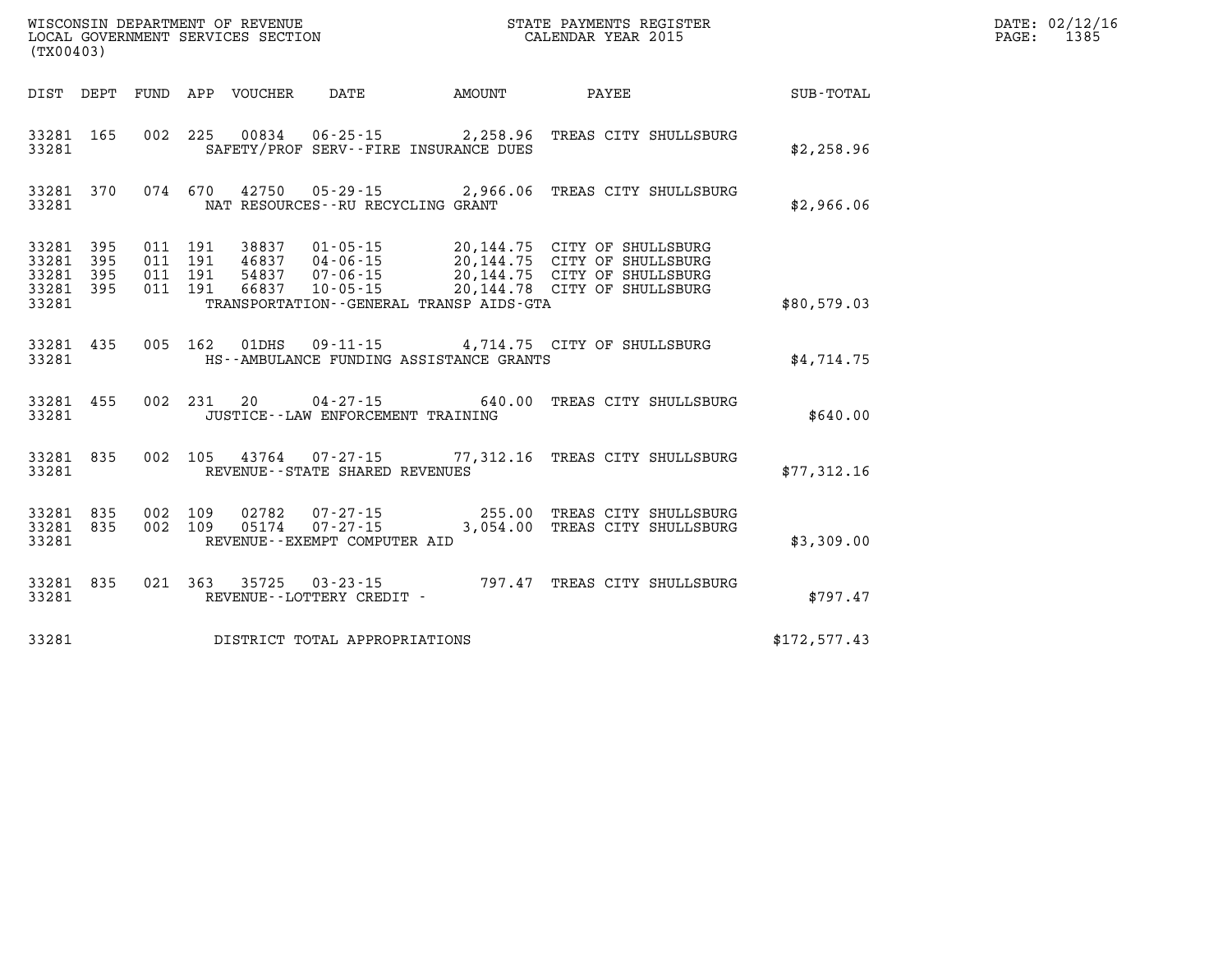| <b>District</b> | <b>District Name (Payee)</b> | Dept. | <b>Agency Name</b>             | Fund  |       | <b>Appropriati Payment Description</b> | <b>Voucher</b> | Date          | <b>Payment Amount</b> |              |
|-----------------|------------------------------|-------|--------------------------------|-------|-------|----------------------------------------|----------------|---------------|-----------------------|--------------|
| M33000          | Lafavette County             | 16500 | Dept of Safety & Prof Services | 10000 | 23600 | POWTS Replacement Rehab                | 00000351       | 11/12/2015 \$ |                       | 18,875.80    |
| M33000          | Lafayette County             | 16500 | Dept of Safety & Prof Services | 10000 | 23600 | POWTS Replacement Rehab                | 00000499       | 11/19/2015 \$ |                       | 4,688.18     |
| M33000          | Lafayette County             | 37000 | Dept of Natural Resources      | 21200 | 57400 | RA- cnty snow trail & area aid         | 00006738       | 11/2/2015 \$  |                       | 11,423.17    |
| M33000          | Lafayette County             | 41000 | Department of Corrections      | 10000 | 11600 | Reimbursing counties for proba         | 00009556       | 11/18/2015 \$ |                       | 4,264.96     |
| M33000          | Lafayette County             | 46500 | Department of Military Affairs | 10000 | 30800 | Emergency response equipment           | 00002225       | 12/3/2015 \$  |                       | 6,900.88     |
| M33000          | Lafayette County             | 48500 | Department of Veterans Affairs | 58200 | 28000 | Veterans transportation grant          | 00004061       | 12/21/2015 \$ |                       | 2,291.06     |
| M33000          | Lafayette County             | 50500 | Department of Administration   | 10000 | 15500 | Federal aid, local assistance          | 00000201       | 10/5/2015 \$  |                       | 2,642.00     |
| M33000          | Lafayette County             | 50500 | Department of Administration   | 10000 | 15500 | Federal aid, local assistance          | 00002188       | 10/29/2015 \$ |                       | 2,612.25     |
| M33000          | Lafayette County             | 50500 | Department of Administration   | 10000 | 15500 | Federal aid, local assistance          | 00004690       | 12/2/2015 \$  |                       | 1,515.89     |
| M33000          | Lafayette County             | 50500 | Department of Administration   | 10000 | 15500 | Federal aid, local assistance          | 00007106       | 12/29/2015 \$ |                       | 1,337.06     |
| M33000          | Lafayette County             | 50500 | Department of Administration   | 23500 | 37100 | Low-income assistance grants           | 00000201       | 10/5/2015 \$  |                       | 235.00       |
| M33000          | Lafayette County             | 50500 | Department of Administration   | 23500 | 37100 | Low-income assistance grants           | 00002188       | 10/29/2015 \$ |                       | 153.52       |
| M33000          | Lafayette County             | 50500 | Department of Administration   | 23500 | 37100 | Low-income assistance grants           | 00004690       | 12/2/2015 \$  |                       | 2,040.88     |
| M33000          | Lafayette County             | 50500 | Department of Administration   | 23500 | 37100 | Low-income assistance grants           | 00007106       | 12/29/2015 \$ |                       | 1,762.06     |
| M33000          | Lafayette County             | 83500 | Department of Revenue          | 10000 | 10500 | County and Municipal Aid               | 00001179       | 11/16/2015 \$ |                       | 1,426,159.87 |
| M33002          | Town Of Argyle               | 83500 | Department of Revenue          | 10000 | 10500 | County and Municipal Aid               | 00001153       | 11/16/2015 \$ |                       | 12,727.57    |
| M33004          | Town Of Belmont              | 83500 | Department of Revenue          | 10000 | 10500 | County and Municipal Aid               | 00001154       | 11/16/2015 \$ |                       | 28,351.42    |
| M33006          | Town Of Benton               | 83500 | Department of Revenue          | 10000 | 10500 | County and Municipal Aid               | 00001155       | 11/16/2015 \$ |                       | 18,521.56    |
| M33008          | Town Of Blanchard            | 83500 | Department of Revenue          | 10000 | 10500 | County and Municipal Aid               | 00001156       | 11/16/2015 \$ |                       | 12,435.28    |
| M33010          | Town Of Darlington           | 83500 | Department of Revenue          | 10000 | 10500 | County and Municipal Aid               | 00001157       | 11/16/2015 \$ |                       | 17,445.08    |
| M33012          | Town Of Elk Grove            | 83500 | Department of Revenue          | 10000 | 10500 | County and Municipal Aid               | 00001158       | 11/16/2015 \$ |                       | 15,351.65    |
| M33014          | Town Of Fayette              | 83500 | Department of Revenue          | 10000 | 10500 | County and Municipal Aid               | 00001159       | 11/16/2015 \$ |                       | 18,052.33    |
| M33016          | <b>Town Of Gratiot</b>       | 83500 | Department of Revenue          | 10000 | 10500 | County and Municipal Aid               | 00001160       | 11/16/2015 \$ |                       | 18,826.43    |
| M33018          | Town Of Kendall              | 83500 | Department of Revenue          | 10000 | 10500 | County and Municipal Aid               | 00001161       | 11/16/2015 \$ |                       | 13,163.59    |
| M33020          | Town Of Lamont               | 83500 | Department of Revenue          | 10000 | 10500 | County and Municipal Aid               | 00001162       | 11/16/2015 \$ |                       | 16,002.62    |
| M33022          | Town Of Monticello           | 83500 | Department of Revenue          | 10000 | 10500 | County and Municipal Aid               | 00001163       | 11/16/2015 \$ |                       | 15,830.92    |
| M33024          | Town Of New Diggings         | 83500 | Department of Revenue          | 10000 | 10500 | County and Municipal Aid               | 00001164       | 11/16/2015 \$ |                       | 34,438.63    |
| M33026          | Town Of Seymour              | 83500 | Department of Revenue          | 10000 | 10500 | County and Municipal Aid               | 00001165       | 11/16/2015 \$ |                       | 13,935.29    |
| M33028          | Town Of Shullsburg           | 83500 | Department of Revenue          | 10000 | 10500 | County and Municipal Aid               | 00001166       | 11/16/2015 \$ |                       | 13,107.25    |
| M33030          | Town Of Wayne                | 83500 | Department of Revenue          | 10000 | 10500 | County and Municipal Aid               | 00001167       | 11/16/2015 \$ |                       | 16,002.81    |
| M33032          | Town Of White Oak Springs    | 83500 | Department of Revenue          | 10000 | 10500 | County and Municipal Aid               | 00001168       | 11/16/2015 \$ |                       | 13,294.22    |
| M33034          | Town Of Willow Springs       | 83500 | Department of Revenue          | 10000 | 10500 | County and Municipal Aid               | 00001169       | 11/16/2015 \$ |                       | 18,066.64    |
| M33036          | Town Of Wiota                | 83500 | Department of Revenue          | 10000 | 10500 | County and Municipal Aid               | 00001170       | 11/16/2015 \$ |                       | 22,557.50    |
| M33101          | Village Of Argyle            | 83500 | Department of Revenue          | 10000 | 10500 | County and Municipal Aid               | 00001171       | 11/16/2015 \$ |                       | 169,068.11   |
| M33106          | Village Of Belmont           | 83500 | Department of Revenue          | 10000 | 10500 | County and Municipal Aid               | 00001172       | 11/16/2015 \$ |                       | 178,626.98   |
| M33107          | Village Of Benton            | 83500 | Department of Revenue          | 10000 | 10500 | County and Municipal Aid               | 00001173       | 11/16/2015 \$ |                       | 238,128.27   |
| M33108          | Village of Blanchardville    | 83500 | Department of Revenue          | 10000 | 10500 | County and Municipal Aid               | 00001174       | 11/16/2015 \$ |                       | 215,077.87   |
| M33131          | <b>Village Of Gratiot</b>    | 83500 | Department of Revenue          | 10000 | 10500 | County and Municipal Aid               | 00001175       | 11/16/2015 \$ |                       | 80,356.29    |
| M33181          | Village Of South Wayne       | 37000 | Dept of Natural Resources      | 36300 | TA100 | LAND ACQUISITION                       | 00006391       | 11/2/2015 \$  |                       | 33,158.38    |
| M33181          | Village Of South Wayne       | 83500 | Department of Revenue          | 10000 | 10500 | County and Municipal Aid               | 00001176       | 11/16/2015 \$ |                       | 142,453.92   |
| M33216          | City Of Darlington           | 83500 | Department of Revenue          | 10000 | 10500 | County and Municipal Aid               | 00001177       | 11/16/2015 \$ |                       | 537,601.30   |